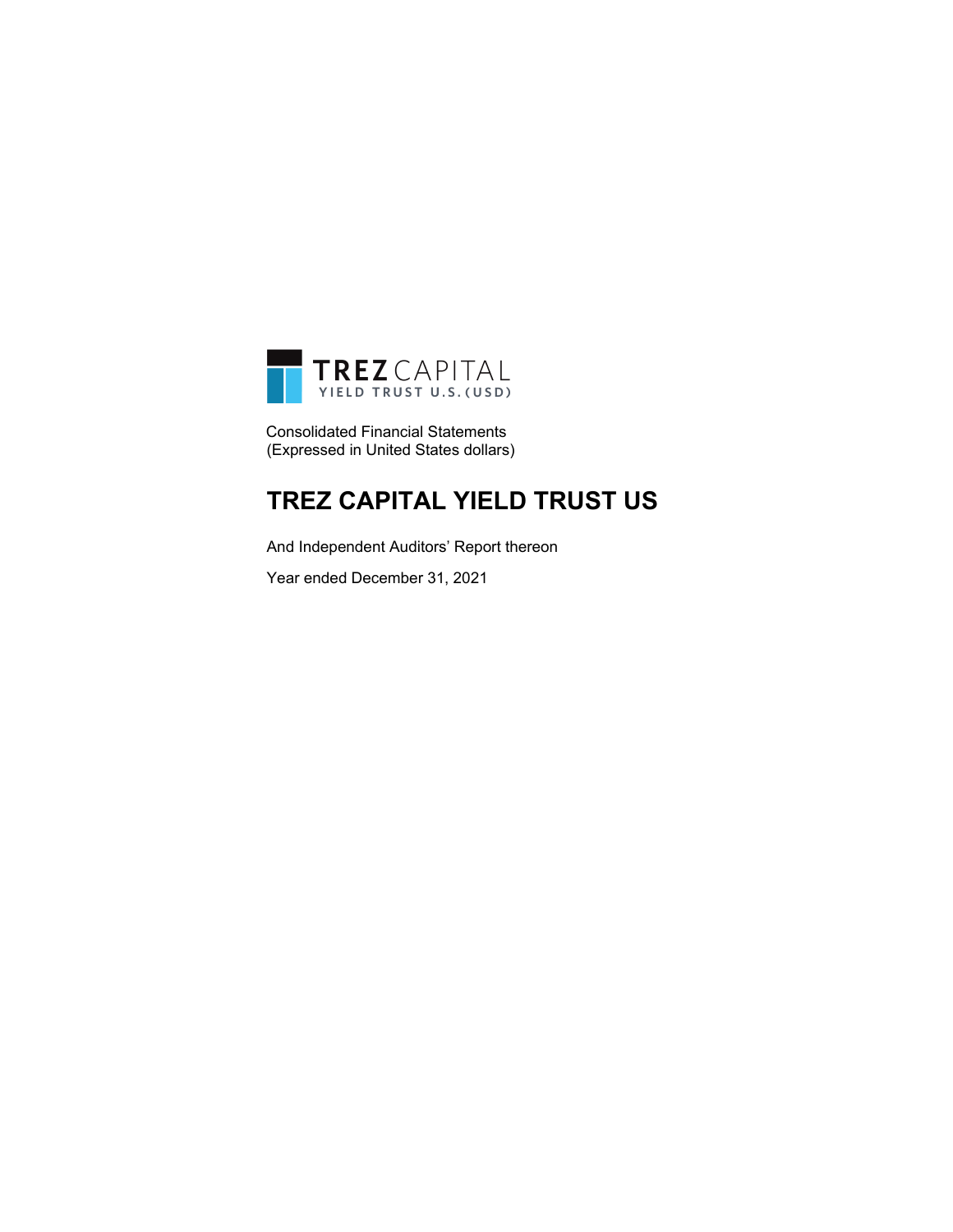

KPMG LLP PO Box 10426 777 Dunsmuir Street Vancouver BC V7Y 1K3 Canada Telephone (604) 691-3000 Fax (604) 691-3031

### **INDEPENDENT AUDITORS' REPORT**

To the Unitholders of Trez Capital Yield Trust US

We have audited the consolidated financial statements of Trez Capital Yield Trust US (the "Entity"), which comprise:

- the consolidated statement of financial position as at December 31, 2021
- the consolidated statement of comprehensive loss for the year then ended
- the consolidated statement of changes in net assets attributable to holders of redeemable units for the year then ended
- the consolidated statement of cash flows for the year then ended
- and notes to the consolidated financial statements, including a summary of significant accounting policies

(hereinafter referred to as the "financial statements").

In our opinion, the accompanying financial statements present fairly, in all material respects, the financial position of the Entity as at December 31, 2021, and its financial performance and its cash flows for the year then ended in accordance with International Financial Reporting Standards ("IFRS") as issued by the International Accounting Standards Board.

### *Basis for Opinion*

We conducted our audit in accordance with Canadian generally accepted auditing standards. Our responsibilities under those standards are further described in the "*Auditors' Responsibilities for the Audit of the Financial Statements*" section of our auditors' report.

We are independent of the Entity in accordance with the ethical requirements that are relevant to our audit of the financial statements in Canada and we have fulfilled our other ethical responsibilities in accordance with these requirements.

We believe that the audit evidence we have obtained is sufficient and appropriate to provide a basis for our opinion.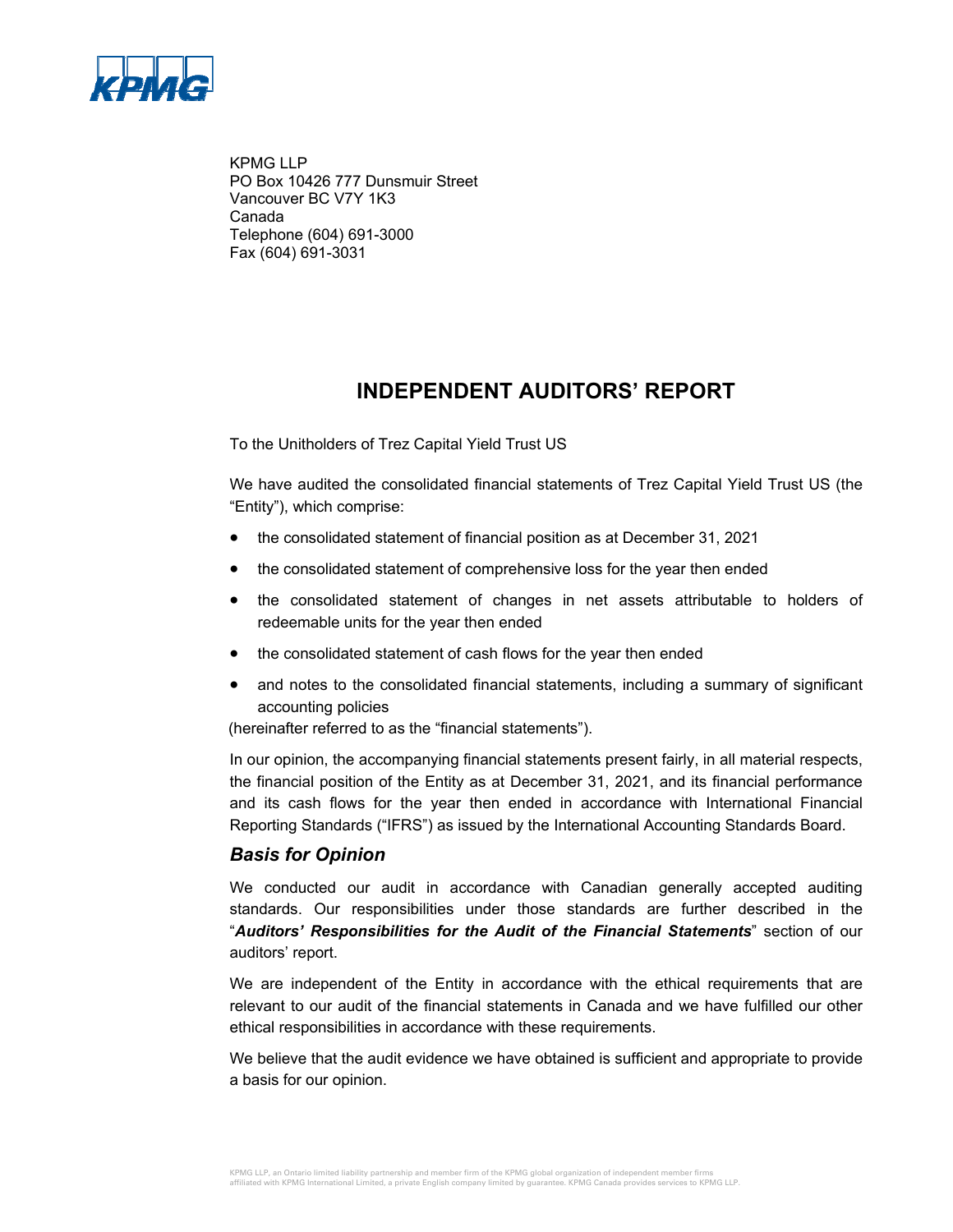

### *Responsibilities of Management and Those Charged with Governance for the Financial Statements*

Management is responsible for the preparation and fair presentation of the financial statements in accordance with IFRS, and for such internal control as management determines is necessary to enable the preparation of financial statements that are free from material misstatement, whether due to fraud or error.

In preparing the financial statements, management is responsible for assessing the Entity's ability to continue as a going concern, disclosing as applicable, matters related to going concern and using the going concern basis of accounting unless management either intends to liquidate the Entity or to cease operations, or has no realistic alternative but to do so.

Those charged with governance are responsible for overseeing the Entity's financial reporting process.

### *Auditors' Responsibilities for the Audit of the Financial Statements*

Our objectives are to obtain reasonable assurance about whether the financial statements as a whole are free from material misstatement, whether due to fraud or error, and to issue an auditors' report that includes our opinion.

Reasonable assurance is a high level of assurance, but is not a guarantee that an audit conducted in accordance with Canadian generally accepted auditing standards will always detect a material misstatement when it exists.

Misstatements can arise from fraud or error and are considered material if, individually or in the aggregate, they could reasonably be expected to influence the economic decisions of users taken on the basis of the financial statements.

As part of an audit in accordance with Canadian generally accepted auditing standards, we exercise professional judgment and maintain professional skepticism throughout the audit.

We also:

 Identify and assess the risks of material misstatement of the financial statements, whether due to fraud or error, design and perform audit procedures responsive to those risks, and obtain audit evidence that is sufficient and appropriate to provide a basis for our opinion.

The risk of not detecting a material misstatement resulting from fraud is higher than for one resulting from error, as fraud may involve collusion, forgery, intentional omissions, misrepresentations, or the override of internal control.

 Evaluate the appropriateness of accounting policies used and the reasonableness of accounting estimates and related disclosures made by management.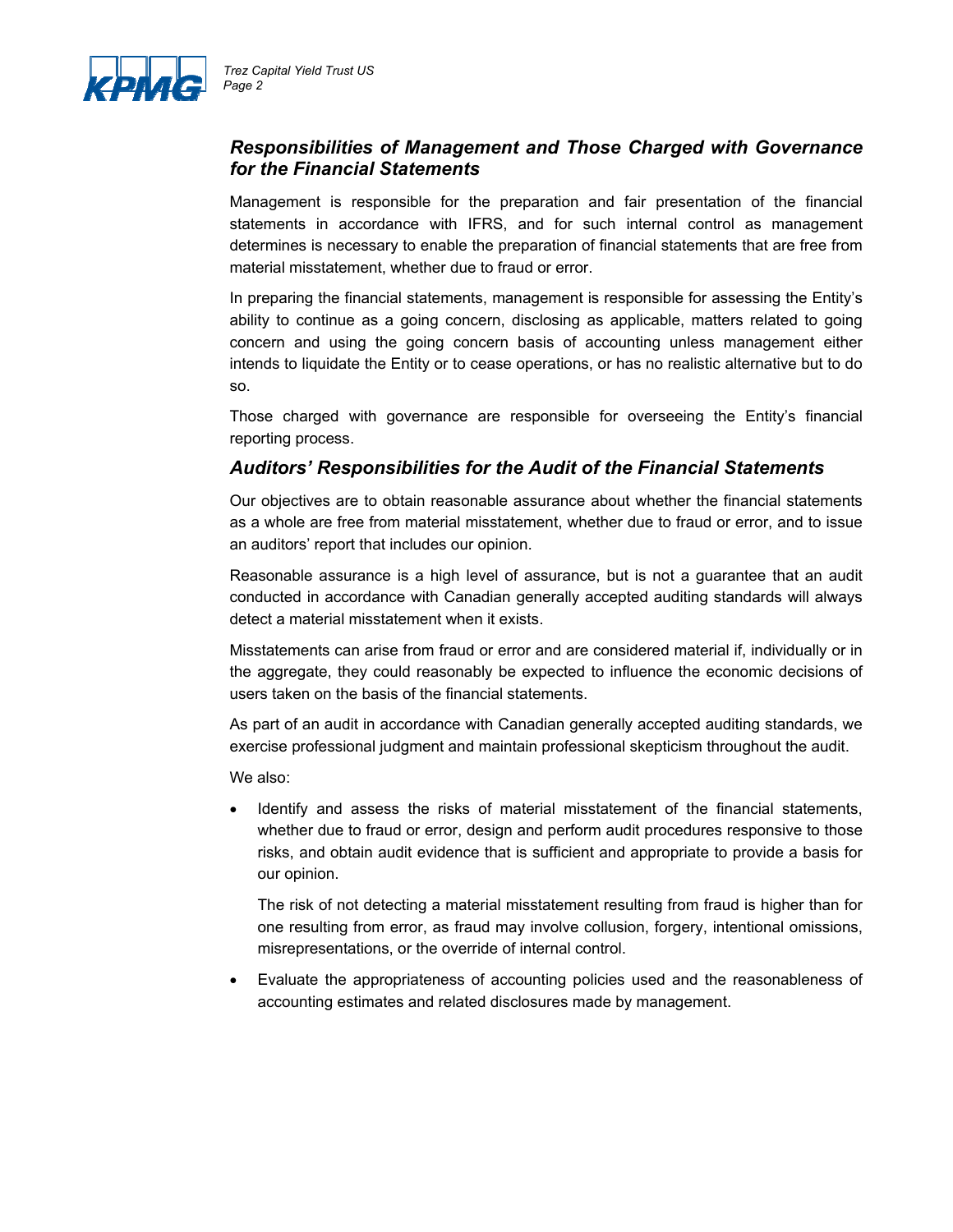

- Conclude on the appropriateness of management's use of the going concern basis of accounting and, based on the audit evidence obtained, whether a material uncertainty exists related to events or conditions that may cast significant doubt on the Entity's ability to continue as a going concern. If we conclude that a material uncertainty exists, we are required to draw attention in our auditors' report to the related disclosures in the financial statements or, if such disclosures are inadequate, to modify our opinion. Our conclusions are based on the audit evidence obtained up to the date of our auditors' report. However, future events or conditions may cause the Entity to cease to continue as a going concern.
- Evaluate the overall presentation, structure and content of the financial statements, including the disclosures, and whether the financial statements represent the underlying transactions and events in a manner that achieves fair presentation.
- Communicate with those charged with governance regarding, among other matters, the planned scope and timing of the audit and significant audit findings, including any significant deficiencies in internal control that we identify during our audit.

 $kPMS$  11P

Chartered Professional Accountants

Vancouver, Canada April 20, 2022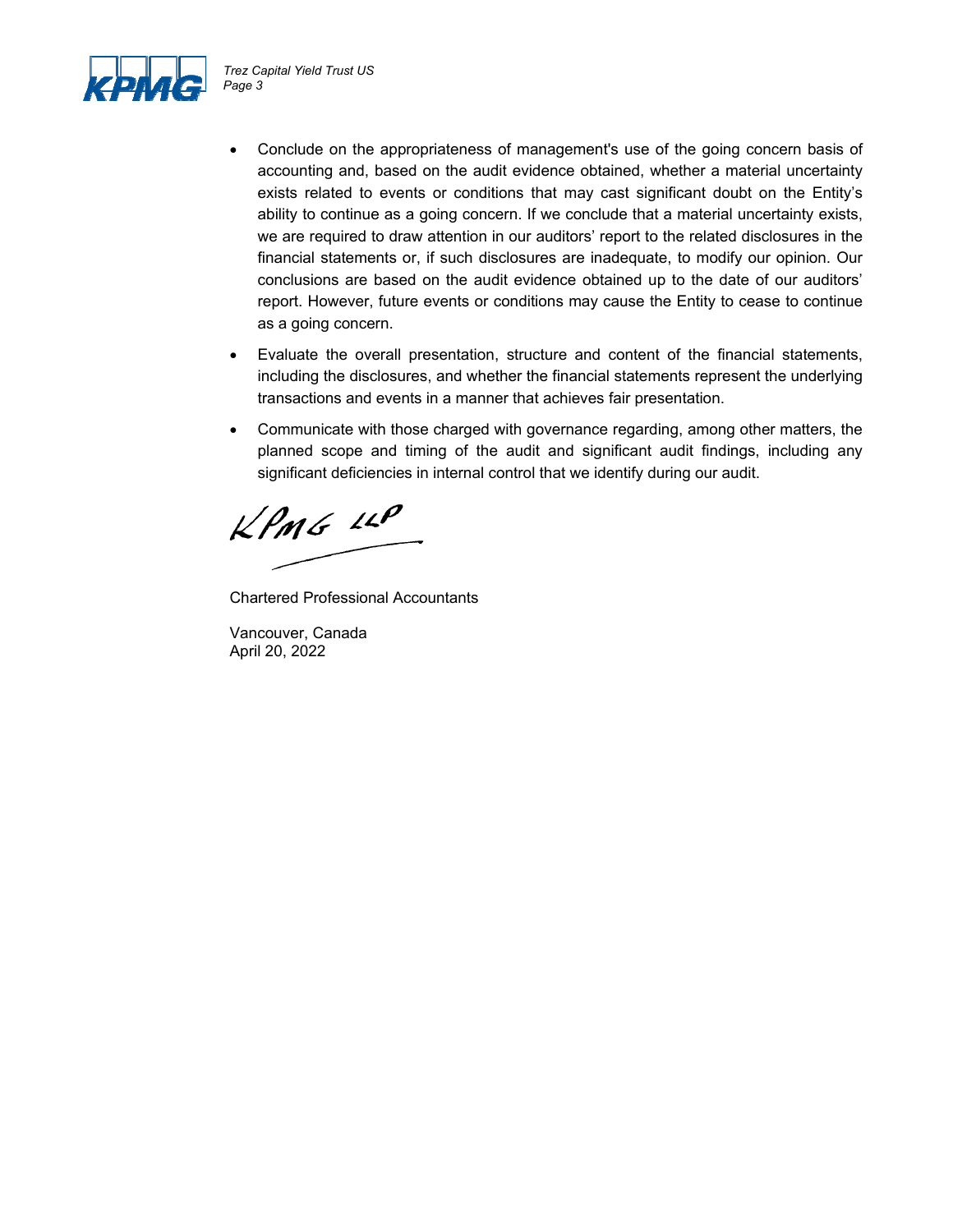Consolidated Statement of Financial Position (Expressed in United States dollars)

December 31, 2021, with comparative information for 2020

|                                                                                                                                                                                                                    | <b>Notes</b>          |    | 2021                                                                        | 2020                                                                                      |
|--------------------------------------------------------------------------------------------------------------------------------------------------------------------------------------------------------------------|-----------------------|----|-----------------------------------------------------------------------------|-------------------------------------------------------------------------------------------|
| <b>Assets</b>                                                                                                                                                                                                      |                       |    |                                                                             |                                                                                           |
| Cash and cash equivalents<br>Restricted cash<br>Due from related parties<br>Investments in mortgages<br>Investments held at fair value<br>Investments in associates<br>Promissory notes receivable<br>Other assets | 4<br>5<br>6<br>8      | \$ | 32,732,063<br>1,458,848<br>91.294.614<br>43,938,853<br>1.174.452<br>299,605 | \$<br>27,363,318<br>2,106,847<br>792,560<br>100,603,374<br>28,728,215<br>587,359<br>3,327 |
|                                                                                                                                                                                                                    |                       | \$ | 170,898,435                                                                 | \$<br>160,185,000                                                                         |
| Liabilities and Net Assets Attributable to<br><b>Holders of Redeemable Units</b>                                                                                                                                   |                       |    |                                                                             |                                                                                           |
| Accounts payable and accrued liabilities<br>Mortgage syndication liabilities<br>Management and incentive fees payable<br>Distributions payable to holders of redeemable units                                      | 4(a)<br>10(a)<br>7(b) | \$ | 354.724<br>6,810,048<br>320,547<br>7,485,319                                | \$<br>82.952<br>7,730,164<br>1,492,120<br>359,634<br>9.664.870                            |
| Redeemable units, representing net assets attributable<br>to holders of redeemable units                                                                                                                           | 7                     |    | 163,413,116                                                                 | 150,520,130                                                                               |
| Total liabilities and net assets attributable to<br>holders of redeemable units and equity                                                                                                                         |                       | S  | 170,898,435                                                                 | \$<br>160,185,000                                                                         |

The accompanying notes are an integral part of these consolidated financial statements.

Approved on behalf of the Board of the General Partner of the Manager, Trez Capital Fund Management Limited Partnership:

(Signed) "*John Maragliano*" (Signed) "*Dean Kirkham*"

Director **Director** Director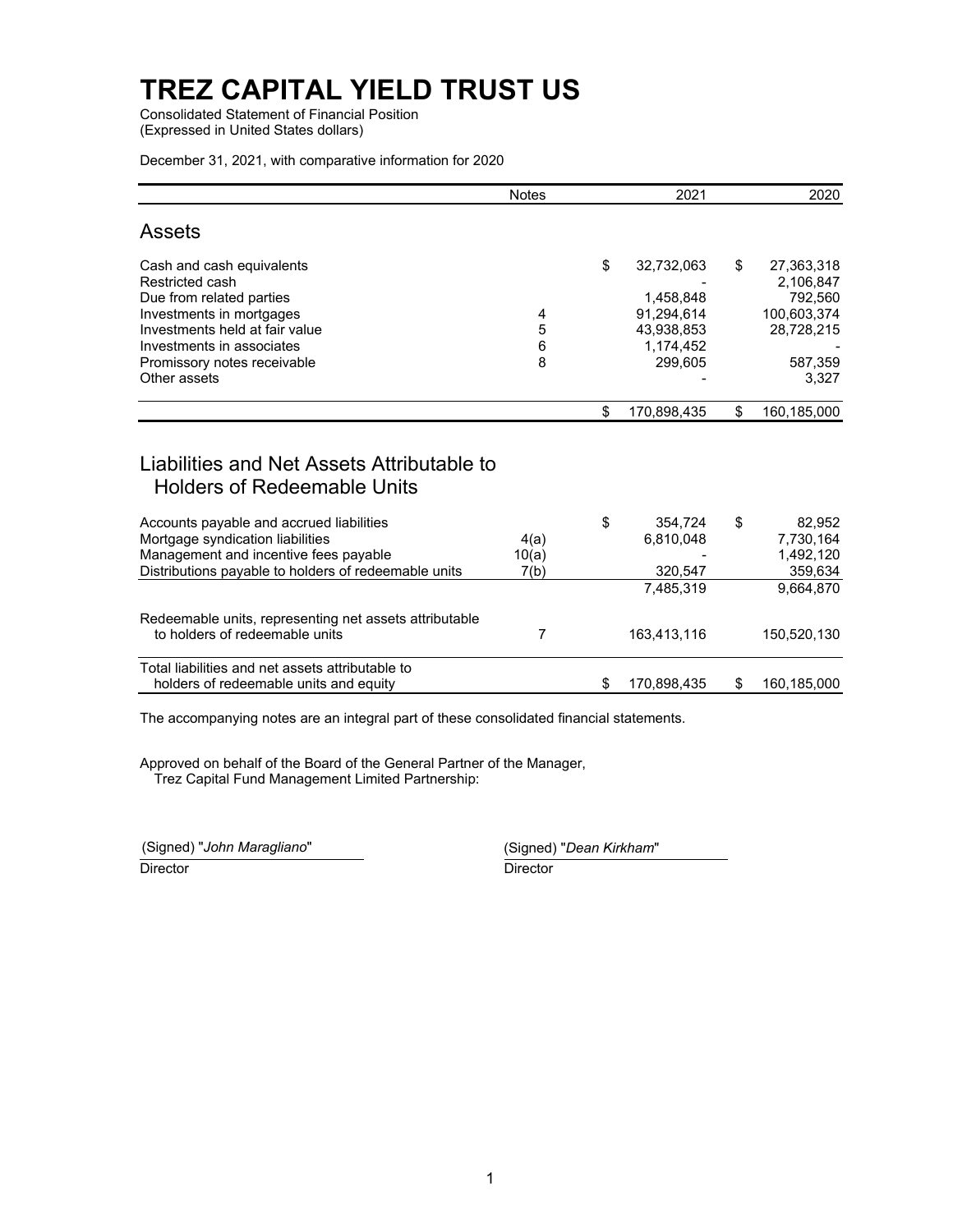Consolidated Statement of Comprehensive Loss (Expressed in United States dollars)

Year ended December 31, 2021, with comparative information for 2020

|                                                      | <b>Notes</b> | 2021            | 2020             |
|------------------------------------------------------|--------------|-----------------|------------------|
| Revenue:                                             |              |                 |                  |
| Interest income                                      |              | \$<br>9,633,012 | \$<br>14,578,549 |
| Interest expense on mortgage syndication liabilities |              | (565, 862)      | (328, 494)       |
| Other income                                         |              | 162,823         | 95,342           |
|                                                      |              | 9,229,973       | 14,345,397       |
| Expenses:                                            |              |                 |                  |
| Management and incentive fees                        | 10(a)        | 1,601,343       | 4,055,642        |
| General and administrative                           |              | 835,599         | 515,543          |
| Provision for mortgage losses                        | 4(c)         | 36,000          | (45, 975)        |
|                                                      |              | 2,472,942       | 4,525,210        |
| Loss from associate                                  |              | (85, 588)       |                  |
| Fair value gain on investments held at fair value    | 5            | 3,667,796       | 1,938,824        |
| Income from operations                               |              | 10,339,239      | 11,759,011       |
| Financing costs:                                     |              |                 |                  |
| Interest expense                                     |              |                 | 312,771          |
| Distributions to holders of redeemable units         | 7(b)         | 10,375,239      | 11,521,995       |
|                                                      |              | 10,375,239      | 11,834,766       |
| Net comprehensive loss attributable to               |              |                 |                  |
| holders of redeemable units                          |              | \$<br>(36,000)  | \$<br>(75, 755)  |

The accompanying notes are an integral part of these consolidated financial statements.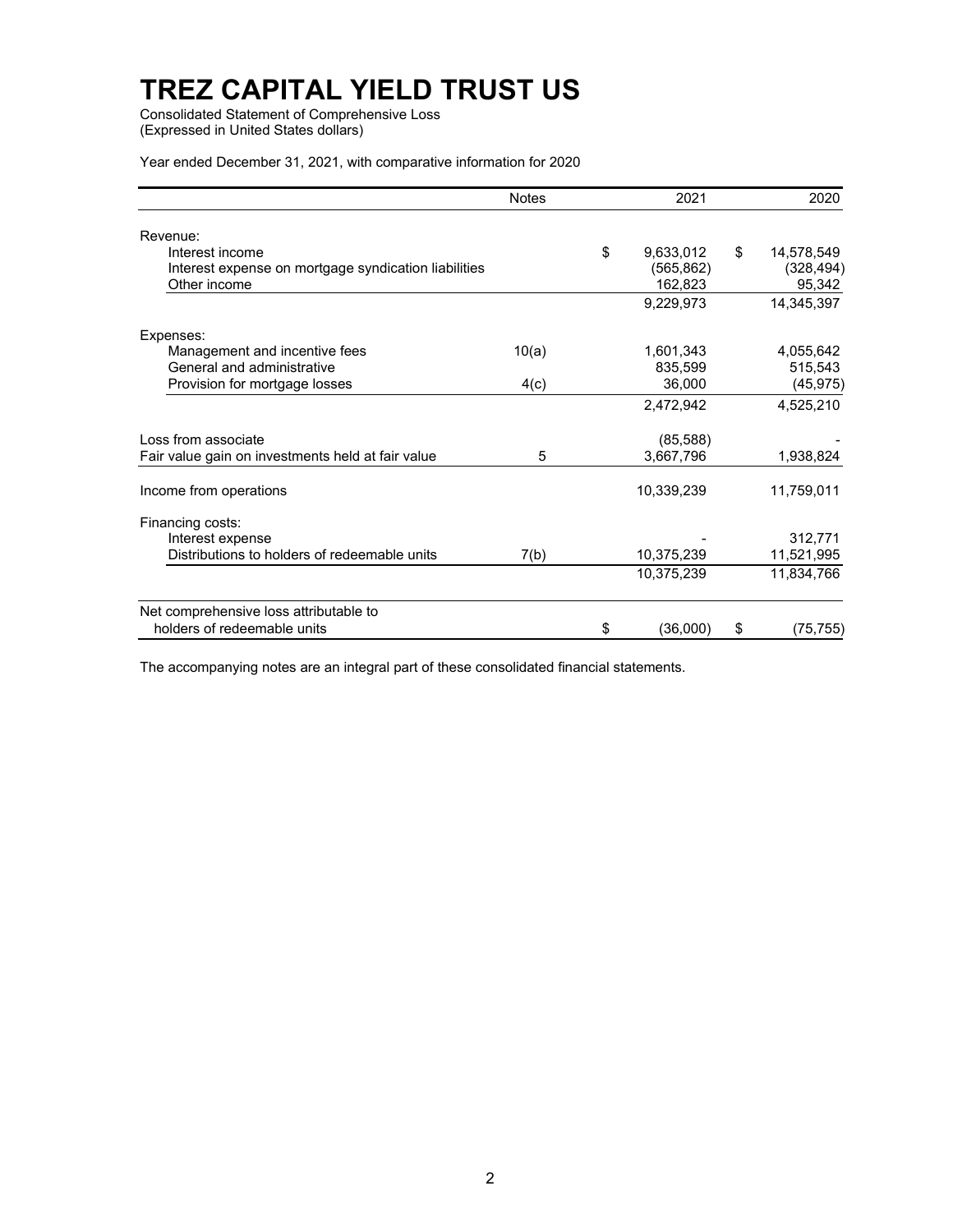Consolidated Statement of Changes in Net Assets Attributable to Holders of Redeemable Units (Expressed in United States dollars)

Year ended December 31, 2021, with comparative information for 2020

|                                                                                                                         |    | 2021                                                  |   | 2020                                                 |
|-------------------------------------------------------------------------------------------------------------------------|----|-------------------------------------------------------|---|------------------------------------------------------|
| Balance, beginning of the year                                                                                          | \$ | 150,520,130                                           | S | 142,070,574                                          |
| Loss attributable to holders of redeemable units                                                                        |    | (36,000)                                              |   | (75, 755)                                            |
| Contributions and redemptions:<br>Issuance of units<br>Reinvestment of distributions on redeemable units<br>Redemptions |    | 40,652,744<br>6,490,924<br>(34,214,682)<br>12,928,986 |   | 24.817.266<br>7,064,969<br>(23,356,924)<br>8,525,311 |
| Balance, end of year                                                                                                    | \$ | 163,413,116                                           |   | 150,520,130                                          |

The accompanying notes are an integral part of these consolidated financial statements.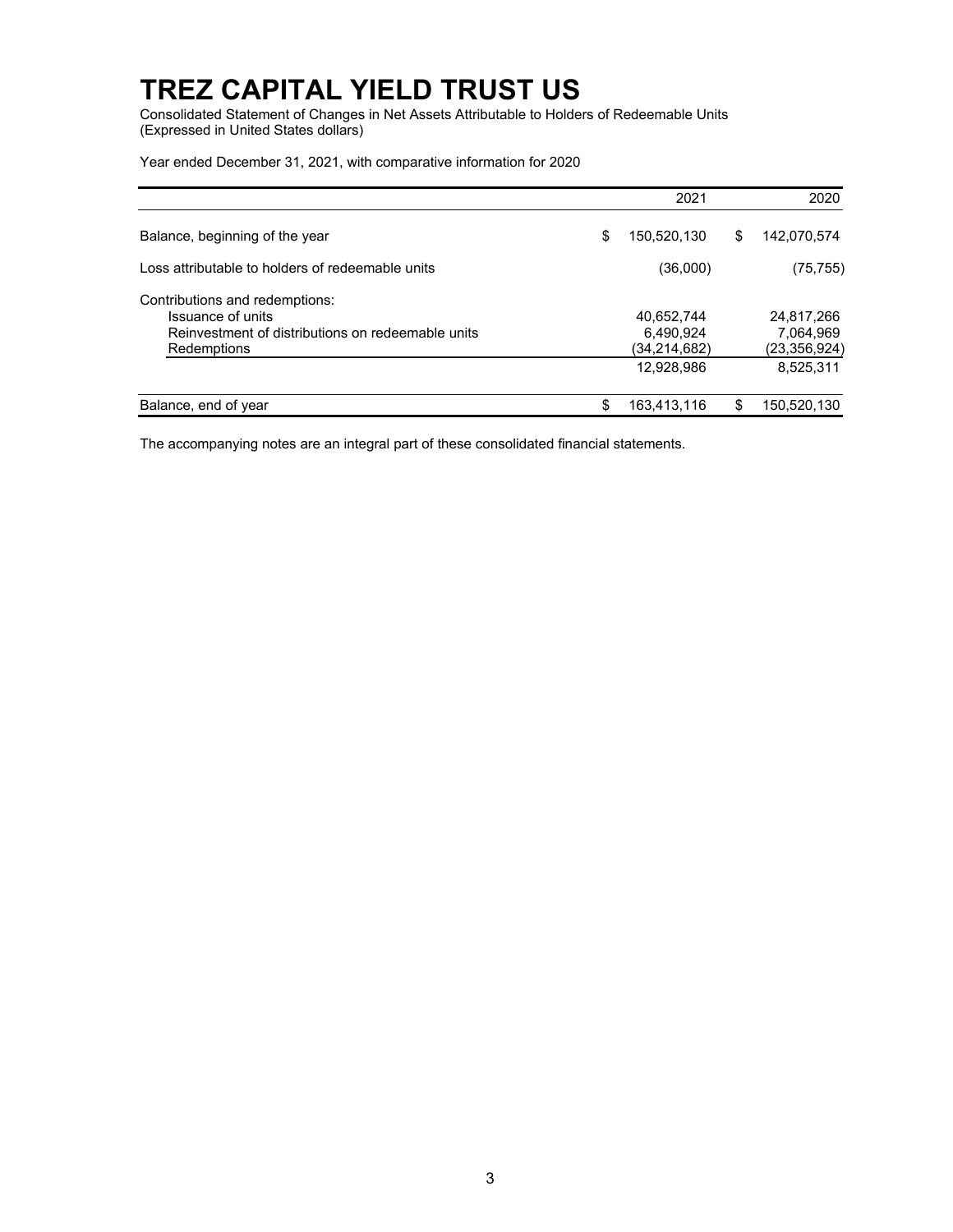Consolidated Statement of Cash Flows (Expressed in United States dollars)

Year ended December 31, 2021, with comparative information for 2020

|                                                            | 2021             | 2020             |
|------------------------------------------------------------|------------------|------------------|
| Cash provided by (used in):                                |                  |                  |
| Operations:                                                |                  |                  |
| Net comprehensive loss                                     | \$<br>(36,000)   | \$<br>(75, 755)  |
| Items not involving cash:                                  |                  |                  |
| Interest income earned                                     | (9,067,150)      | (14, 250, 055)   |
| Fair value gain on investments held at fair value          | (3,667,796)      | (1,938,824)      |
| Loss from associates                                       | 85,588           |                  |
| Distributions to holders of redeemable units               | 10,375,239       | 11,521,995       |
| Provision for mortgage losses                              | 36,000           | (45, 975)        |
| Interest received                                          | 3,719,330        | 5,720,297        |
| Changes in non-cash operating working items:               |                  |                  |
| Other assets                                               | 3,327            | (1, 426)         |
| Management and incentive fees payable                      | (1,492,120)      | 86,575           |
| Accounts payable and accrued liabilities                   | 271,772          | (140, 445)       |
|                                                            | 228,190          | 876,387          |
| Investments:                                               |                  |                  |
| Funding of investments in mortgages                        | (142, 013, 360)  | (88, 105, 193)   |
| Repayments on investments in mortgages                     | 155,713,824      | 165, 111, 774    |
| Contributions to investments held at fair value            | (94, 272, 695)   | (22, 150, 964)   |
| Distributions from investments held at fair value          | 82,729,853       | 9,954,966        |
| Contributions to investments in associates                 | (1,717,806)      |                  |
| Distributions from investments in associates               | 457,766          |                  |
| Contributions (distributions) to non-controlling interests |                  | (5,255,921)      |
| Repayments on promissory note receivable                   | 287,754          | 141,573          |
|                                                            | 1,185,336        | 59,696,235       |
| Financing:                                                 |                  |                  |
| Distributions paid                                         | (3,923,402)      | (5,017,148)      |
| Issuance of units                                          | 40,652,744       | 24,817,266       |
| Redemptions                                                | (34, 214, 682)   | (23, 356, 924)   |
| Increase (decrease) in bank indebtedness                   |                  | (29, 183, 835)   |
| Increase (decrease) in due to related parties              | 1,440,559        | (2,052,924)      |
|                                                            | 3,955,219        | (34, 793, 565)   |
| Increase in cash and cash equivalents                      | 5,368,745        | 25,779,057       |
| Cash and cash equivalents, beginning of year               | 27,363,318       | 1,584,261        |
| Cash and cash equivalents, end of year                     | \$<br>32,732,063 | \$<br>27,363,318 |

The accompanying notes are an integral part of these consolidated financial statements.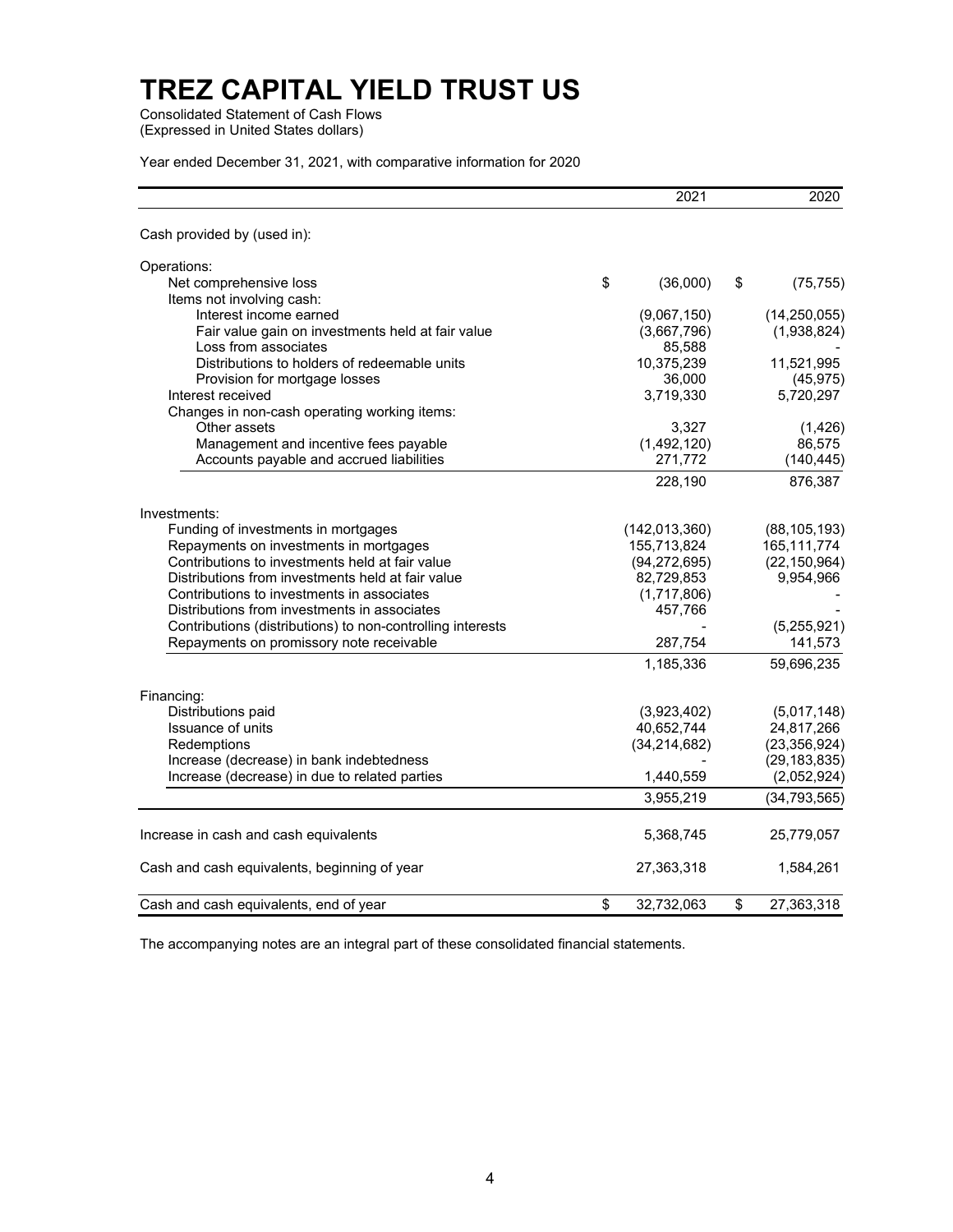Notes to Consolidated Financial Statements (Tabular amounts expressed in United States dollars, unless otherwise indicated)

Year ended December 31, 2021

#### **1. Nature of business:**

Trez Capital Yield Trust US (the "Trust") is an unincorporated trust established under the laws of British Columbia pursuant to a Declaration of Trust dated January 10, 2013, and amended various times with latest amendment dated December 9, 2016 (the "Declaration of Trust").

Trez Capital Fund Management Limited Partnership is the Trust's manager (the "Manager"), Trez Capital Limited Partnership is the mortgage broker (the "Mortgage Broker") and Computershare Trust Company of Canada is the trustee (the "Trustee") of the Trust.

The Trust has been created for the purpose of generating a stream of income from interests acquired in a portfolio of mortgages related to any and all types of real property and from equity profit sharing arrangements through limited partnerships within the United States ("U.S.").

On December 9, 2016, the Unitholders approved a reorganization of the Trust to restructure the Trust and its assets and liabilities such that holders of Units denominated in Canadian dollars would hold their interests in the Trust's net assets through a newly established Trust known as the Trez Capital Yield Trust US (Canadian dollars) (the "CAD Trust"), while holders of Units denominated in U.S. dollars would continue to hold their interests in the Trust's net assets through the Trust (the "Reorganization").

On January 1, 2018, pursuant to the Reorganization, the three series of Canadian dollar denominated units of the Trust, being the Series A (Canadian dollars) Units, Series F (Canadian dollars) Units and Series I (Canadian dollars) Units (collectively, the "CAD Units") were redeemed and exchanged for Units of a corresponding series of the Canadian Trust. Accordingly, the prior holders of Canadian dollar denominated Units now hold units of the Canadian Trust and the holders of the U.S. dollar denominated units of the U.S. Trust continue to hold such units in the Trust. A proportionate interest of 56.36% of the Trust's total assets and liabilities were transferred to the Canadian Trust as part of the Reorganization.

The principal place of business of the Trust is located at 1700 - 745 Thurlow Street, Vancouver, British Columbia, V6E 0C5.

On March 11, 2020, the outbreak of the novel strain of the coronavirus ("COVID-19") was officially declared a pandemic by the World Health Organization. Emergency measures to contain the spread of the virus were implemented, which impacted general economic conditions, including the temporary closure of business and uncertainty around employment in certain industries. Although global economies are reopening, the situation is dynamic and the ultimate duration and magnitude of the impact on the economy and the Trust are not known at this time. These impacts could include increases in expected credit losses for mortgage investments and potential future decreases in revenue or the profitability of ongoing operations.

As a result of the pandemic, the Trust temporarily suspended all redemptions in order to preserve the liquidity of the Trust. Redemptions were suspended from March 23, 2020 until October 8, 2020. Redemptions were reinstated on October 9, 2020 and there were no further impacts on unit subscriptions, redemptions or regular monthly distributions as a direct result of the pandemic.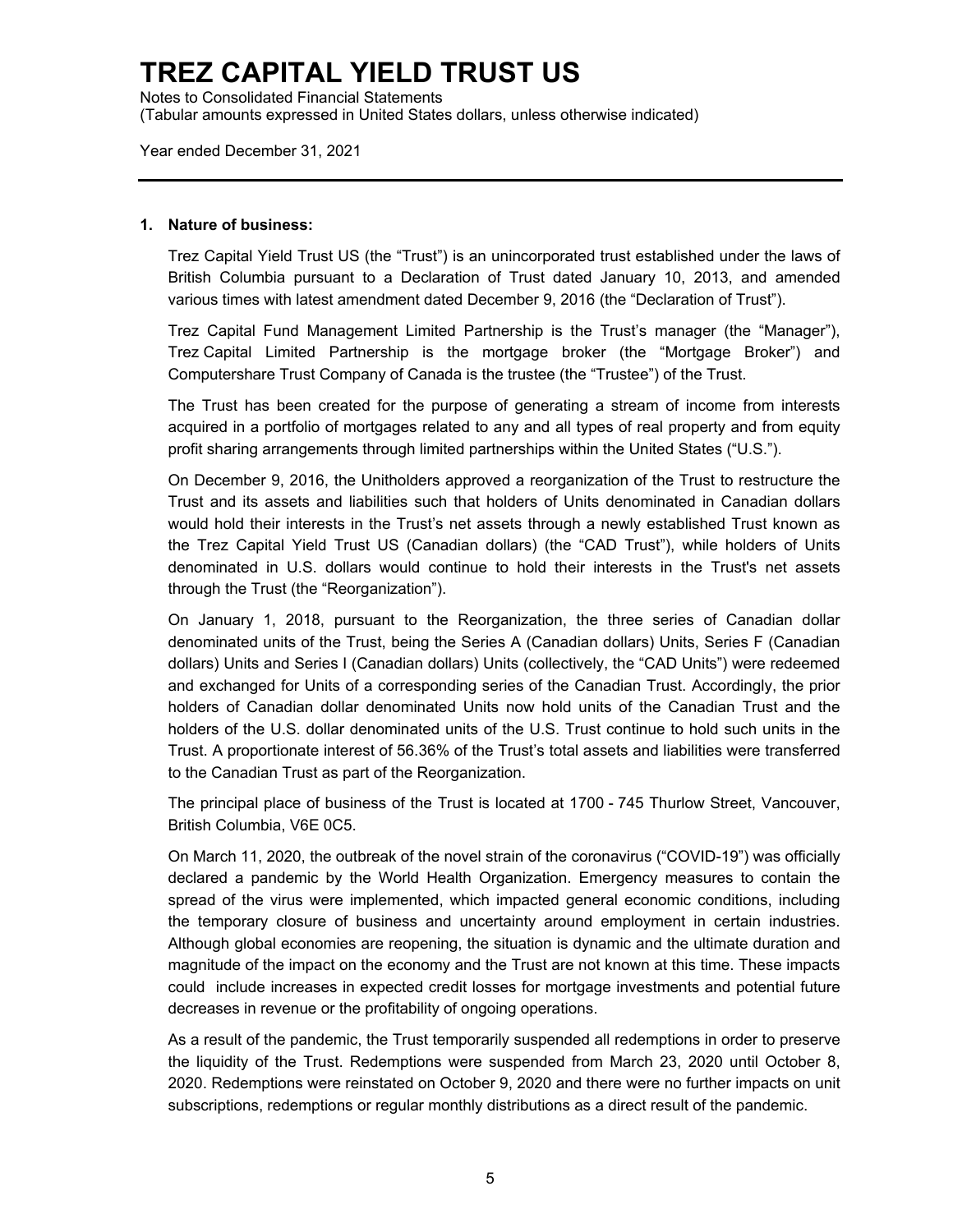Notes to Consolidated Financial Statements (Tabular amounts expressed in United States dollars, unless otherwise indicated)

Year ended December 31, 2021

#### **2. Basis of preparation:**

(a) Statement of compliance:

These consolidated financial statements of the Trust have been prepared in compliance with International Financial Reporting Standards ("IFRS") as issued by the International Accounting Standards Board ("IASB").

These consolidated financial statements were authorized for issue by the Board of Governors on April 20, 2022.

(b) Basis of measurement:

These consolidated financial statements have been prepared on the historical cost basis, except for restricted cash, investments held at fair value, and foreign currency derivatives which are measured at fair value.

(c) Functional and presentation currency:

These consolidated financial statements are presented in U.S. dollars, which is also the functional currency of the Trust.

(d) Use of estimates and judgments:

The preparation of consolidated financial statements requires the Manager to make judgments, estimates and assumptions that affect the application of accounting policies and the reported amounts of assets, liabilities, income and expenses. Actual results may differ from these estimates.

The significant estimates and judgments used in determining the recorded amount for assets and liabilities in the consolidated financial statements are related to investment in mortgages. In making estimates, the Manager relies on external information and observable inputs where possible supplemented by internal analysis as required. Estimates and judgments relate to allowance for credit losses for investments in mortgages and investments held at fair value.

(*i*) Investments in mortgages:

The Trust is required to make an assessment of forward looking 'expected credit losses' ("ECL") for investments in mortgages. The expected credit loss model is further explained in Note 3(h)(*ii*). The estimation of future cash flows includes assumptions about local real estate market conditions, market interest rates, availability and terms of financing, underlying value of the security and various other factors. These assumptions are limited by the availability of reliable comparable market data, economic uncertainty and the uncertainty of future events. Accordingly, by their nature, estimates of impairment are subjective and may not necessarily be comparable to the actual outcome. Should the underlying assumptions change, the estimated future cash flows could vary by a material amount.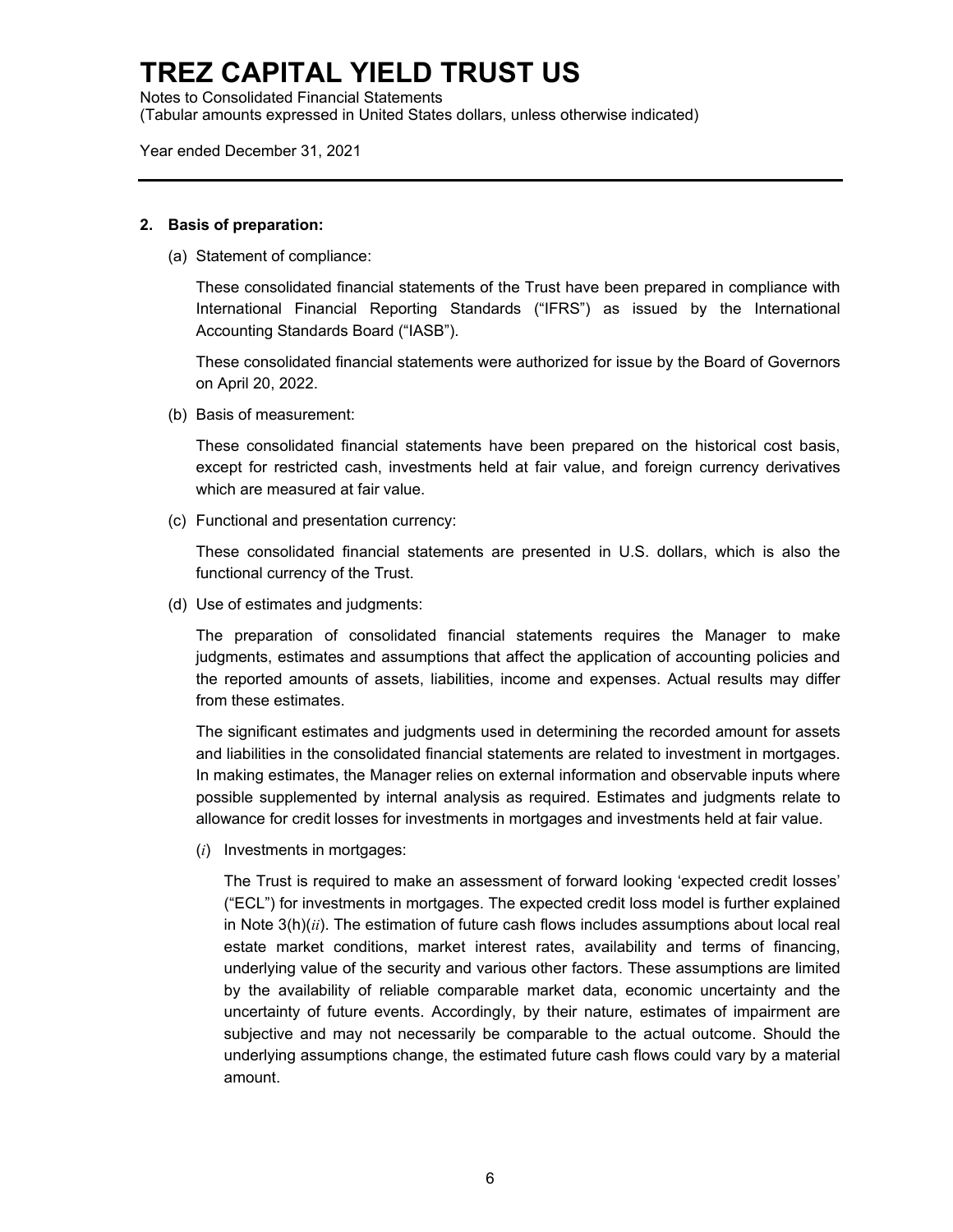Notes to Consolidated Financial Statements (Tabular amounts expressed in United States dollars, unless otherwise indicated)

Year ended December 31, 2021

#### **2. Basis of preparation:**

- (d) Use of estimates and judgments (continued):
	- (*ii*) Investments at fair value:

Included in the investments at fair value are investment interests in Special Purpose Entities. These allow the Trust to participate in loan sharing arrangements with third-party U.S. based financial institutions. Judgment is applied in assessing whether the Trust exercises control, joint control, significant influence or none of the above over the Special Purpose Entities.

Control is defined as the power to govern the financial and operating decisions of an entity so as to obtain benefits from its activities, and significant influence is defined as the power to participate in the financial and operating decisions of the Special Purpose Entities. The Trust has determined for these Special Purpose Entities that the Trust has neither control, joint control or significant influence as the Trust has no ability to control or influence any of the relevant activities of the Special Purpose Entities and has therefore measured the investments at fair value in accordance with IFRS 9.

The Trust estimates the value of these investments based on its assessment of the current lending market for mortgages of same or similar terms. Should the underlying assumptions around current market interest rates change, the estimated future cash flows and income could vary affecting fair value.

Also included in the investments at fair value are investment interests in real estate development and lot banking projects.

Judgment is applied in assessing whether the Trust exercises control, joint control, significant influence or none of the above over the real estate development and lot banking projects. Control is defined as the power to govern the financial and operating decisions of an entity so as to obtain benefits from its activities, and significant influence is defined as the power to participate in the financial and operating decisions of the entities.

The Trust has determined for these entities that it has neither control, joint control or significant influence as the Trust has no ability to control or influence any of the relevant activities and has therefore measured the investments at fair value in accordance with IFRS 9.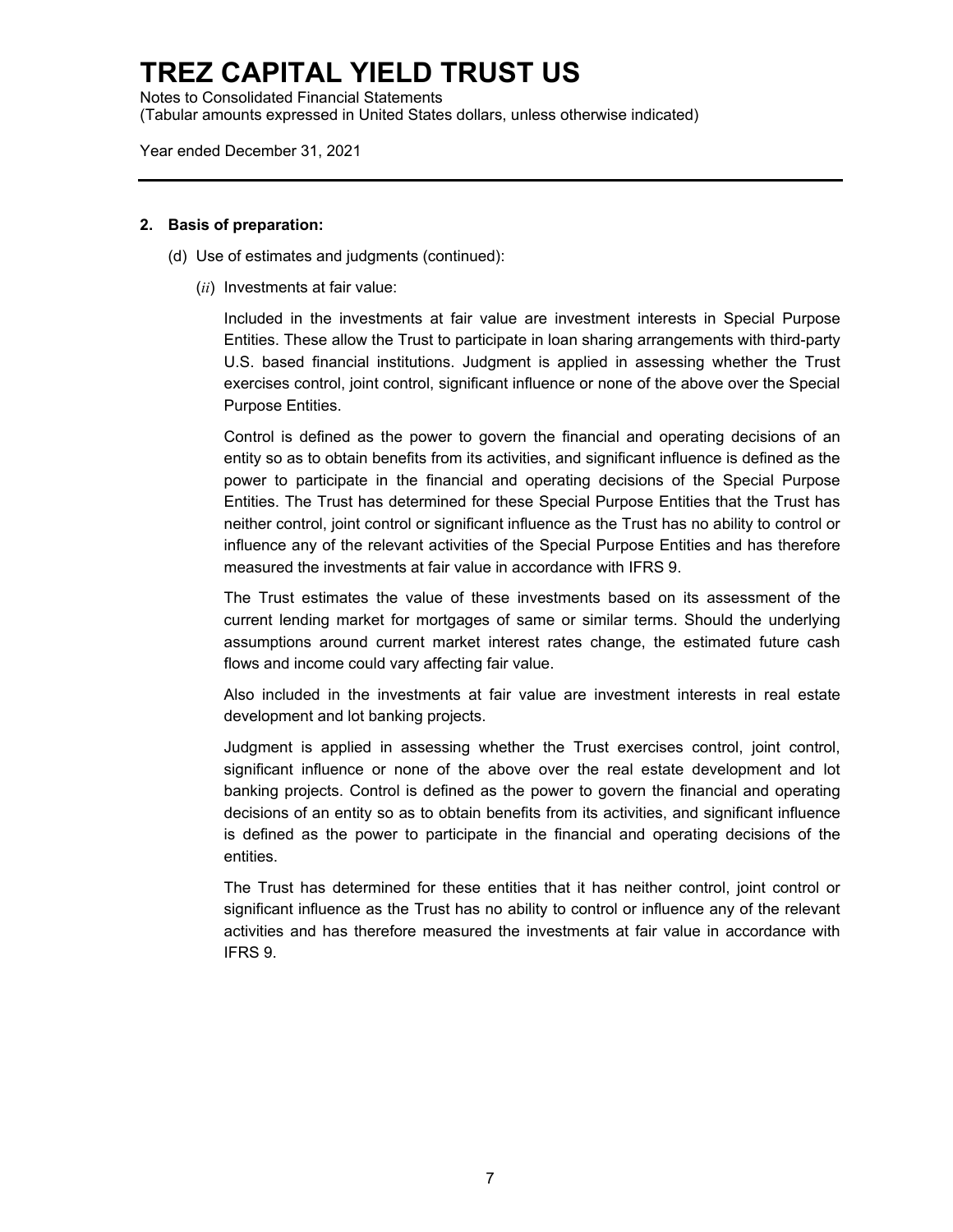Notes to Consolidated Financial Statements (Tabular amounts expressed in United States dollars, unless otherwise indicated)

Year ended December 31, 2021

#### **3. Significant accounting policies:**

(a) Basis of presentation:

The accounting policies set out below have been applied consistently to all periods presented in these consolidated financial statements:

(*i*) Subsidiaries:

These consolidated financial statements comprise the financial statements of the Trust and subsidiaries controlled by the Trust. Control exists when the Trust is exposed to, or has rights to, variable returns from its involvement with the entity, and has the ability to affect those returns through its power over the entity. These consolidated financial statements of the subsidiaries are consolidated from the date that control commences and continue to be consolidated until the date that control ceases.

These consolidated financial statements reflect the financial position, results of operations and cash flows of the Trust and its subsidiaries. Intra-group transactions and balances are eliminated in preparing these consolidated financial statements.

Non-controlling interests represent the portion of profit or loss and net assets of consolidated subsidiaries not held by the Trust and are presented separately in the consolidated statement of comprehensive loss and within equity in the consolidated statement of financial position.

|                                                          | Place of registration   | % of ownership |
|----------------------------------------------------------|-------------------------|----------------|
| Trez Capital Yield Trust US Sub-Trust                    | British Columbia        | 100%           |
| Trez Capital Yield Trust US Equities Limited Partnership | <b>British Columbia</b> | $100\%$        |
| Trez Capital Yield Trust US Blocker Corporation          | Delaware                | 100%           |

The principal business activity of Trez Capital Yield Trust US Sub-Trust is to carry out carry out the investment activity of the Trust.

The principal business activity of Trez Capital Yield Trust US Equities Limited Partnership and Trez Capital Yield Trust US Blocker Corporation is investment in real estate development and lot banking projects.

Investments over which the Trust does not have significant influence are accounted for at fair value. The Trust holds investments at fair value primarily for the purpose of participating in loan sharing arrangements with U.S. domiciled financial institutions.

(*ii*) Investments in associates:

Investments over which the Trust holds significant influence are accounted for using the equity method of accounting. Significant influence is the power to participate in the financial and operating policy decisions of the investee without actual control or joint control of those policies. Under the equity method, the investment is initially recognized at cost and is adjusted thereafter for the post-acquisition change in the Trust's share in the investee's net assets. The Trust's share of investee's profit or loss is included in the Trust's consolidated statement of comprehensive loss.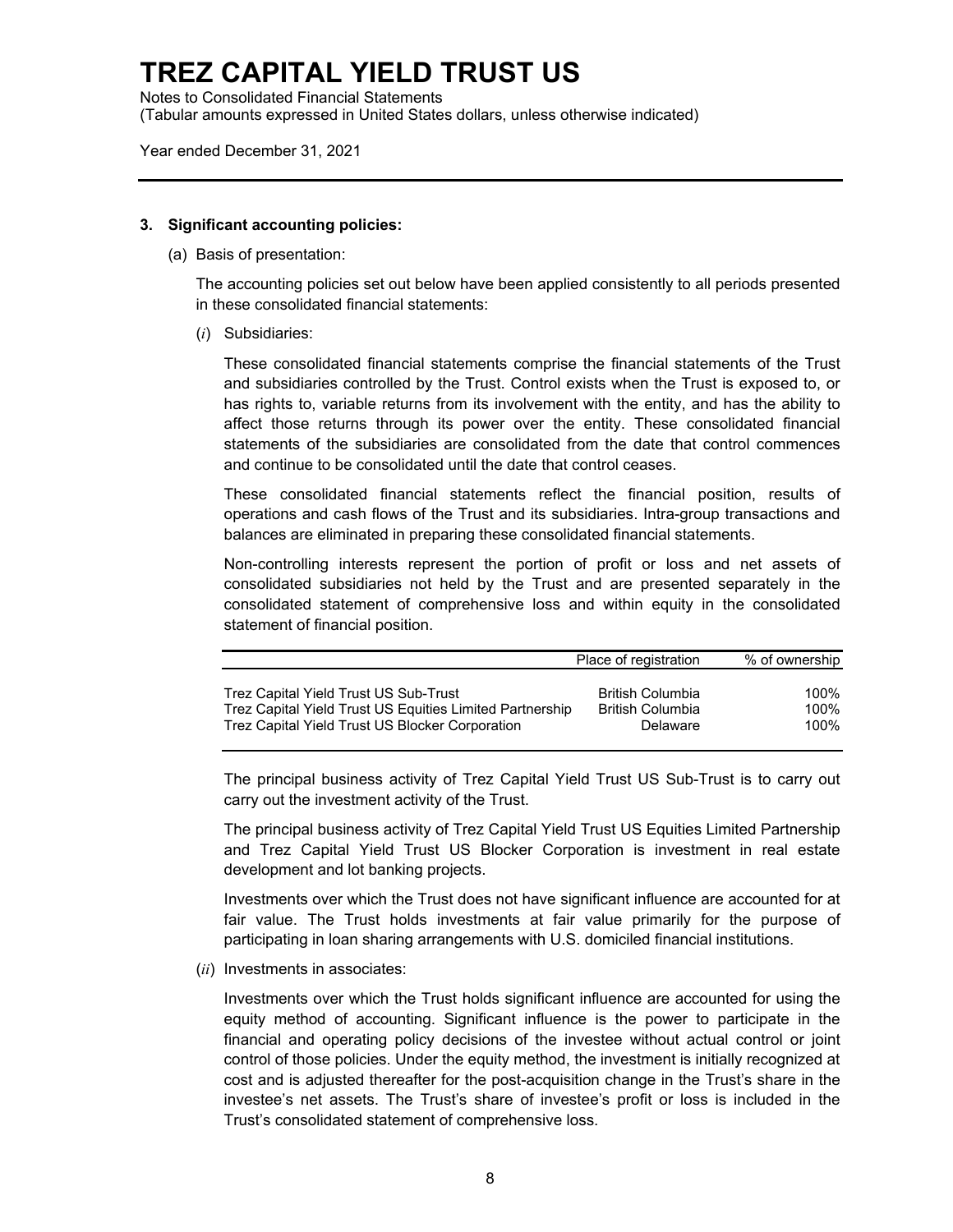Notes to Consolidated Financial Statements (Tabular amounts expressed in United States dollars, unless otherwise indicated)

Year ended December 31, 2021

#### **3. Significant accounting policies (continued):**

- (a) Basis of presentation (continued):
	- (*ii*) Investments in associates (continued):

The Trust holds investments in associates primarily for the purpose of investing in real estate development projects.

Significant accounting policies of the underlying operating partnerships involved in real estate development projects classified as investments in joint ventures or associates are as follows:

Properties under development:

Properties under development are recorded at the lower of cost and net realizable value. Net realizable value is the estimated selling price in the ordinary course of business, less cost to complete the development and selling costs. Costs include all direct development costs and capitalized carrying costs related to holding the property under development, including borrowing costs. The cost of sale of a property or unit is allocated on the basis of the estimated total cost of the project prorated by the selling price of the property or unit over the anticipated sales proceeds from the entire project.

Sales revenue:

Revenue from the sale of properties under development is recognized at the time that the risks and rewards of ownership have been transferred, possession or title passes to the purchaser, and all material conditions of the sales contract have been met, and at which time all proceeds are received or collectability is reasonably assured.

Other revenues:

The operating partnerships may earn other revenue such as performance fees based on the specific contractual terms of each partnership. These revenues are recorded as earned in accordance with the terms of the respective partnership agreement.

(*iii*) Investments held at fair value:

Investments over which the Trust does not have control or significant influence are accounted for at fair value. The Trust holds investments at fair value primarily for the purpose of participating in loan sharing arrangements with U.S. domiciled financial institutions.

During 2021, the Trust commenced investment in real estate development and lot banking projects.

(b) Cash and cash equivalents:

Cash and cash equivalents consist of cash held at financial institutions and cash equivalents include securities with maturities of three months or less when purchased.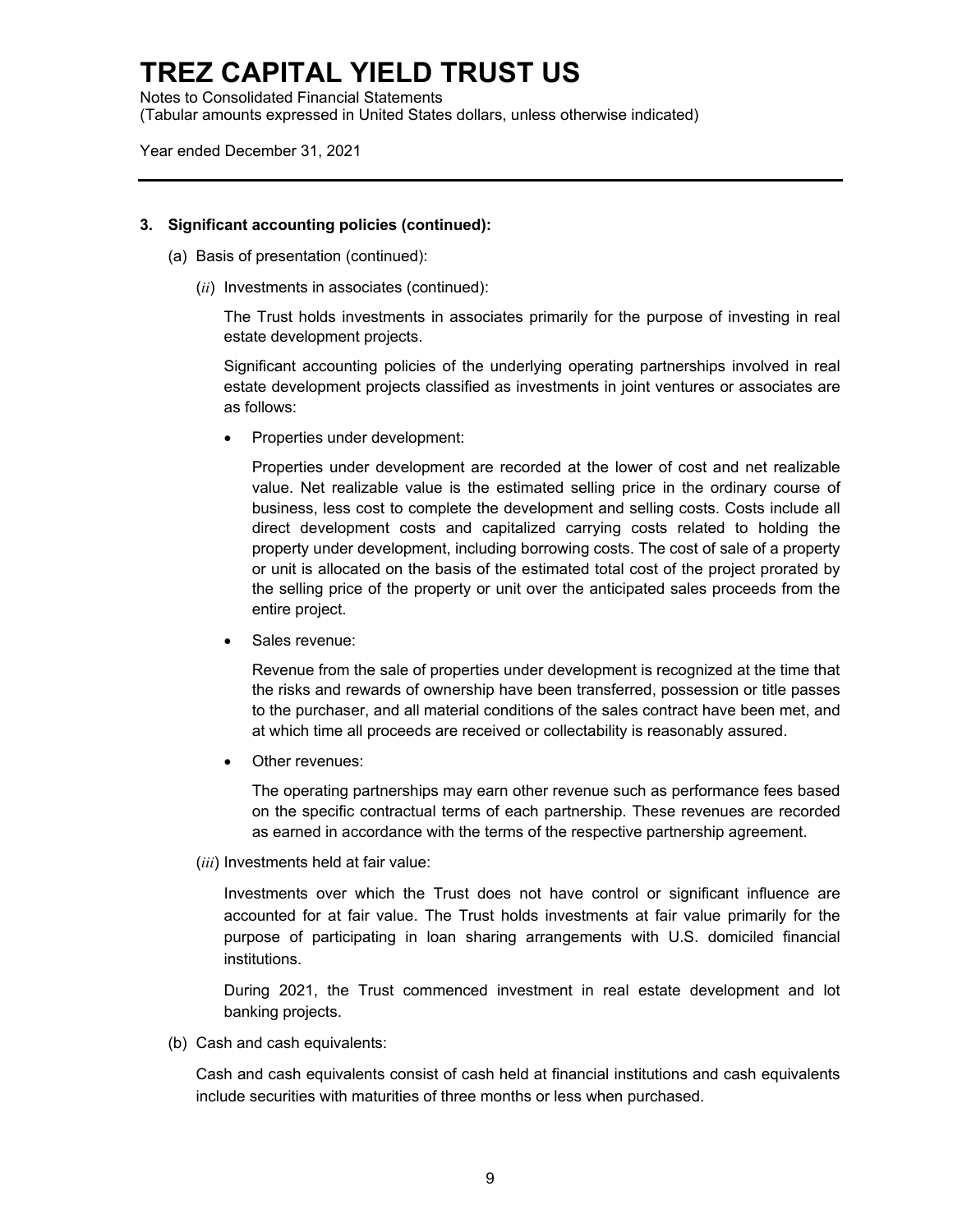Notes to Consolidated Financial Statements (Tabular amounts expressed in United States dollars, unless otherwise indicated)

Year ended December 31, 2021

### **3. Significant accounting policies (continued):**

(c) Promissory notes receivable:

Promissory notes are recorded at amortized cost using the effective interest rate method less any impairment.

(d) Redeemable units:

All units of the Trust are redeemable at the Unitholder's option and have different distribution features between the classes and accordingly are classified as financial liabilities and presented as "net assets attributable to holders of redeemable units" in the consolidated statement of financial position. Units redeemed are accounted for in the period during which the redemption is effective. Resultant gains on redemption are recognized in the consolidated statement of comprehensive loss in the same period.

(e) Revenue recognition:

Interest income is recognized in the consolidated statement of comprehensive loss on an effective interest rate basis. Interest on impaired financial assets is recognized using the rate of interest used to discount the future cash flows for the purpose of measuring the impairment loss.

(f) Distributions on redeemable units:

Distributions to Unitholders on each series of redeemable units are made on a monthly basis, in arrears. The total distributions to be made in respect of the December 31 year-end will equal at least 100% of the Trust's taxable income for the year. Distributions on redeemable units are treated as an expense within the consolidated statement of comprehensive loss, following the units' classification as liabilities. Distributions are accrued in the period to which they relate.

- (g) Financial instruments:
	- (*i*) Recognition and classification of financial assets and liabilities:

Under IFRS 9, on initial recognition, a financial asset is measured at fair value and subsequently classified as measured at: amortized cost; fair value through other comprehensive income ("FVOCI")-debt investment; FVOCI-equity investment; or fair value through profit or loss ("FVTPL"). The classification of financial assets that are debt instruments under IFRS 9 are generally based on the business model in which a financial asset is managed and its contractual cash flow characteristics.

A financial asset that is a debt instrument is measured at amortized cost if it meets both of the following conditions and is not designated as at FVTPL:

- it is held within a business model whose objective is to hold assets to collect contractual cash flows; and
- its contractual terms give rise on specified dates to cash flows that are solely payments of principal and interest on the principal amount outstanding.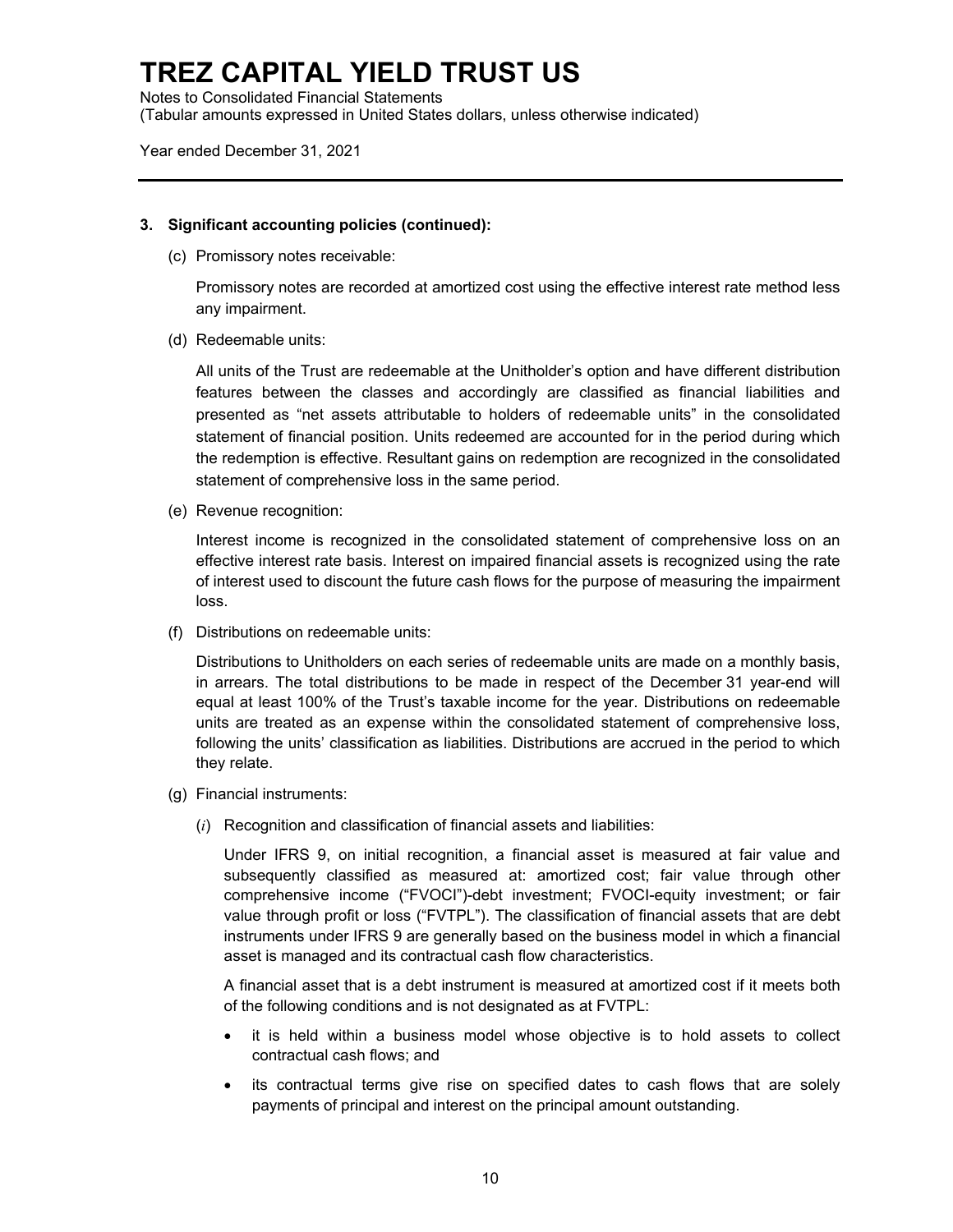Notes to Consolidated Financial Statements (Tabular amounts expressed in United States dollars, unless otherwise indicated)

Year ended December 31, 2021

### **3. Significant accounting policies (continued):**

- (g) Financial instruments (continued):
	- (*i*) Recognition and classification of financial assets and liabilities (continued):

The most significant financial asset that is a debt instrument in the Trust is investments in mortgages. The objective of the Trust is to hold these investments and collect the contractual interest payments from the loans. The payments received by the Trust are solely payments of principal and interest; therefore the asset meets the criteria under IFRS 9 to be measured at amortized cost.

Financial liabilities are recognized initially at fair value and are classified as other financial liabilities or FVTPL. A financial liability is classified as FVTPL if it is classified as held-fortrading, it is a derivative or it is designated as such on initial recognition. Financial liabilities at FVPTL are measured at fair value and net gains and losses including any interest expense, are recognized in profit or loss. Other financial liabilities are subsequently measured at amortized cost using the effective interest method. Interest expense is recognized in profit or loss. Any gain or loss on derecognition is also recognized in profit or loss.

Financial instruments subsequently measured at amortized cost are done so using the effective interest method, less any impairment losses. The effective interest method is a method of calculating the amortized cost of a financial asset or a financial liability and of allocating the interest income or interest expense over the relevant period. The effective interest rate is the rate that exactly discounts estimated future cash payments or receipts through the expected life of the financial instrument or, when appropriate, a shorter period to the net carrying amount of the financial asset or financial liability.

The Trust has classified its financial instruments as follows:

|                                                        | Classification |
|--------------------------------------------------------|----------------|
| <b>Financial assets:</b>                               |                |
| Cash and cash equivalents                              | Amortized cost |
| Restricted cash                                        | <b>FVPTL</b>   |
| Other assets                                           | Amortized cost |
| Due from related parties                               | Amortized cost |
| Investments in mortgages                               | Amortized cost |
| Investments held at fair value                         | <b>FVPTL</b>   |
| Promissory notes receivable                            | Amortized cost |
| <b>Financial liabilities:</b>                          |                |
| Accounts payable and accrued liabilities               | Amortized cost |
| Mortgage syndication liabilities                       | Amortized cost |
| Management and incentive fees payable                  | Amortized cost |
| Distributions payable to holders of redeemable units   | Amortized cost |
| Redeemable units, representing net assets attributable |                |
| to holders of redeemable units                         | Amortized cost |
|                                                        |                |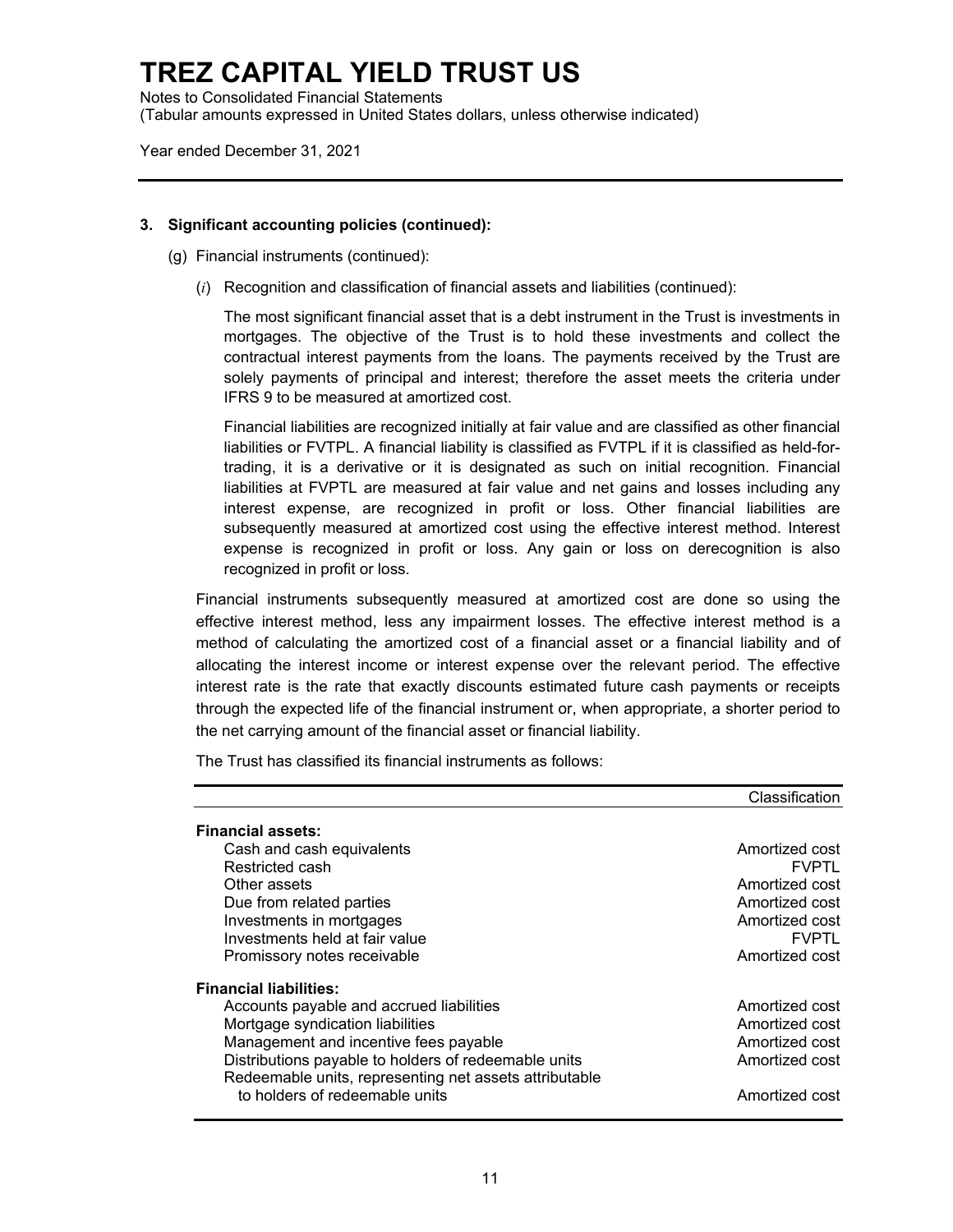Notes to Consolidated Financial Statements (Tabular amounts expressed in United States dollars, unless otherwise indicated)

Year ended December 31, 2021

### **3. Significant accounting policies (continued):**

- (g) Financial instruments (continued):
	- (*ii*) Impairment:

Under IFRS 9, an entity recognizes loss allowances for expected credit losses ("ECL") to financial assets measured at amortized cost, contract assets and debt investments at FVOCI.

The Trust measures expected credit losses on each balance sheet date according to a three stage expected credit loss impairment model:

### *Performing financial assets:*

- Stage 1: From initial recognition of a financial asset to the date on which the asset has experienced a significant increase in credit risk relative to its initial recognition, a loss allowance is recognized equal to the credit losses expected to result from defaults occurring over the 12-months following the reporting date.
- Stage 2: Following a significant increase in credit risk relative to the initial recognition of the financial asset, a loss allowance is recognized equal to the credit losses expected over the remaining lifetime of the asset.

### *Impaired financial assets:*

 Stage 3: When a financial asset is considered credit-impaired and in default it will be classified in Stage 3, and a loss allowance equal to credit losses expected over the remaining lifetime of the asset will be recorded.

When determining whether the credit risk of a financial asset has increased significantly since initial recognition and when estimating ECLs, the Trust considers both quantitative and qualitative information that is reasonable and supportable and is relevant and available. There is a presumption in IFRS 9 that credit risk has increased significantly once payments are 30-days past due. However, the Trust's historical experience is that mortgages can become 30-days past due, but be brought up to date by the borrower, therefore another additional risk factor also needs to be identified for the mortgage to move to Stage 2.

Other additional risk factors considered to identify a significant increase in credit risk are:

- Changes in the financial condition of the borrower;
- Responsiveness of the borrower;
- Current economic conditions: interest rates, housing prices, real estate and employment statistics; and
- Supportable forward looking information: macro-economic factors, such as interest rate forecasts.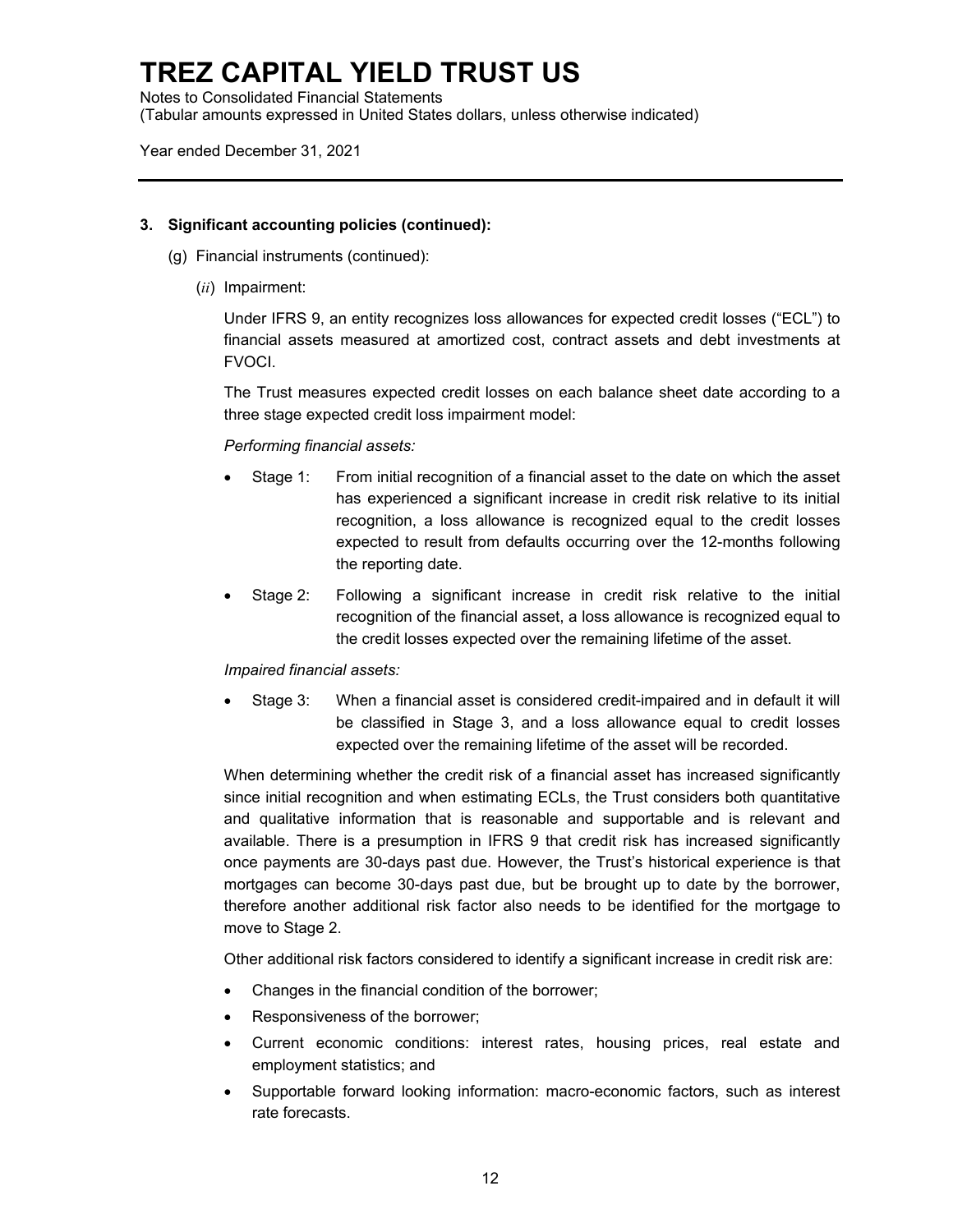Notes to Consolidated Financial Statements (Tabular amounts expressed in United States dollars, unless otherwise indicated)

Year ended December 31, 2021

### **3. Significant accounting policies (continued):**

- (g) Financial instruments (continued):
	- (*ii*) Impairment (continued):

Determining whether there has been a significant increase in credit risk since initial recognition, or a subsequent reduction in credit risk back to the level at initial recognition, requires the exercise of significant judgment.

Judgment is required in making assumptions and estimations when calculating the ECL, including movements between the three stages and the application of forward looking information.

In cases where a borrower experiences financial difficulties, the Trust may grant certain modifications to the terms and conditions of a loan. Modifications may include payment terms, debt consolidation, and forbearance intended to minimize economic loss. The Trust determines the appropriate remediation strategy based on the individual situation. If the Trust determines that a modification results in expiry of cash flows, the original asset is derecognized while a new asset is recognized based on the new contractual terms.

Significant increase in credit risk is assessed relative to the risk of default on the date of modification. If the Trust determines that a modification does not result in derecognition, significant increase in credit risk is assessed based on the risk of default at initial recognition of the original asset. The expected cash flows arising from the modified contractual terms are considered when calculating the ECL for the modified asset. For loans that were modified while having a lifetime ECL, the loans can revert to having 12-month ECL after a period of performance and improvement in the borrower's financial condition.

Lifetime ECLs are the ECLs that result from all possible default events over the expected life of a financial instrument. 12-months ECLs are the portion of ECLs that result from default events that are possible within the 12-months after the reporting date (or a shorter period if the expected life of the instrument is less than 12-months). The maximum period considered when estimating ECLs is the maximum contractual period over which the Trust is exposed to credit risk.

An ECL represents the difference between the present value of all contractual cash flows that are due under the original terms of the contract and the present value of all cash flows expected to be received.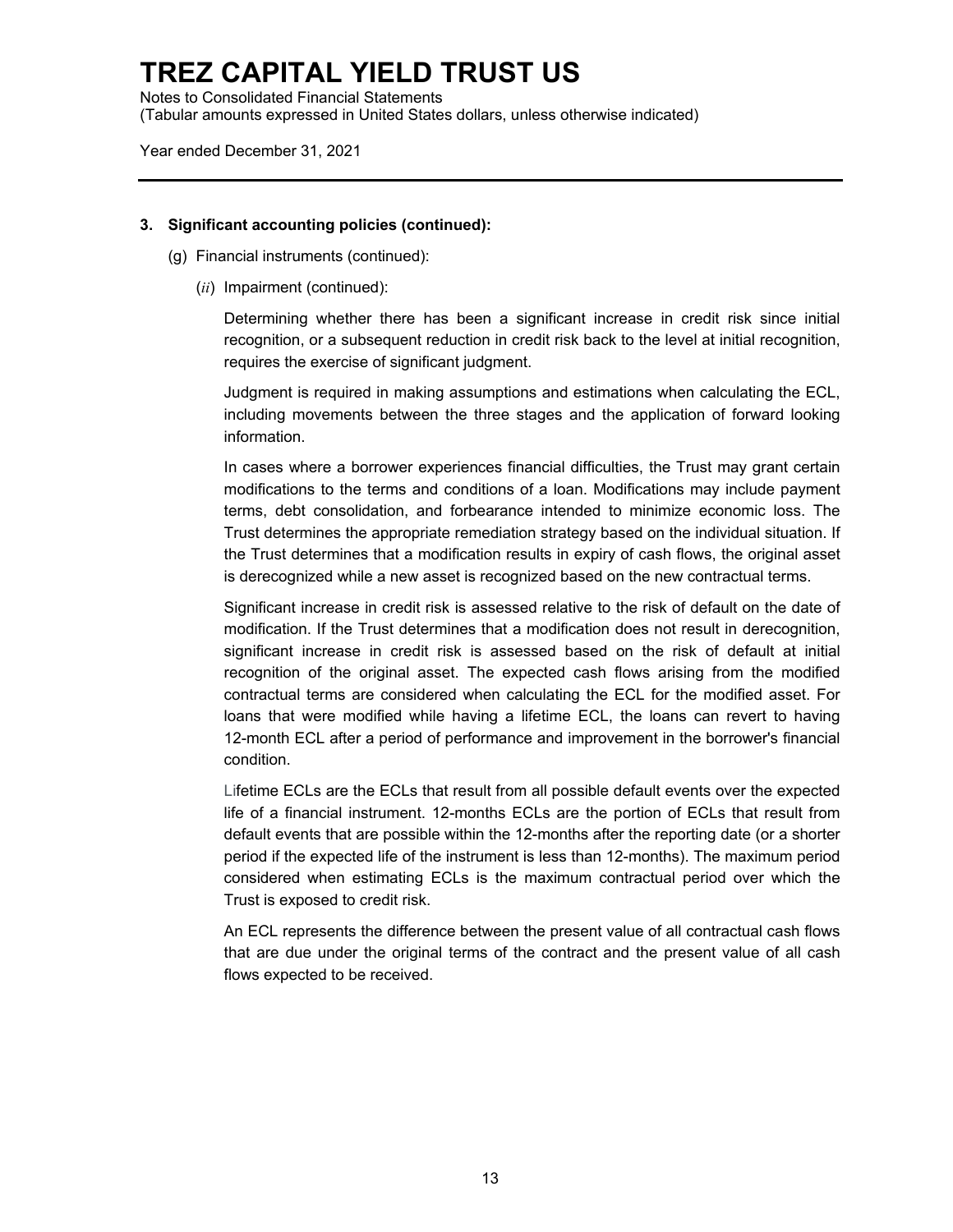Notes to Consolidated Financial Statements (Tabular amounts expressed in United States dollars, unless otherwise indicated)

Year ended December 31, 2021

### **3. Significant accounting policies (continued):**

- (g) Financial instruments (continued):
	- (*ii*) Impairment (continued):

The application of the concept uses three inputs to measure ECLs for commitments and mortgages receivable classified as Stage 1: probability of default ("PD"), loss given default ("LGD") and exposure at default ("EAD"). These inputs are determined at each reporting period using historical data and current conditions.

- PD: The PD represents the likelihood that a loan will not be repaid and will go into default in either a 12-month horizon for Stage 1 or lifetime horizon for Stage 2. The PD for each individual loan is modelled based on historic data and is estimated based on current market conditions and reasonable and supportable information about future economic conditions.
- EAD: EAD is modelled on historic data and represents an estimate of the outstanding amount of credit exposure at the time a default may occur. For off-balance sheet and undrawn amounts, EAD includes an estimate of any further amounts to be drawn at the time of default.
- LGD: The LGD is the amount that may not be recovered in the event of default and is modelled based on historic data and reasonable and supportable information about future economic conditions, where appropriate. LGD takes into consideration the amount and quality of any collateral held.

In assessing information about possible future economic conditions, the Trust utilizes multiple economic scenarios including the base case, which represents the most probable outcome and is consistent with the Trust's view of the portfolio. The calculation of expected credit losses includes the incorporation of forecasts of future economic conditions. In determining expected credit losses, the Trust has considered key macroeconomic variables that are relevant to each investment type. Key economic variables include GDP and interest rate forecasts. The estimation of future cash flows also includes assumptions about local real estate market values and conditions, availability and terms of financing, underlying value of the security and various other factors. These assumptions are limited by the availability of reliable comparable market data, economic uncertainty and the uncertainty of future events.

Should the underlying assumptions change, the estimated future cash flows could vary. The forecast is developed internally by the Trust. The Trust exercises experienced credit judgment to incorporate multiple economic forecasts which are probability-weighted in the determination of the final expected credit loss. The allowance is sensitive to changes in both economic forecast and the probability-weight assigned to each forecast scenario.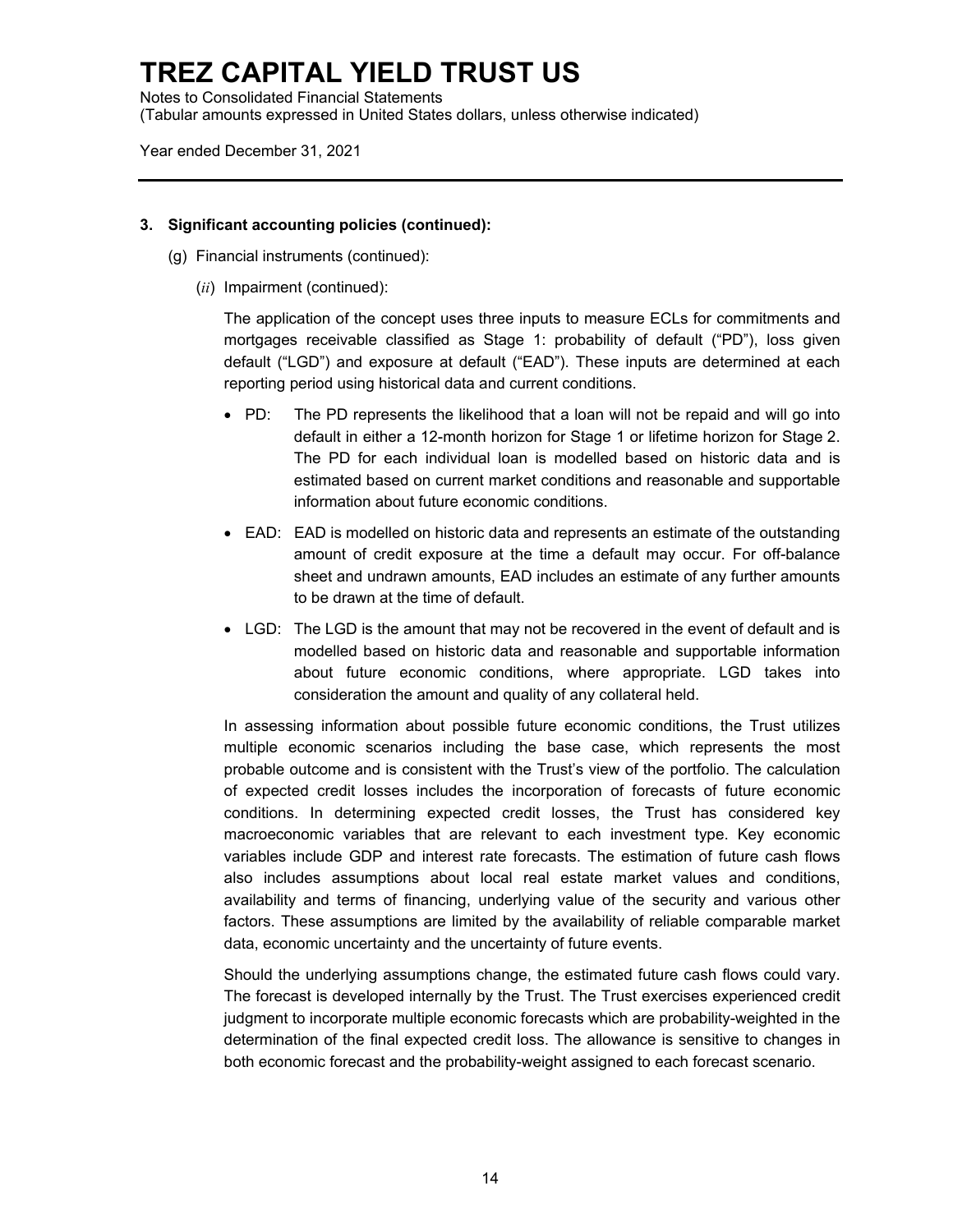Notes to Consolidated Financial Statements (Tabular amounts expressed in United States dollars, unless otherwise indicated)

Year ended December 31, 2021

#### **3. Significant accounting policies (continued):**

- (g) Financial instruments (continued):
	- (*iii*) Derecognition of financial assets and liabilities:
		- (A) Financial assets:

The Trust derecognizes a financial asset when the contractual rights to the cash flows from the financial asset expire; or it transfers the rights to receive the contractual cash flows in a transaction in which substantially all the risks and rewards of ownership of the financial asset are transferred, or in which the Trust neither transfers nor retains substantially all the risks and rewards of ownership and it does not retain control of the financial assets. Any interest in such transferred financial assets that qualify for derecognition that is created or retained by the Trust is recognized as a separate asset or liability. On de-recognition of a financial asset, the difference between the carrying amount of the asset (or the carrying amount allocated to the portion of the asset transferred), and the sum of: (*i*) the consideration received (including any new asset obtained less any new liability assumed); and (*ii*) any cumulative gain or loss that had been recognized in other comprehensive income is recognized in the statement of comprehensive income.

The Trust enters into transactions whereby it transfers mortgage or loan investments recognized on its statement of financial position, but retains either all or substantially all of the risks and rewards of the transferred mortgage or loan investments or a portion of them.

If all or substantially all risks and rewards are retained, then the transferred mortgage or loan investments are not derecognized. In transactions in which the Trust neither retains nor transfers substantially all the risks and rewards of ownership of a financial asset and it retains control over the asset, the Trust continues to recognize the asset to the extent of its continuing involvement, determined by the extent to which it is exposed to changes in the value of the transferred asset.

In circumstances where the Trust retains all or substantially all risks and rewards of a transferred mortgage, the transferred mortgage is not derecognized and the transferred mortgage is recognized as a mortgage syndication liability on the consolidated statement of financial position.

(B) Financial liabilities:

The Trust derecognizes a financial liability when the obligation under the liability is discharged, cancelled or expired.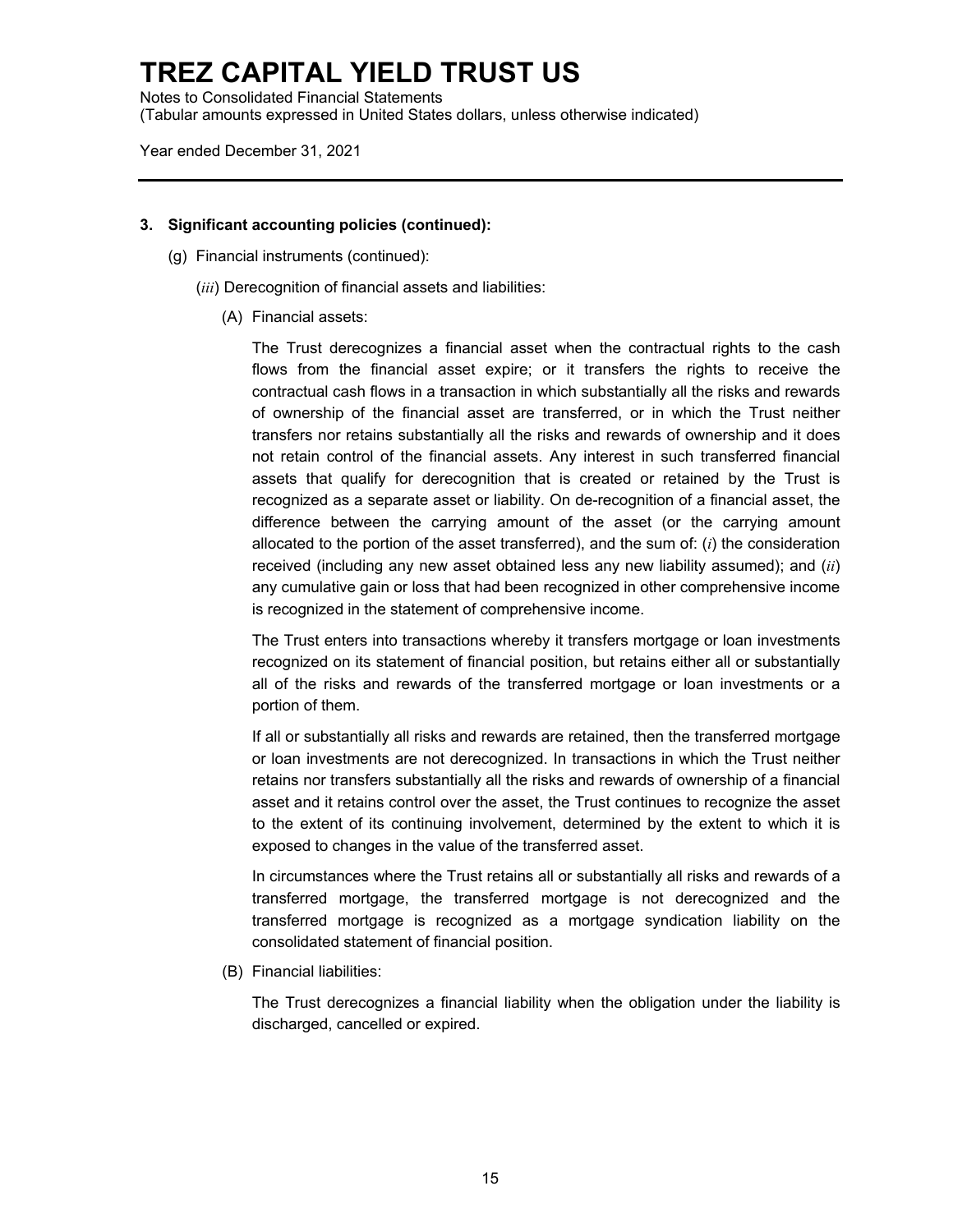Notes to Consolidated Financial Statements (Tabular amounts expressed in United States dollars, unless otherwise indicated)

Year ended December 31, 2021

### **3. Significant accounting policies (continued):**

- (g) Financial instruments (continued):
	- (*iv*) Loan modifications:

The Trust may modify the contractual terms of mortgages for either commercial or credit reasons. The terms of a loan in good standing may be modified for commercial reasons to provide competitive pricing and other terms to borrowers. Loans may also be modified for credit reasons where the contractual terms are modified to grant a concession to a borrower that may be experiencing financial difficulty.

Upon the modification of the contractual terms of a financial asset, an assessment is made if the modified contractual terms are considered significant. The Trust considers one or a combination of the following factors as a significant change: a substantial interest rate reduction, an extension of the repayment term at a below market stated interest rate, a forgiveness of principal or accrued interest, or substantial changes to the collateral provided.

When the modification is considered to be significant, the carrying amount of the original financial asset is derecognized and the fair value of the modified financial asset is recognized with the resulting gain or loss recognized in the consolidated statement of comprehensive loss. For the purposes of assessing if the financial asset experienced a significant increase in credit risk, the modification date is considered to be the origination date of the modified financial asset.

When the modification is not considered to be significant, the gross carrying amount of the modified loan is recalculated based on the present value of the modified cash flows discounted at the original effective interest rate and any gain or loss from the modification is recorded in the consolidated statement of comprehensive income (loss). The origination date of the financial asset prior to the modification continues to be used for the purposes of assessing if the financial asset experienced a significant increase in credit risk.

(h) Income taxes:

The Trust is a mutual fund trust under the *Income Tax Act* (Canada). The Trust will allocate to its Unitholders taxable income including taxable capital gains, that would otherwise attract Canadian tax in the Trust. Accordingly, no provision for Canadian income taxes will be reflected in the Trust's consolidated financial statements.

The Trust holds certain investments in associates and joint ventures based in the U.S. Certain of these investments in associates and joint ventures are held by controlled subsidiaries of the Trust that are required to pay income taxes to the U.S. Internal Revenue Service based on a determination of taxable income for U.S. tax purposes. Accordingly, current income tax recognized in the consolidated statement of comprehensive income (loss) is based on the subsidiary's U.S. taxable income for the year. Current tax is determined using tax rates that have been enacted or substantively enacted by the end of the reporting period.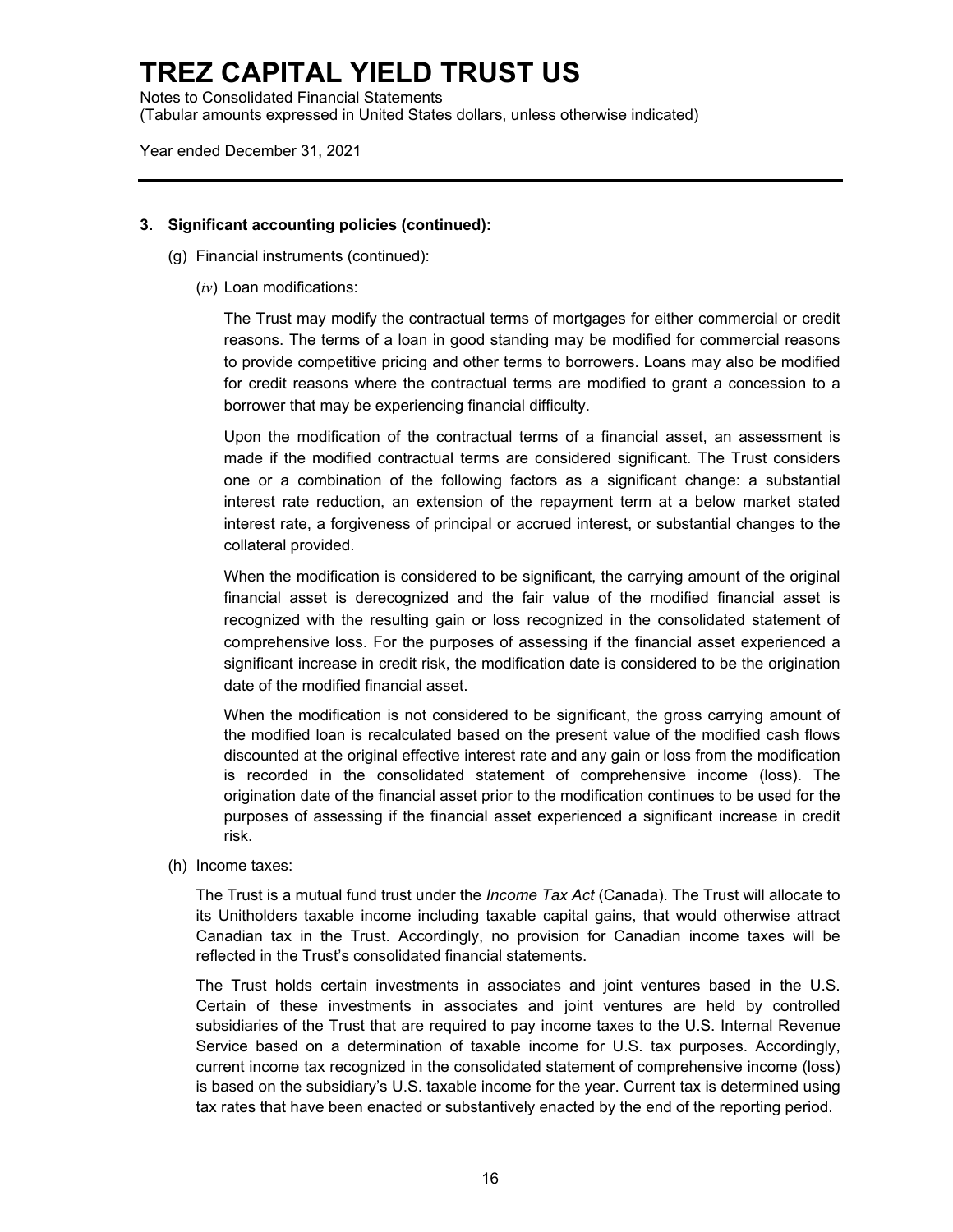Notes to Consolidated Financial Statements (Tabular amounts expressed in United States dollars, unless otherwise indicated)

Year ended December 31, 2021

#### **3. Significant accounting policies (continued):**

(h) Income taxes (continued):

Deferred income taxes are accounted for using the liability method. The liability method requires that income taxes reflect the expected future tax consequences of temporary differences between the carrying amounts of assets and liabilities and their tax bases. Deferred income tax assets and liabilities are determined for each temporary difference based on currently enacted or substantively enacted tax rates that are expected to be in effect when the underlying items are expected to be realized. The effect of a change in tax rates or tax legislation is recognized in the period of substantive enactment. Deferred income tax assets, such as non-capital loss carryforwards, are recognized to the extent it is probable that taxable profit will be available against which the asset can be utilized. Deferred income taxes are only recognized with respect to U.S. tax assets and liabilities.

(i) New standards issued but not yet effective:

In August 2021, the IASB published the Interest Rate Benchmark Reform – Phase 2, which amends IFRS 9, *Financial Instruments*; IAS 39, *Financial Instruments: Recognition and Measurement*; IFRS 7, *Financial Instruments: Disclosure*; IFRS 1, *Insurance Contracts*; and IFRS 16, *Leases*. The Phase 2 amendments addressed issues that may affect financial reporting related to financial instruments and hedge accounting resulting from the reform of an interest rate benchmark. The amendments were effective for the year ending December 31, 2021. The Trust assessed the impact of the amendments related to the interest rate benchmark reform and determined there was no material effect on its consolidated financial statements for the year ending December 31, 2021.

### **4. Investments in mortgages:**

The Trust holds mortgages on the following types of properties:

|                                                 | 2021          |    |            |               | 2020 |               |
|-------------------------------------------------|---------------|----|------------|---------------|------|---------------|
| Property type                                   | <b>Number</b> |    | Amount     | <b>Number</b> |      | Amount        |
|                                                 |               |    |            |               |      |               |
| Residential                                     | 63            | \$ | 66,268,875 | 61            | \$   | 84,421,610    |
| Commercial                                      | 5             |    | 9,273,986  |               |      |               |
| Retail                                          |               |    |            | 5             |      | 7,743,179     |
| Mixed use                                       | 3             |    | 6,763,948  |               |      |               |
| Other                                           |               |    | 1,962,308  |               |      |               |
|                                                 | 72            |    | 84,269,117 | 66            |      | 92,164,789    |
| Mortgage syndications                           |               |    | 6,810,048  |               |      | 7,730,164     |
| Accrued interest                                |               |    | 573.449    |               |      | 1,030,421     |
| Less: Provision for mortgage losses (note 4(c)) |               |    | (358,000)  |               |      | (322,000)     |
| Investment in mortgages                         |               | \$ | 91.294.614 |               |      | \$100.603.374 |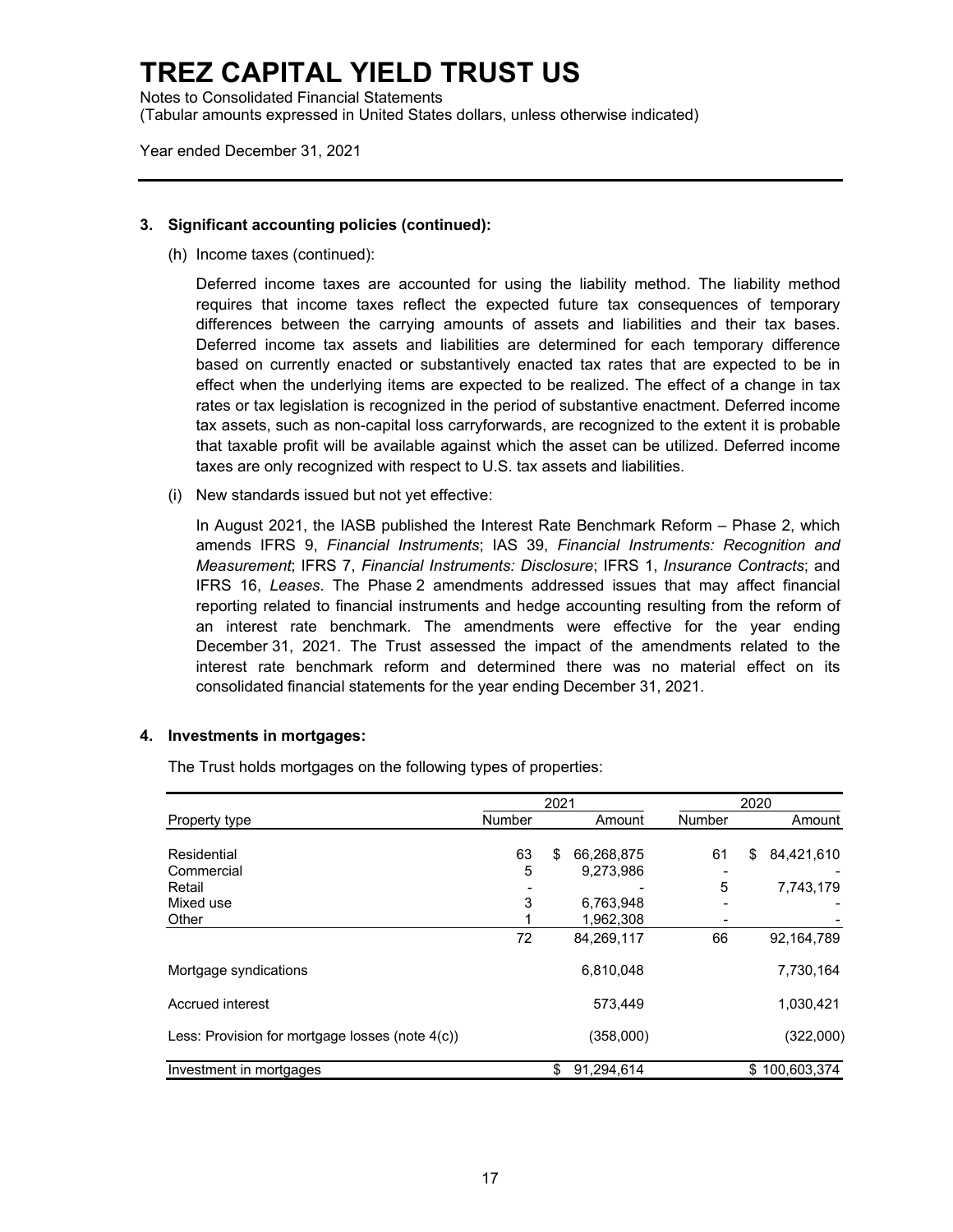Notes to Consolidated Financial Statements

(Tabular amounts expressed in United States dollars, unless otherwise indicated)

Year ended December 31, 2021

#### **4. Investments in mortgages (continued):**

|                             | 2021 |    |            |               | 2020 |            |
|-----------------------------|------|----|------------|---------------|------|------------|
| Number<br>Property location |      |    | Amount     | <b>Number</b> |      | Amount     |
|                             |      |    |            |               |      |            |
| Texas                       | 26   | \$ | 22,671,545 | 40            | \$   | 57,941,810 |
| Florida                     | 11   |    | 8,996,888  | 6             |      | 7,054,655  |
| Georgia                     | 8    |    | 6,094,064  | 5             |      | 4,626,203  |
| North Carolina              | 3    |    | 4,377,322  | 3             |      | 4,442,050  |
| Oregon                      |      |    | 3,834,588  |               |      |            |
| Arizona                     | 8    |    | 18,639,453 | 5             |      | 6,950,799  |
| Washington                  | 2    |    | 4,773,036  | 2             |      | 2,852,281  |
| Idaho                       | 3    |    | 885,857    | 2             |      | 603,622    |
| Tennessee                   |      |    | 8,413,446  |               |      | 1,002,827  |
| Kansas                      |      |    |            |               |      | 5,557,500  |
| South Carolina              |      |    | 203,263    |               |      | 1,133,042  |
| Utah                        |      |    | 1,751,183  |               |      |            |
| Colorado                    |      |    | 1,559,608  |               |      |            |
| Pennsylvania                |      |    | 481,606    |               |      |            |
| Michigan                    |      |    | 1,194,810  |               |      |            |
| California                  |      |    | 329,697    |               |      |            |
| Ohio                        |      |    | 200        |               |      |            |
| Oklahoma                    |      |    | 62,551     |               |      |            |
| Total mortgages             | 72   | \$ | 84,269,117 | 66            | \$   | 92,164,789 |

The following table presents the reconciliation of mortgages as at December 31, 2021 and 2020:

|                                                                     | 2021              |   | 2020            |
|---------------------------------------------------------------------|-------------------|---|-----------------|
| Investments in mortgages, beginning of year                         | \$<br>100,603,374 | S | 183,232,553     |
| Provision for expected credit losses, net of recoveries (note 4(c)) | (36,000)          |   | 45.975          |
| Funding of investments in mortgages                                 | 142,013,360       |   | 88,105,193      |
| Interest capitalized to investments in mortgages                    | 5,804,792         |   | 8,762,797       |
| Repayments of investments in mortgages                              | (155, 713, 824)   |   | (165, 111, 774) |
| Increase (decrease) in syndicated loans                             | (920, 116)        |   | (14, 198, 331)  |
| Change in accrued interest                                          | (456, 972)        |   | (233,039)       |
| Investments in mortgages, end of year                               | 91,294,614        |   | 100,603,374     |

Principal payments are due based on contractual maturities of each loan as follows:

| Maturity period | <b>Number</b> |    | Amount     |
|-----------------|---------------|----|------------|
| Past due        | 2             | \$ | 2,409,409  |
| 2022            | 26            |    | 34,653,781 |
| 2023            | 21            |    | 18,096,923 |
| 2024            | 17            |    | 8,776,650  |
| 2025 and beyond | 6             |    | 20,332,354 |
|                 | 72            | æ  | 84,269,117 |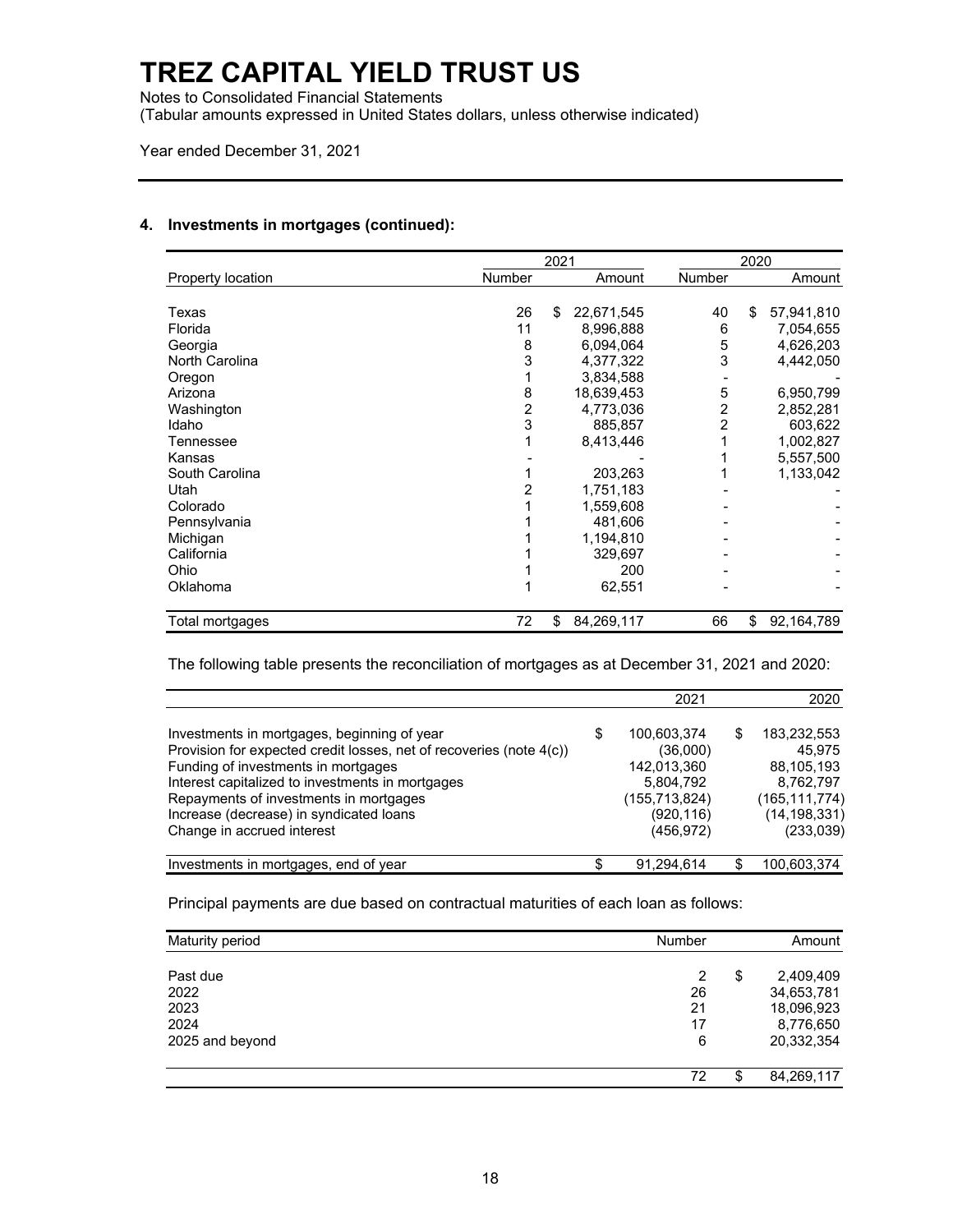Notes to Consolidated Financial Statements (Tabular amounts expressed in United States dollars, unless otherwise indicated)

Year ended December 31, 2021

#### **4. Investments in mortgages (continued):**

The mortgages are secured by the real property to which they relate, bear interest at a weighted average interest rate of 8.85% (2020 - 10.97%).

All mortgages are conventional uninsured mortgages which contain a prepayment option, whereby the borrower may repay the principal and accrued interest, at any time prior to maturity without penalty or yield maintenance.

(a) Mortgage syndication liabilities:

The Trust has entered into certain mortgage participation agreements with third party lenders, whereby, the third party lenders take the senior position and the Trust retains the subordinated position, all of which is secured by first mortgage positions. As a result, the senior lenders' position is recorded as a non-recourse mortgage syndication liability. The interest earned on the transferred participation interests and the related interest expense is recognized in the consolidated statement of net loss.

The Trust also retains an option, not the obligation, to repurchase the senior position at a price equal to the outstanding principal amount of the senior lenders' share together with accrued interest.

For those investments which have not met the de-recognition criteria, the participation transactions have resulted in the Trust recognizing the participating mortgages and corresponding mortgage syndication liabilities on its consolidated statement of financial position. The carrying value, which the Manager believes equates to the fair value, of the transferred assets and corresponding liabilities is \$6,810,048 (2020 - \$7,730,164).

(b) Provision for mortgage losses:

The gross carrying amounts of investments in mortgages and expected credit loss by property type are as follows:

|                       | December 31, 2021 |    |                |    |                          |   |            |
|-----------------------|-------------------|----|----------------|----|--------------------------|---|------------|
| Gross carrying amount | Stage 1           |    | Stage 2        |    | Stage 3                  |   | Total      |
| Property type:        |                   |    |                |    |                          |   |            |
| Residential           | \$<br>66,268,875  | \$ | $\sim$         | \$ | $\overline{\phantom{0}}$ | S | 66,268,875 |
| Commercial            | 9,273,986         |    |                |    | -                        |   | 9,273,986  |
| Mixed use             | 6,763,948         |    | -              |    |                          |   | 6,763,948  |
| Other                 | 1,962,308         |    |                |    |                          |   | 1,962,308  |
|                       | \$<br>84,269,117  | \$ | $\blacksquare$ | \$ |                          |   | 84,269,117 |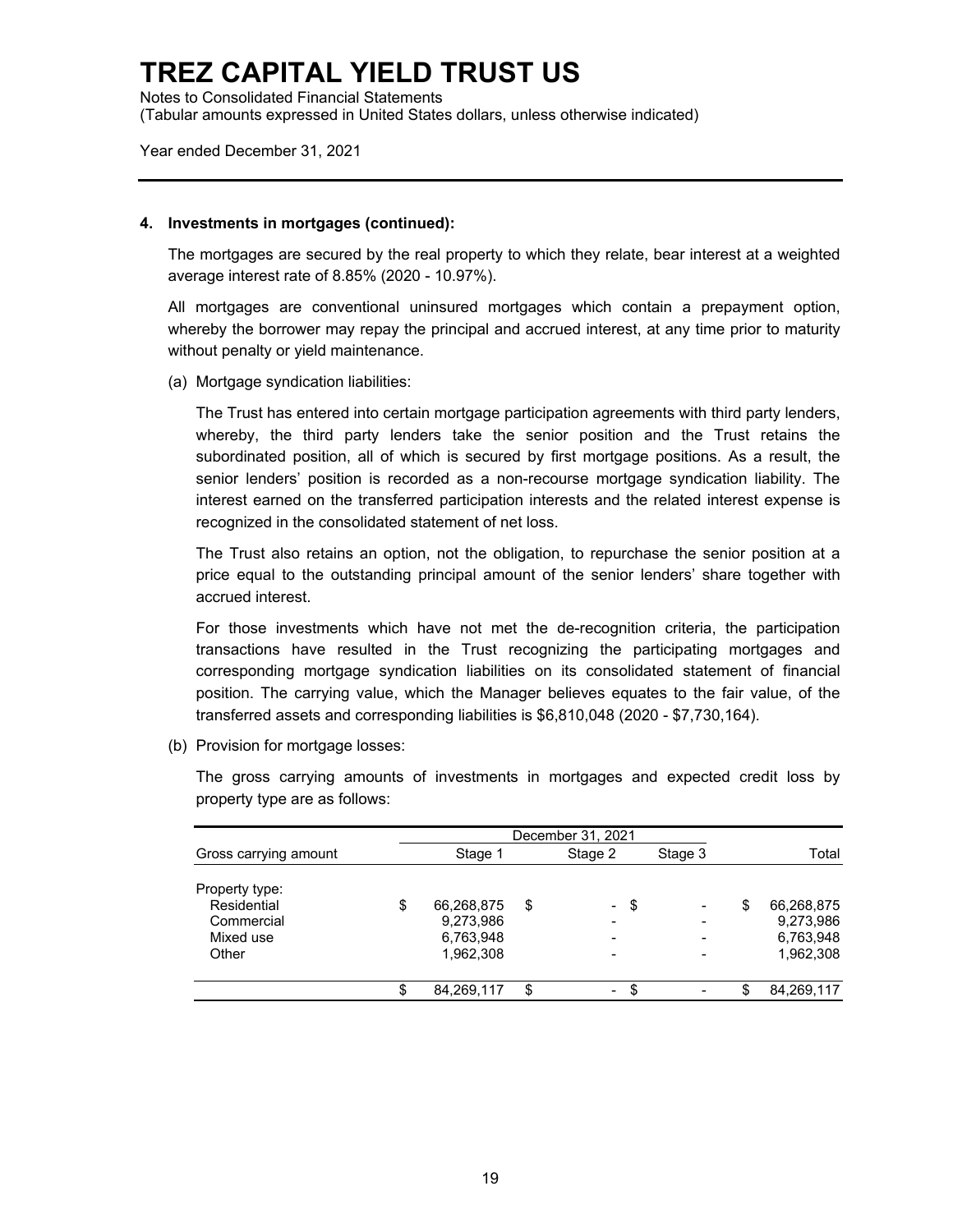Notes to Consolidated Financial Statements

(Tabular amounts expressed in United States dollars, unless otherwise indicated)

Year ended December 31, 2021

#### **4. Investments in mortgages (continued):**

(b) Provision for mortgage losses (continued):

|                       | December 31, 2020 |                                |               |   |            |
|-----------------------|-------------------|--------------------------------|---------------|---|------------|
| Gross carrying amount | Stage 1           | Stage 2                        | Stage 3       |   | Total      |
| Property type:        |                   |                                |               |   |            |
| Residential           | \$<br>82,974,067  | \$<br>$\blacksquare$           | \$<br>447.543 | S | 83,421,610 |
| Office                | 3,067,940         |                                |               |   | 3,067,940  |
| Retail                | 754.985           |                                | ۰             |   | 754,985    |
| Other                 | 4,920,254         |                                |               |   | 4,920,254  |
|                       | \$<br>91,717,246  | \$<br>$\overline{\phantom{a}}$ | \$<br>447.543 |   | 92,164,789 |

|                             |    | December 31, 2021 |                                                                                                                                                         |    |                          |    |         |
|-----------------------------|----|-------------------|---------------------------------------------------------------------------------------------------------------------------------------------------------|----|--------------------------|----|---------|
| Provision for credit losses |    | Stage 1           | Stage 2                                                                                                                                                 |    | Stage 3                  |    | Total   |
| Property type:              |    |                   |                                                                                                                                                         |    |                          |    |         |
| Residential                 | \$ | 309,000           | \$<br>$\hskip1.6pt\hskip1.6pt\hskip1.6pt\hskip1.6pt\hskip1.6pt\hskip1.6pt\hskip1.6pt\hskip1.6pt\hskip1.6pt\hskip1.6pt\hskip1.6pt\hskip1.6pt\hskip1.6pt$ | \$ | $\overline{\phantom{a}}$ | \$ | 309,000 |
| Commercial                  |    | 22,000            |                                                                                                                                                         |    |                          |    | 22,000  |
| Mixed Use                   |    | 21,000            |                                                                                                                                                         |    |                          |    | 21,000  |
| Other                       |    | 6,000             |                                                                                                                                                         |    |                          |    | 6,000   |
|                             | Œ  | 358,000           | \$<br>$\blacksquare$                                                                                                                                    | S  | $\,$                     | S  | 358,000 |

|                             |               | December 31, 2020              |    |                          |    |         |  |
|-----------------------------|---------------|--------------------------------|----|--------------------------|----|---------|--|
| Provision for credit losses | Stage 1       | Stage 2                        |    | Stage 3                  |    | Total   |  |
| Property type:              |               |                                |    |                          |    |         |  |
| Residential                 | \$<br>290,000 | \$<br>$\overline{\phantom{0}}$ | \$ | $\overline{\phantom{a}}$ | \$ | 290,000 |  |
| Office                      | 12,000        |                                |    |                          |    | 12,000  |  |
| Retail                      | 5,000         |                                |    |                          |    | 5,000   |  |
| Other                       | 15.000        |                                |    |                          |    | 15,000  |  |
|                             | \$<br>322,000 | \$<br>$\blacksquare$           | S  | $\overline{\phantom{a}}$ | \$ | 322,000 |  |

The provision for mortgage losses, at December 31, 2021, is \$358,000 (2020 - \$322,000). This provision represents management's estimate of the ECLs on mortgages in the Trust's portfolio that have not experienced a significant increase in credit risk since initial recognition ("Stage 1"). The ECL was assessed individually for each investment in mortgages and commitments classified as Stage 2 and Stage 3. Management estimated the ECL for these as nil, primarily due to the mortgage collateral held on the mortgages.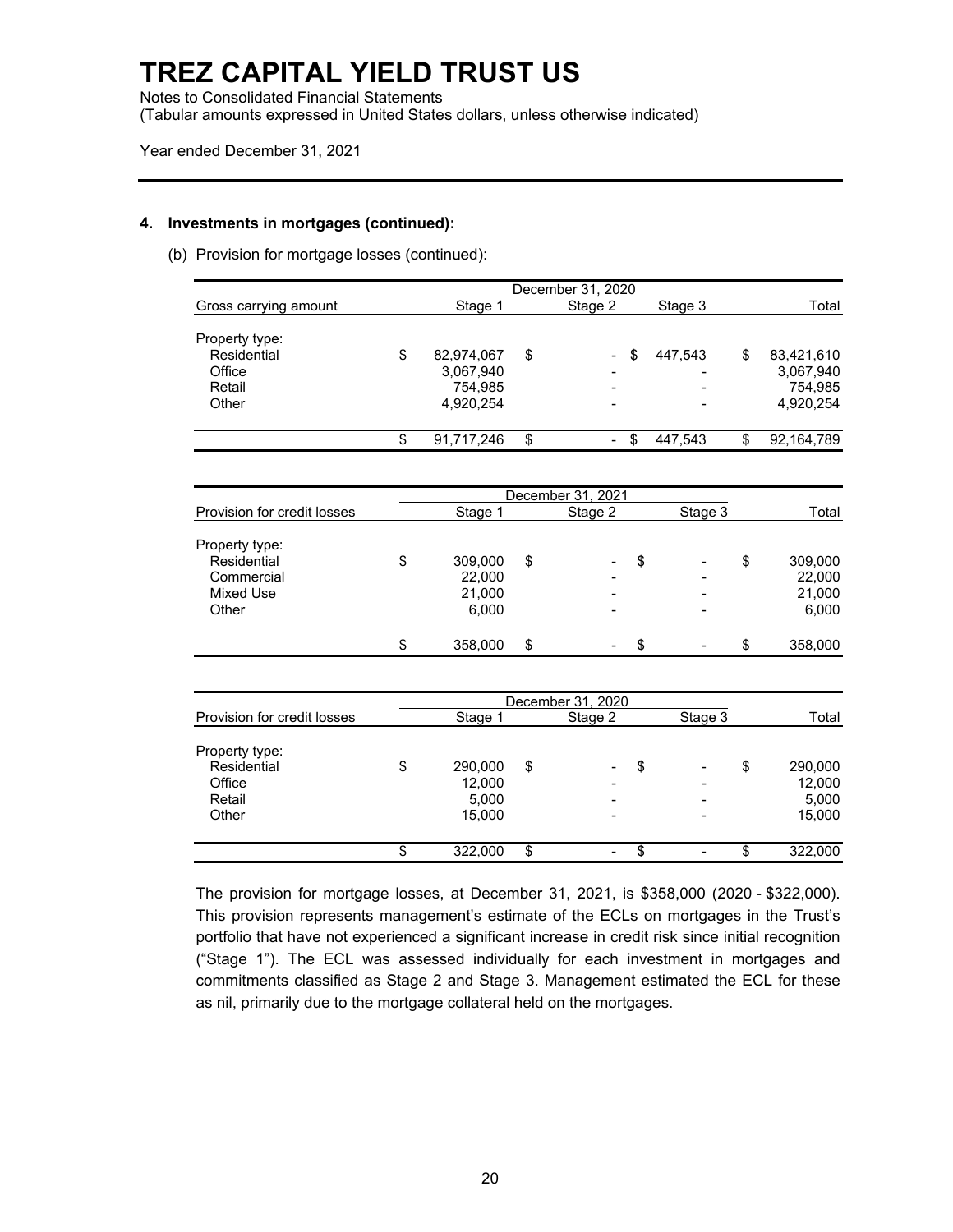Notes to Consolidated Financial Statements (Tabular amounts expressed in United States dollars, unless otherwise indicated)

Year ended December 31, 2021

#### **4. Investments in mortgages (continued):**

(b) Provision for mortgage losses (continued):

The changes in the provision for mortgage losses are shown in the following table.

|                                         | December 31, 2021 |           |    |         |  |         |    |           |
|-----------------------------------------|-------------------|-----------|----|---------|--|---------|----|-----------|
|                                         |                   | Stage 1   |    | Stage 2 |  | Stage 3 |    | Total     |
| December 31, 2020                       | S                 | 322.000   | \$ |         |  |         | \$ | 322,000   |
| Provision for mortgage losses for 2021: |                   |           |    |         |  |         |    |           |
| Transfers to (from) Stage $1^{(1)}$     |                   |           |    |         |  |         |    |           |
| Transfers to (from) Stage $2^{(1)}$     |                   |           |    |         |  |         |    |           |
| Transfers to (from) Stage 3(1)          |                   |           |    |         |  |         |    |           |
| Net remeasurement $(2)$                 |                   | (30,000)  |    |         |  |         |    | (30,000)  |
| Mortgage advances                       |                   | 300.000   |    |         |  |         |    | 300.000   |
| Mortgage repayments                     |                   | (234,000) |    |         |  |         |    | (234,000) |
| Write-offs                              |                   |           |    |         |  |         |    |           |
| December 31, 2021                       |                   | 358,000   |    |         |  |         |    | 358,000   |

|                                         | December 31, 2020 |           |    |         |     |         |   |           |
|-----------------------------------------|-------------------|-----------|----|---------|-----|---------|---|-----------|
|                                         |                   | Stage 1   |    | Stage 2 |     | Stage 3 |   | Total     |
| December 31, 2019                       | S                 | 368,000   | \$ |         | \$  |         | S | 368,000   |
| Provision for mortgage losses for 2020: |                   |           |    |         |     |         |   |           |
| Transfers to (from) Stage $1^{(1)}$     |                   | (1,000)   |    |         |     |         |   | (1,000)   |
| Transfers to (from) Stage $2^{(1)}$     |                   |           |    |         |     |         |   |           |
| Transfers to (from) Stage $3^{(1)}$     |                   |           |    |         |     |         |   |           |
| Net remeasurement $(2)$                 |                   | 26.000    |    |         |     |         |   | 26,000    |
| Mortgage advances                       |                   | 110.000   |    |         |     |         |   | 110.000   |
| Mortgage repayments                     |                   | (181,000) |    |         |     |         |   | (181,000) |
| Write-offs                              |                   |           |    |         |     |         |   |           |
| December 31, 2020                       |                   | 322,000   | \$ |         | \$. |         |   | 322,000   |

(1) *Transfers between stages which are presumed to occur before any corresponding remeasurement of the provision.* 

(2) *Net remeasurement represents the change in the allowance related to changes in model inputs or assumptions, including changes in macroeconomic conditions, and changes in measurement following a transfer between stages.* 

(c) Land development mortgages:

There were no land development mortgages included in investments in mortgages at December 31, 2021. Included in investments in mortgages at December 31, 2020 was one secured financing arrangement in the aggregate amount of \$2,905,332 to provide financing to land development projects in Texas. The Trust has been assigned title to land lots under the financing arrangement, and the borrower has the option to re-acquire these land lots, based on a fixed pricing schedule. The mortgage was repaid in 2021.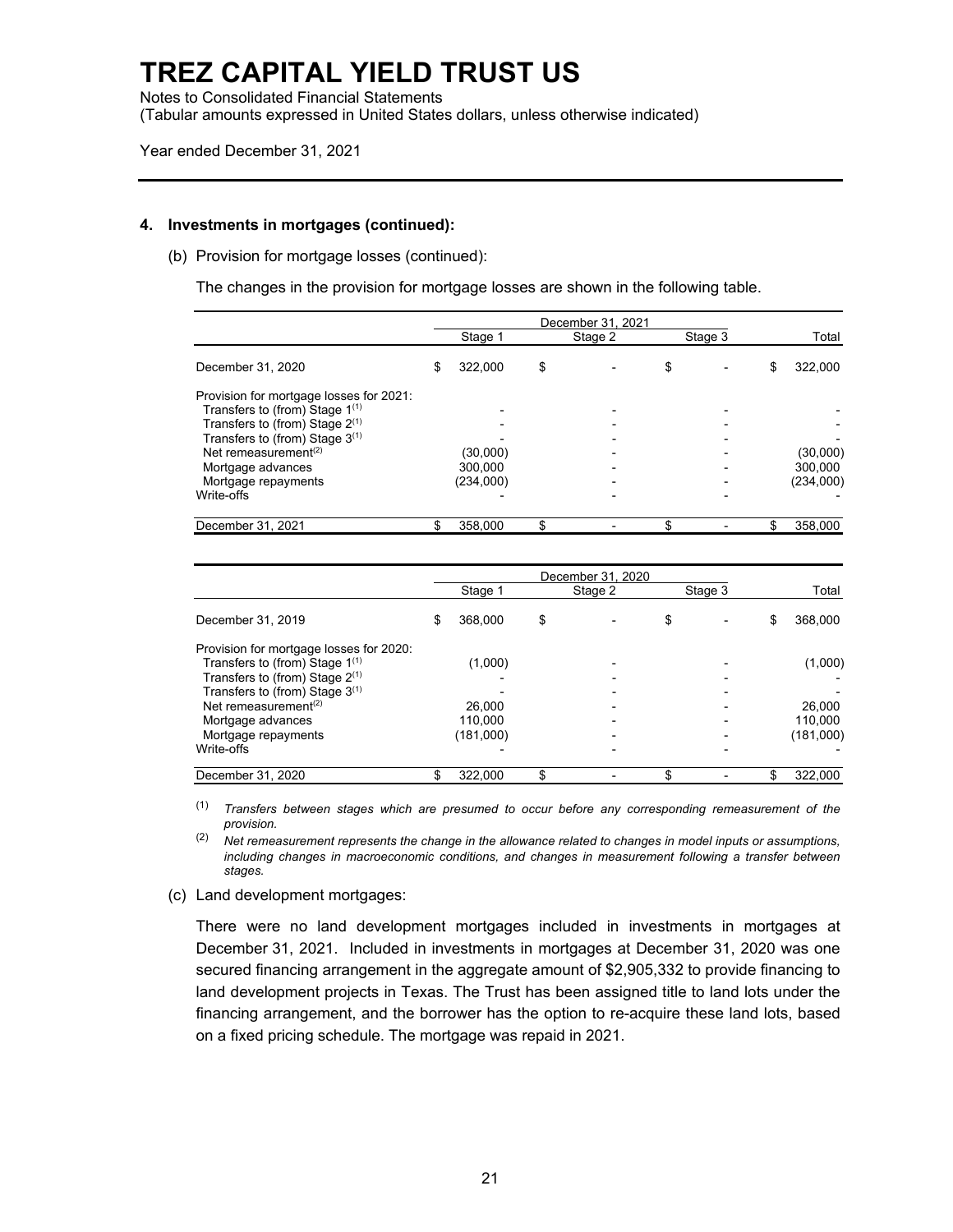Notes to Consolidated Financial Statements

(Tabular amounts expressed in United States dollars, unless otherwise indicated)

Year ended December 31, 2021

#### **5. Investments held at fair value:**

The summary below lists the Trust's investments held at fair value, their name, type and percentage of ownership:

|                                                 | Balance,<br>January 1,<br>2021 | Additions to<br>investments | Unrealized<br>change in<br>fair value | <b>Distributions</b><br>paid | Balance,<br>December 31,<br>2021 |
|-------------------------------------------------|--------------------------------|-----------------------------|---------------------------------------|------------------------------|----------------------------------|
| TT/M Apartment Fund Trust <sup>(a)</sup>        | \$<br>207,053                  | \$                          | \$<br>37,188                          | \$                           | \$<br>244,241                    |
| Trez Caldwell Station LP(b)                     | 4,192,447                      | 481,623                     | 210,100                               | (4,884,170)                  |                                  |
| Trez Camperdown LP(c)                           | 2,828,432                      | 451,168                     | 347,628                               |                              | 3,627,228                        |
| Trez Blue Diamond LLC <sup>(d)</sup>            | 13,051,423                     | 6,139,949                   | 696,871                               | (18, 213, 658)               | 1,674,585                        |
| TC (2017) Nominee $LP^{(e)}$                    | 5,744,389                      | 7,095,805                   | 388,080                               | (11, 193, 525)               | 2,034,749                        |
| Trez Avilla Meadows LP <sup>(f)</sup>           | 659,311                        | 4,031,701                   | 417,640                               | (1,945,125)                  | 3,163,527                        |
| Trez Capital McGill LP <sup>(g)</sup>           | 2,045,160                      | 1,392,514                   | (1,540)                               | (3,436,134)                  |                                  |
| Trez Capital Winston LP(h)                      |                                | 4,784,992                   | 150,808                               | (1,921,743)                  | 3,014,057                        |
| Trez Capital Block 40 LP(i)                     |                                | 4,794,655                   | 125,245                               | (3,565,089)                  | 1,354,811                        |
| Trez Capital Manhattan Bridge LP(i)             |                                | 27,338,160                  | 254,949                               | (22,323,524)                 | 5,269,585                        |
| Trez Capital Alloro LP <sup>(k)</sup>           |                                | 880,086                     | 6,795                                 |                              | 886,881                          |
| Trez Capital Brooklyn Bridge LP(1)              |                                | 18,836,816                  | 94,537                                | (7,938,928)                  | 10,992,425                       |
| Trez Capital Land T LP(m)                       |                                | 6,469,955                   | 576,694                               | (7,046,649)                  |                                  |
| TH Self Storage #1 Aggregator LP(n)             |                                | 6,543,896                   | 24,446                                |                              | 6,568,342                        |
| TH Lot Development #1 Aggregator LP(o)          |                                | 2,069,296                   | 23,071                                |                              | 2,092,367                        |
| TT Multi Family Residential #1 Aggregator LP(p) |                                | 1,596,917                   | 18,637                                |                              | 1,615,554                        |
| TH PrefEq $LP(q)$                               |                                | 1,277,782                   | 48,535                                |                              | 1,326,317                        |
| TC LB Aspen Meadows LP(r)                       |                                | 15,754                      | (6, 128)                              |                              | 9,626                            |
| TC LB Bella Vita LP(s)                          |                                | 2,053                       | (12,858)                              |                              | (10, 805)                        |
| TC LB Royal Pines LP <sup>(t)</sup>             |                                | 7,950                       | (8,626)                               |                              | (676)                            |
| TC LB Heron Bay $LP(u)$                         |                                | 243                         | (4,780)                               |                              | (4, 537)                         |
| TRCH Elm Creek LP(v)                            |                                | 632                         | (6, 865)                              |                              | (6,233)                          |
| TC LB $LP(w)$                                   |                                | 60,748                      | 287,369                               | (261, 308)                   | 86,809                           |
|                                                 | \$<br>28,728,215               | \$94,272,695                | 3,667,796<br>\$                       | \$ (82, 729, 853)            | \$<br>43,938,853                 |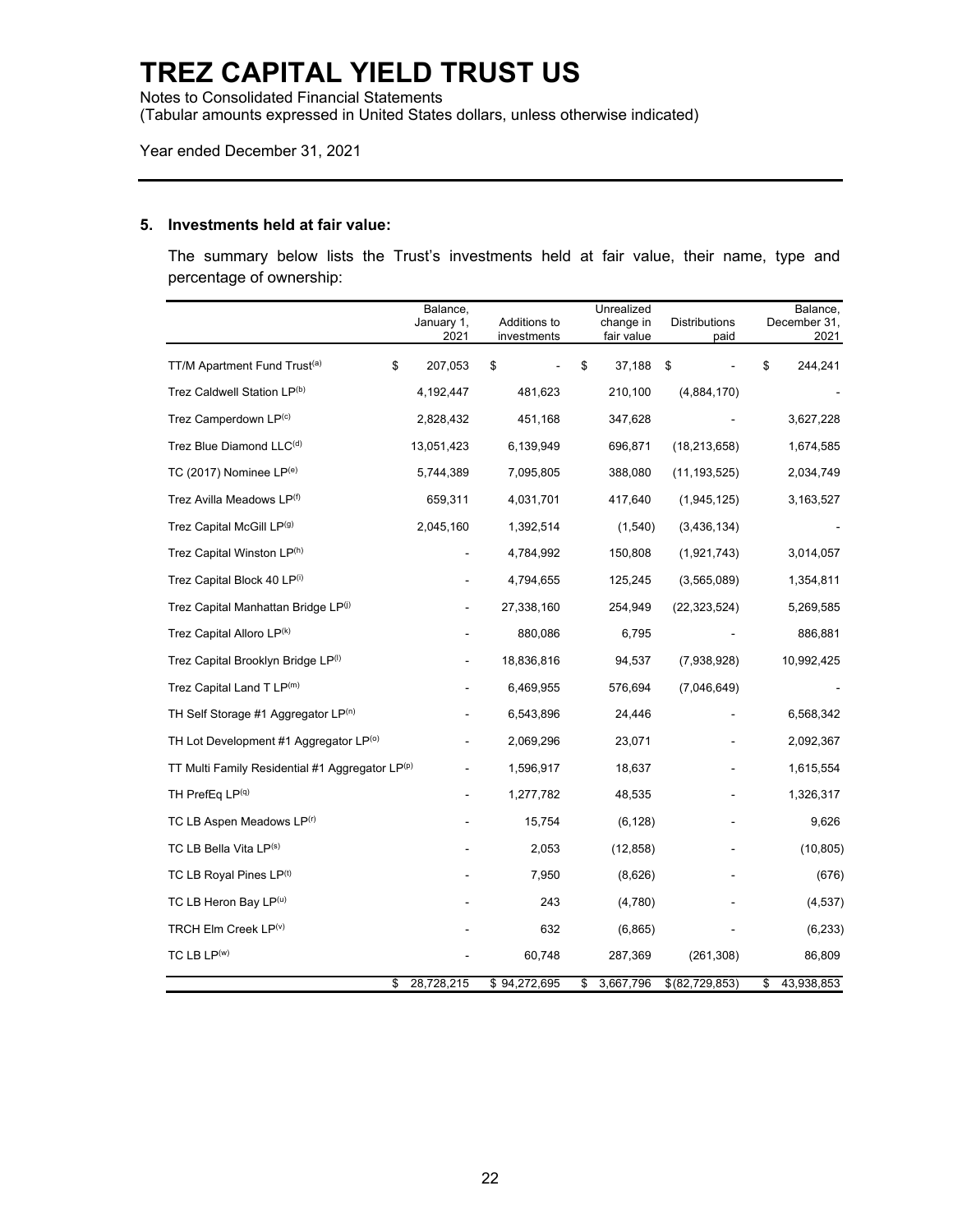Notes to Consolidated Financial Statements

(Tabular amounts expressed in United States dollars, unless otherwise indicated)

Year ended December 31, 2021

|                                          | Balance.<br>January 1,<br>2020 | Additions to<br>investments    | Unrealized<br>change in<br>fair value | <b>Distributions</b><br>paid | Balance,<br>December 31,<br>2020 |
|------------------------------------------|--------------------------------|--------------------------------|---------------------------------------|------------------------------|----------------------------------|
| TT/M Apartment Fund Trust <sup>(a)</sup> | \$<br>365.626                  | \$<br>$\overline{\phantom{0}}$ | \$<br>24,276                          | (182, 849)<br>\$             | \$<br>207,053                    |
| Trez Caldwell Station LP(b)              | 1,116,652                      | 2,878,623                      | 197,172                               |                              | 4,192,447                        |
| Trez Camperdown LP <sup>(c)</sup>        | 1,588,750                      | 9,783,996                      | 257.742                               | (8,802,056)                  | 2,828,432                        |
| Trez Blue Diamond LLC <sup>(d)</sup>     | 11,522,365                     | 1,471,230                      | 1,027,889                             | (970,061)                    | 13,051,423                       |
| TC (2017) Nominee $LP(e)$                | $\blacksquare$                 | 5,316,760                      | 427.629                               |                              | 5,744,389                        |
| Trez Avilla Meadows LP <sup>(f)</sup>    | $\blacksquare$                 | 655.811                        | 3.500                                 |                              | 659,311                          |
| Trez Capital McGill LP(9)                | $\qquad \qquad \blacksquare$   | 2,044,544                      | 616                                   | -                            | 2,045,160                        |
|                                          | \$<br>14.593.393               | \$22.150.964                   | \$<br>1.938.824                       | \$<br>(9,954,966)            | \$<br>28.728.215                 |

#### **5. Investments held at fair value (continued):**

(a) During 2018, the Trust made an investment in TT/M Apartment Fund Trust in which it holds a 34.4% (2020 - 34.4)% interest. The investment has been entered into with an established property developer in Texas to enable the Trust to benefit from local real estate expertise while pursuing returns from its investments. The lead developer assumes the development risk associated with the project in that cost overruns are to be borne by them. Any additional capital contributions are funded on a pro-rata basis in accordance with the terms of the agreement.

The investment in TT/M Apartment Fund Trust is an apartment renovation project in Texas for future sale.

- (b) During 2018, The Trust made an investment in Trez Caldwell Station LP in which it held a 21.6% interest at December 31, 2020. Trez Caldwell Station LP is a special purpose entity that was created to enable the Trust to enter into a loan sharing arrangement with a United States domiciled financial institution. The underlying loans were paid out during 2021 and all capital was returned to investors in full.
- (c) During 2019, the Trust made an investment in Trez Camperdown LP in which it holds a 15% interest at December 31, 2021 (2020 - 15%). Trez Camperdown LP is a special purpose entity that was created to enable the Trust to enter into loan sharing arrangement with a United States domiciled financial institution. Total assets of the entity are \$85,667,207 as at December 31, 2021 (2020 - \$73,587,618).
- (d) During 2019, the Trust made an investment in Trez Blue Diamond LP in which it holds a 19% interest as at December 31, 2021 (2020 - 24%). Trez Blue Diamond LP is a special purpose entity that was created to enable the Trust to enter into loan sharing arrangement with a United States domiciled financial institution. Total assets of the entity are \$9,251,383 as at December 31, 2021 (2020 - \$59,513,598).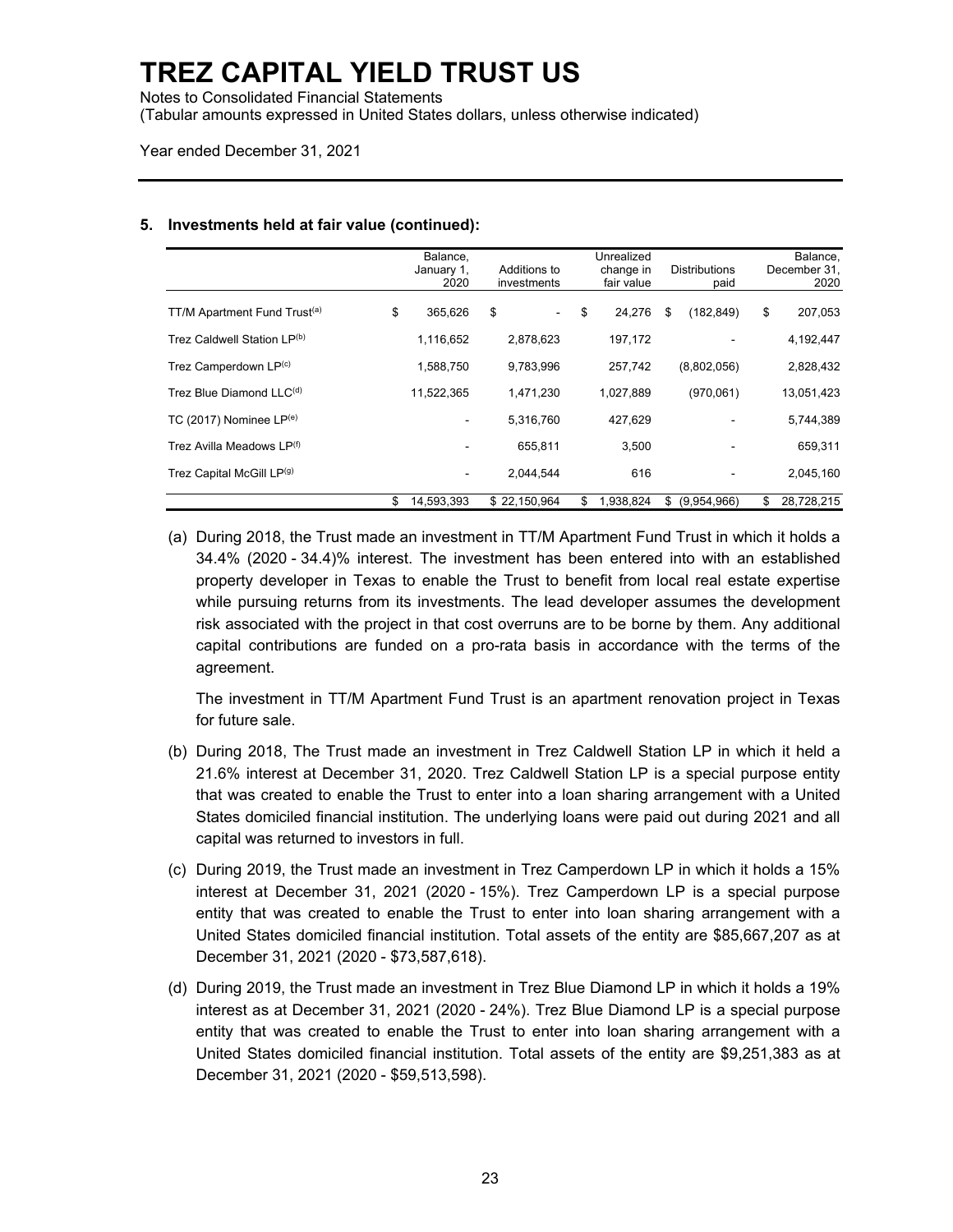Notes to Consolidated Financial Statements (Tabular amounts expressed in United States dollars, unless otherwise indicated)

Year ended December 31, 2021

#### **5. Investments held at fair value (continued):**

- (e) During 2020, the Trust made an investment in Trez Avilla Meadows LP in which it holds a 12% interest as at December 31, 2021 (2020 - 1%). Trez Avilla Meadows LP is special purpose entity that was created to enable the Trust to enter into loan sharing arrangement with a United States domiciled financial institution. Total assets of the entity are \$54,945,152 as at December 31, 2021 (2020 - \$89,379,586).
- (f) During 2020, the Trust made an investment in Trez Capital McGill LP in which it held a 14% interest at December 31, 2020. Trez Capital McGill LP is a special purpose entity that was created to enable the Trust to enter into loan sharing arrangement with a United States domiciled financial institution. The underlying loans were paid out during 2021 and all capital was returned to investors in full.
- (g) During 2021, the Trust made an investment in Trez Capital Winston LP in which it holds a 11% interest at December 31, 2021. Trez Capital Winston LP is a special purpose entity that was created to enable the Trust to enter into loan sharing arrangement with a United States domiciled financial institution. Total assets of the entity are \$73,634,341 as at December 31, 2021.
- (h) During 2021, the Trust made an investment in Trez Capital Block 40 LP in which it holds a 7% interest at December 31, 2021. Trez Capital Block 40 LP is a special purpose entity that was created to enable the Trust to enter into loan sharing arrangement with a United States domiciled financial institution. Total assets of the entity are \$50,904,666 as at December 31, 2021.
- (i) During 2021, the Trust made an investment in Trez Capital Manhattan Bridge LP in which it holds a 15% interest at December 31, 2021. Trez Capital Manhattan Bridge LP is a special purpose entity that was created to enable the Trust to enter into loan sharing arrangement with a United States domiciled financial institution. Total assets of the entity are \$135,760,634 as at December 31, 2021.
- (j) During 2021, the Trust made an investment in Trez Capital Alloro LP in which it holds a 25% interest at December 31, 2021. Trez Capital Alloro LP is a special purpose entity that was created to enable the Trust to enter into loan sharing arrangement with a United States domiciled financial institution. Total assets of the entity are \$3,548,054 as at December 31, 2021.
- (k) During 2020, the Trust made an investment in Trez Capital (2017) Nominee LP in which it holds a 20% interest at December 31, 2021 (2020 - 24%). Trez Capital (2017) Nominee LP is a special purpose entity that was created to enable the Trust to enter into loan sharing arrangement with a United States domiciled financial institution. Total assets of the entity are \$18,666,331 as at December 31, 2021 (2020 - \$47,004,196) .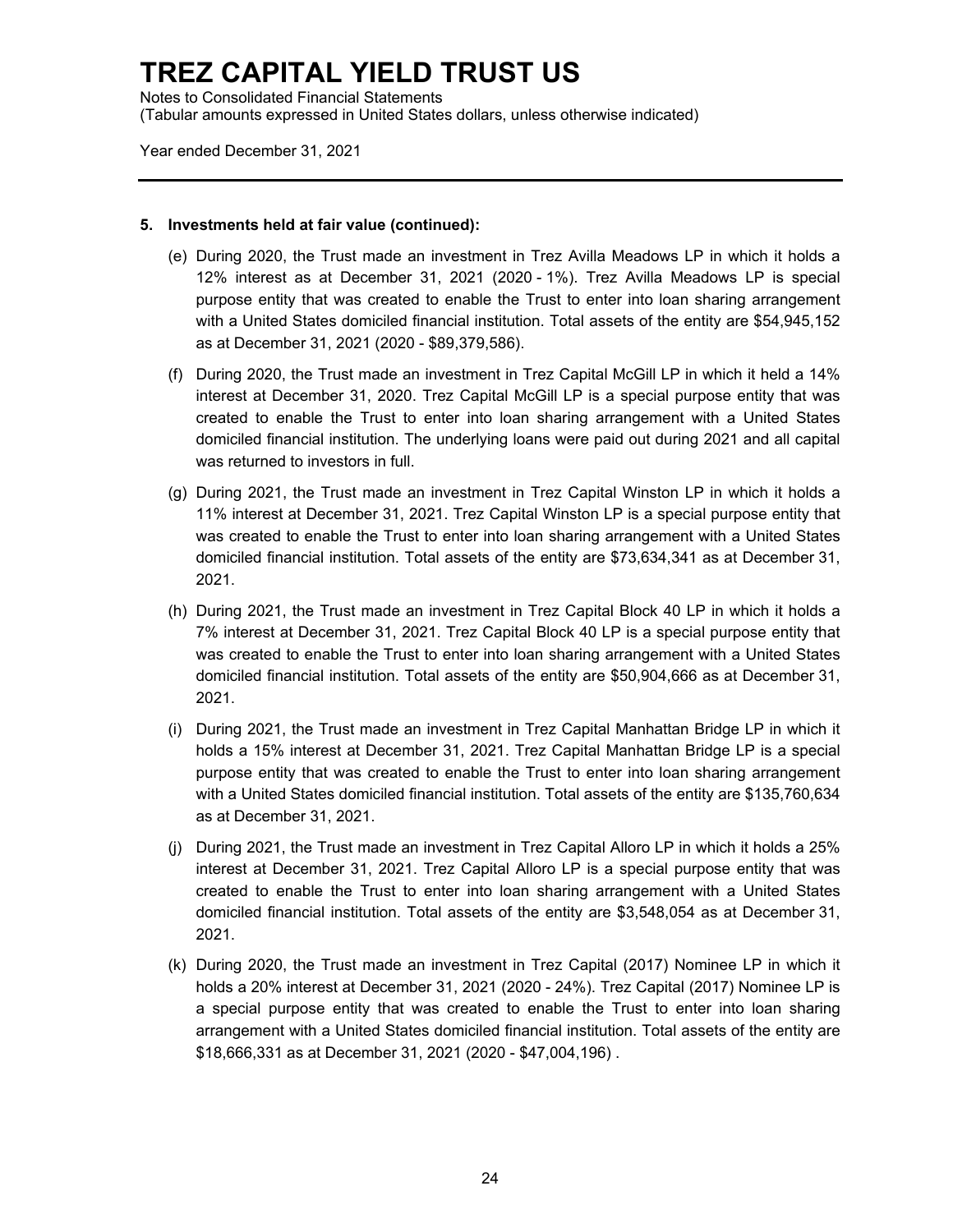Notes to Consolidated Financial Statements (Tabular amounts expressed in United States dollars, unless otherwise indicated)

Year ended December 31, 2021

#### **5. Investments held at fair value (continued):**

- (l) During 2021, the Trust made an investment in Trez Capital Land T LP in which it held a 10% interest. Trez Capital Land T LP is a special purpose entity that was created to enable the Trust to enter into a loan sharing arrangement with a United States domiciled financial institution. The underlying loans were paid out during 2021 and all capital was returned to investors in full.
- (m) During 2021, the Trust made an investment in TH Self Storage #1 Aggregator LP. The Trust owns preferred LP units, which do not provide an ownership interest. TH Self Storage #1 Aggregator LP was established to hold real estate projects in the United States and investments made by the Trust earn fixed monthly interest income. Total assets of the entity are \$48,872,809 as at December 31, 2021.
- (n) During 2021, the Trust made an investment in TH Lot Development #1 Aggregator LP. The Trust owns preferred LP units, which do not provide an ownership interest. TH Lot Development #1 Aggregator LP was established to hold real estate projects in the United States and investments made by the Trust earn fixed monthly interest income. Total assets of the entity are \$16,715,674 as at December 31, 2021.
- (o) During 2021, the Trust made an investment in TT Multi-Family Residential #1 Aggregator LP. The Trust owns preferred LP units, which do not provide an ownership interest. TT Multi-Family Residential #1 Aggregator LP was established to hold real estate projects in the United States and investments made by the Trust earn fixed monthly interest income. Total assets of the entity are \$15,678,799 as at December 31, 2021.
- (p) During 2021, the Trust made an investment in TH PrefEq LP. The Trust owns preferred LP units, which do not provide an ownership interest. TH PrefEq LP was established to hold real estate projects in the United States and investments made by the Trust earn fixed monthly interest income. Total assets of the entity are \$7,946,812 as at December 31, 2021.
- (q) During 2021, the Trust made an investment in TC LB Aspen Meadows LP. The Trust held a 20% interest in the LP as at December 31, 2021. TC LB Aspen Meadows LP was established to facilitate land banking transactions with 99% of the funding provided as a mortgage. Total assets of the entity are \$8,235,637 as at December 31, 2021.
- (r) During 2021, the Trust made an investment in TC LB Bella Vita LP. The Trust held a 20% interest in the LP as at December 31, 2021. TC LB Bella Vita LP was established to facilitate land banking transactions with 99% of the funding provided as a mortgage. Total assets of the entity are \$1,300,488 as at December 31, 2021.
- (s) During 2021, the Trust made an investment in TC LB Royal Pines LP. The Trust held a 20% interest in the LP as at December 31, 2021. TC LB Royal Pines LP was established to facilitate land banking transactions with 99% of the funding provided as a mortgage. Total assets of the entity are \$4,579,550 as at December 31, 2021.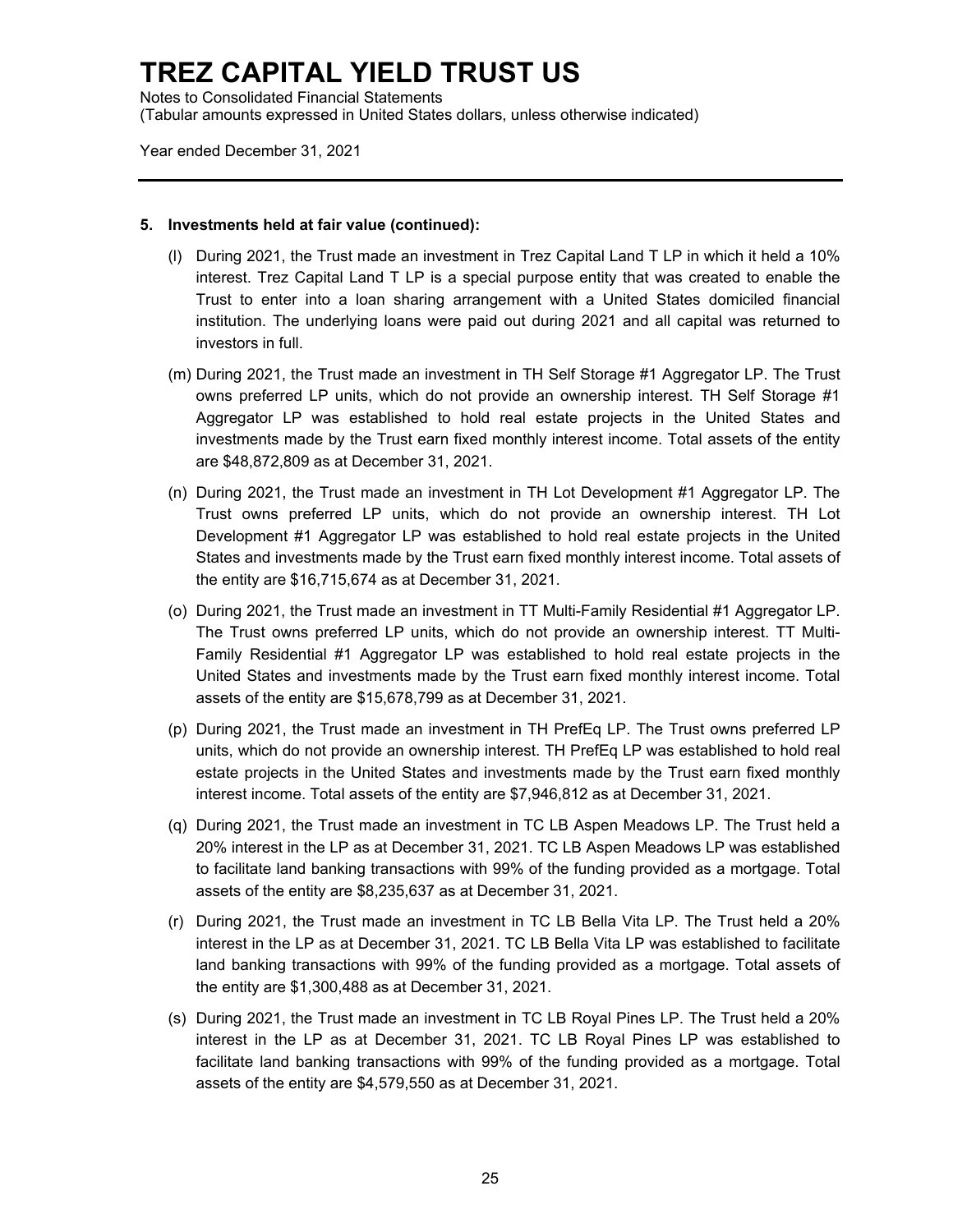Notes to Consolidated Financial Statements (Tabular amounts expressed in United States dollars, unless otherwise indicated)

Year ended December 31, 2021

#### **5. Investments held at fair value (continued):**

- (t) During 2021, the Trust made an investment in TC LB Heron Bay LP. The Trust held a 20% interest in the LP as at December 31, 2021. TC LB Heron Bay LP was established to facilitate land banking transactions with 99% of the funding provided as a mortgage. Total assets of the entity are \$328,127 as at December 31, 2021.
- (u) During 2021, the Trust made an investment in TRCH Elm Creek LP. The Trust held a 18% interest in the LP as at December 31, 2021. TRCH Elm Creek LP was established to facilitate land banking transactions with 99% of the funding provided as a mortgage. Total assets of the entity are \$313,053 as at December 31, 2021.
- (v) During 2021, the Trust made an investment in TC LB LP. The Trust held a 20% interest in the LP as at December 31, 2021. TC LB LP was established to facilitate land banking transactions with 99% of the funding provided as a mortgage. Total assets of the entity are \$30,631,446 as at December 31, 2021.

#### **6. Investments in associate:**

The summary below lists the Trust's investments in associates, their names, types, and percentage of ownership:

|                                                                                                                              | December 31. | Equity<br>investment<br>2020 |   | Share of<br>income (loss)        |   | <b>Net</b><br>contributions<br>(distributions) |   | Equity<br>investment<br>December 31,<br>2021 |
|------------------------------------------------------------------------------------------------------------------------------|--------------|------------------------------|---|----------------------------------|---|------------------------------------------------|---|----------------------------------------------|
| Investments in associates:<br>Urban Aspen Place 16.6% (2020 - 0%)<br>HT Country Club SS LP<br><b>HCT High Point Ranch LP</b> | \$           |                              | S | (543, 354)<br>132.444<br>325.322 | S | 1,717,806<br>(132, 444)<br>(325, 322)          | S | 1,174,452                                    |
|                                                                                                                              |              |                              |   | (85, 588)                        |   | 1.260.040                                      |   | 1,174,452                                    |

The investment in Urban Aspen Place has been entered into with an established property developer in Oklahoma to enable the Trust to benefit from local real estate expertise while pursuing returns from its investment. The underlying assets of the associate are being developed with the counterparty acting as lead developer.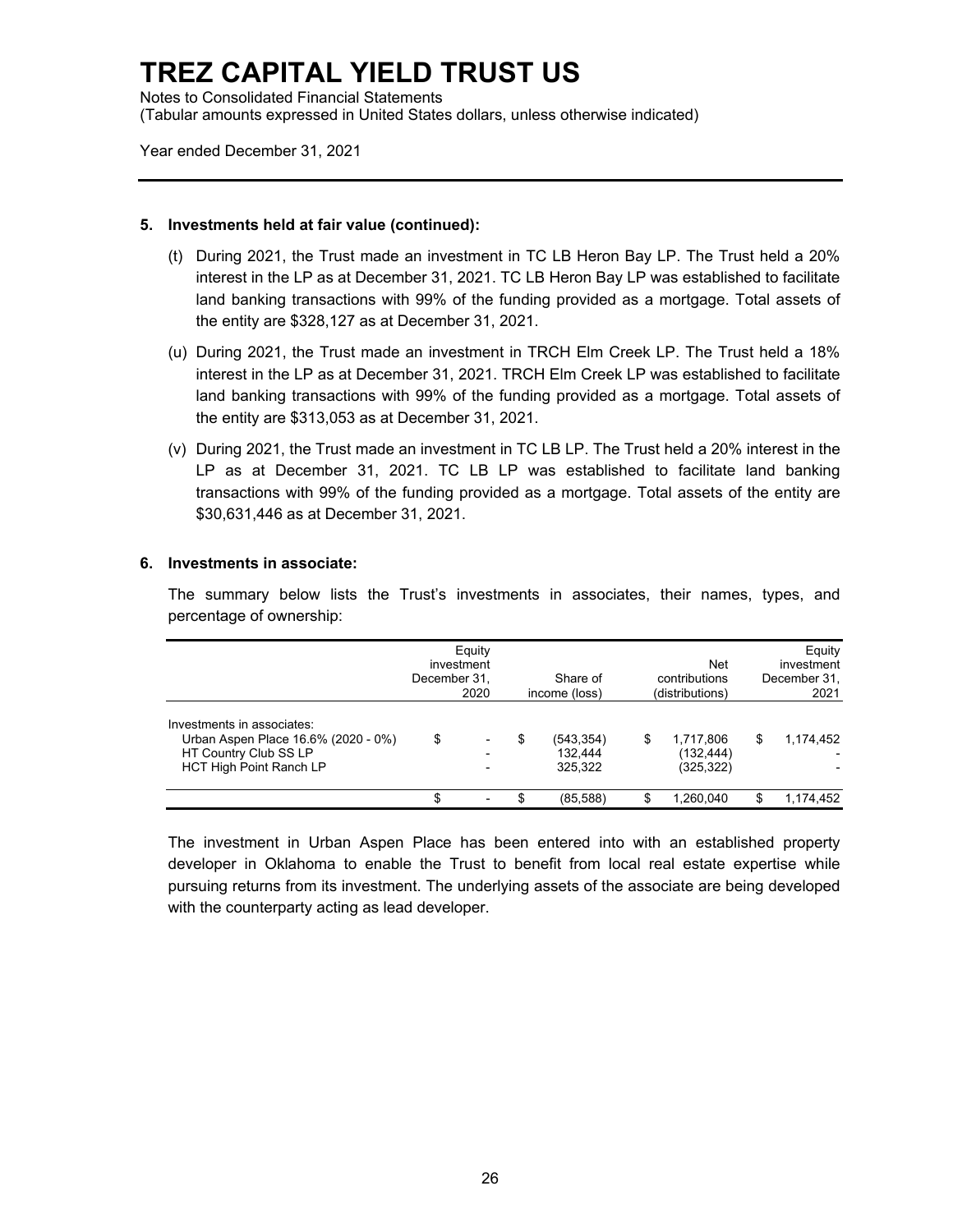Notes to Consolidated Financial Statements (Tabular amounts expressed in United States dollars, unless otherwise indicated)

Year ended December 31, 2021

#### **7. Redeemable units, representing net assets attributable to holders of redeemable units:**

(a) As at December 31, 2021, the Trust has authorized an unlimited number of Series A, Series F and Series I redeemable, non-transferrable Units. The \$10 Units are issued in United States dollars in accordance with the Offering Memorandum of the Trust, dated April 30, 2021.

All classes of units have the same objectives, strategies and restrictions, but differ with respect to one or more of their features, such as fees and distributions. The Trust's Units do not meet the exception criteria in IAS 32 for classification as equity due to the redemption terms of the Units and the dissimilarity of features between classes. As a result, the Units have been classified as financial liabilities under IFRS.

Total distributions for each Unitholder are determined relative to the proportion of the year the Unitholder was invested in the Trust. The holders of Series A Units, Series F Units and Series I Units (collectively, the "Units") are entitled to one vote per unit. The Units are redeemable on demand of the Unitholder in stipulated increments. If notice is received by the Manager, the redemption will occur within thirty days subsequent to the receipt of the redemption notice. Redemptions may be subject to a penalty if redeemed prior to the first anniversary.

|                                           |           | 2021 |             | 2020      |    |             |  |
|-------------------------------------------|-----------|------|-------------|-----------|----|-------------|--|
| <b>USD Class A units</b>                  | Number    |      | Amount      | Number    |    | Amount      |  |
| Issued and outstanding, beginning of year | 1.237.304 | \$   | 12.343.789  | 1.219.069 | \$ | 12.167.648  |  |
| Issued for cash                           | 163.149   |      | 1.631.477   | 126.805   |    | 1,268,056   |  |
| Issued for reinvested distributions       | 45.502    |      | 455.022     | 54.970    |    | 549.695     |  |
| Redeemed for cash                         | (148,568) |      | (1,485,679) | (166,060) |    | (1,660,599) |  |
| Transfer between classes                  | 32.750    |      | 327.504     | 2.520     |    | 25.201      |  |
| Decrease in net assets attributable to    |           |      |             |           |    |             |  |
| redeemable units, from operations         |           |      | (2,923)     |           |    | (6, 212)    |  |
| Issued and outstanding, end of year       | 1,330,137 |      | 13.269.190  | 1.237.304 |    | 12,343,789  |  |
| IFRS 9 Stage 1 cumulative provisions      |           |      | 32.174      |           |    | 29.251      |  |
|                                           | 1.330.137 | S    | 13.301.364  | 1.237.304 | \$ | 12.373.040  |  |

|                                                                    |                         | 2021                             |                         | 2020                            |
|--------------------------------------------------------------------|-------------------------|----------------------------------|-------------------------|---------------------------------|
| <b>USD Class Funits</b>                                            | Number                  | Amount                           | Number                  | Amount                          |
| Issued and outstanding, beginning of year<br>Issued for cash       | 11.755.613<br>2,066,151 | 117.279.152<br>\$.<br>20,661,499 | 11.724.572<br>1,511,451 | 117.027.774<br>S.<br>15,114,506 |
| Issued for reinvested distributions<br>Redeemed for cash           | 427.833<br>(2,744,716)  | 4,278,329<br>(27, 447, 160)      | 551.960<br>(2,030,040)  | 5.519.600<br>(20, 300, 402)     |
| Transfer between classes<br>Decrease in net assets attributable to | (106,130)               | (1,061,309)                      | (2,330)                 | (23, 301)                       |
| redeemable units, from operations                                  |                         | (25,046)                         |                         | (59,025)                        |
| Issued and outstanding, end of year                                | 11,398,751              | 113,685,465                      | 11,755,613              | 117,279,152                     |
| IFRS 9 Stage 1 cumulative provisions                               |                         | 302.023                          |                         | 276.978                         |
|                                                                    | 11,398,751              | 113,987,488<br>\$.               | 11,755,613              | 117,556,130<br>S                |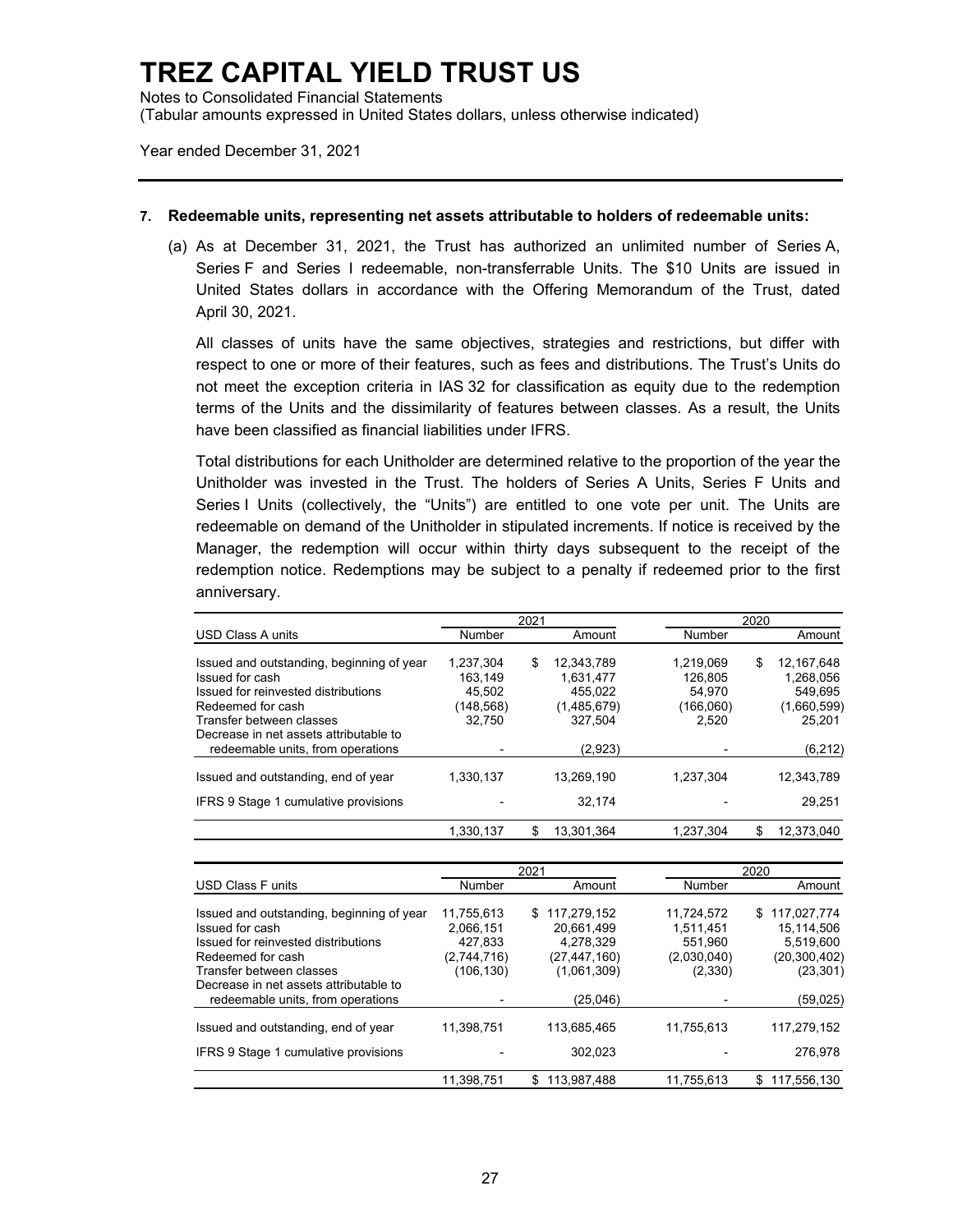Notes to Consolidated Financial Statements

(Tabular amounts expressed in United States dollars, unless otherwise indicated)

Year ended December 31, 2021

### **7. Redeemable units, representing net assets attributable to holders of redeemable units (continued):**

#### (a) (continued):

|                                                                                      |                                | 2021 |                                     | 2020                         |    |                                   |  |
|--------------------------------------------------------------------------------------|--------------------------------|------|-------------------------------------|------------------------------|----|-----------------------------------|--|
| <b>USD Class I units</b>                                                             | Number                         |      | Amount                              | Number                       |    | Amount                            |  |
| Issued and outstanding, beginning of year<br>Issued for cash                         | 2.091.296<br>1,835,978         | \$   | 20.897.189<br>18,359,768            | 1.288.041<br>843.470         | \$ | 12.875.152<br>8.434.704           |  |
| Issued for reinvested distributions<br>Redeemed for cash<br>Transfer between classes | 175.757<br>(528,184)<br>73.380 |      | 1,757,573<br>(5,281,843)<br>733.805 | 99.567<br>(139,592)<br>(190) |    | 995.674<br>(1,395,923)<br>(1,900) |  |
| Decrease in net assets attributable to<br>redeemable units, from operations          |                                |      | (8,031)                             |                              |    | (10, 518)                         |  |
| Issued and outstanding, end of year                                                  | 3.648.227                      |      | 36.458.461                          | 2,091,296                    |    | 20.897.189                        |  |
| IFRS 9 Stage 1 cumulative provisions                                                 |                                |      | 23.803                              |                              |    | 15.771                            |  |
|                                                                                      | 3,648,227                      |      | 36,482,264                          | 2,091,296                    |    | 20,912,960                        |  |

|                                           |             | 2021              | 2020        |                    |  |
|-------------------------------------------|-------------|-------------------|-------------|--------------------|--|
| <b>USD Total units</b>                    | Number      | Amount            | Number      | Amount             |  |
| Issued and outstanding, beginning of year | 15.084.214  | 150.520.130<br>S. | 14.231.682  | 142.070.574<br>S.  |  |
| Issued for cash                           | 4,065,278   | 40.652.744        | 2.481.726   | 24.817.266         |  |
| Issued for reinvested distributions       | 649.092     | 6.490.924         | 706.497     | 7.064.969          |  |
| Redeemed for cash                         | (3,421,468) | (34, 214, 682)    | (2,335,692) | (23, 356, 924)     |  |
| Transfer between classes                  |             |                   |             |                    |  |
| Decrease in net assets attributable to    |             |                   |             |                    |  |
| redeemable units, from operations         |             | (36,000)          |             | (75,755)           |  |
| Issued and outstanding, end of year       | 16,377,116  | 163.413.116       | 15,084,213  | 150,520,130        |  |
| IFRS 9 Stage 1 cumulative provisions      |             | 358,000           |             | 322,000            |  |
|                                           | 16,377,116  | 163.771.116<br>\$ | 15,084,213  | 150.842.130<br>\$. |  |

(b) All series are of the same class and have the same objectives, strategies and restrictions, but differ with respect to one or more of their features, such as fees and distributions. Distributions allocable to each series of Units will differ as a result of the deduction of the amounts payable in respect of trailer fees, as defined in the Declaration of Trust, for the Series A Units and the lower administration fee payable in respect of the Series I Units.

The total distribution to be made in respect of the December 31 year-end will equal at least 100% of the Trust's taxable income including gains and losses for tax purposes, relating to fluctuations of the U.S. dollar relative to the Canadian dollar, as explained in note 8, less any reserves that the Manager deems appropriate. For the year ended December 31, 2021, the Trust has declared distributions totaling \$10,375,239 (2020 - \$11,521,995).

The distribution declared and payable as at December 31, 2021 was \$320,547 (2020 - \$359,634) and was distributed to the Unitholders subsequent to year-end.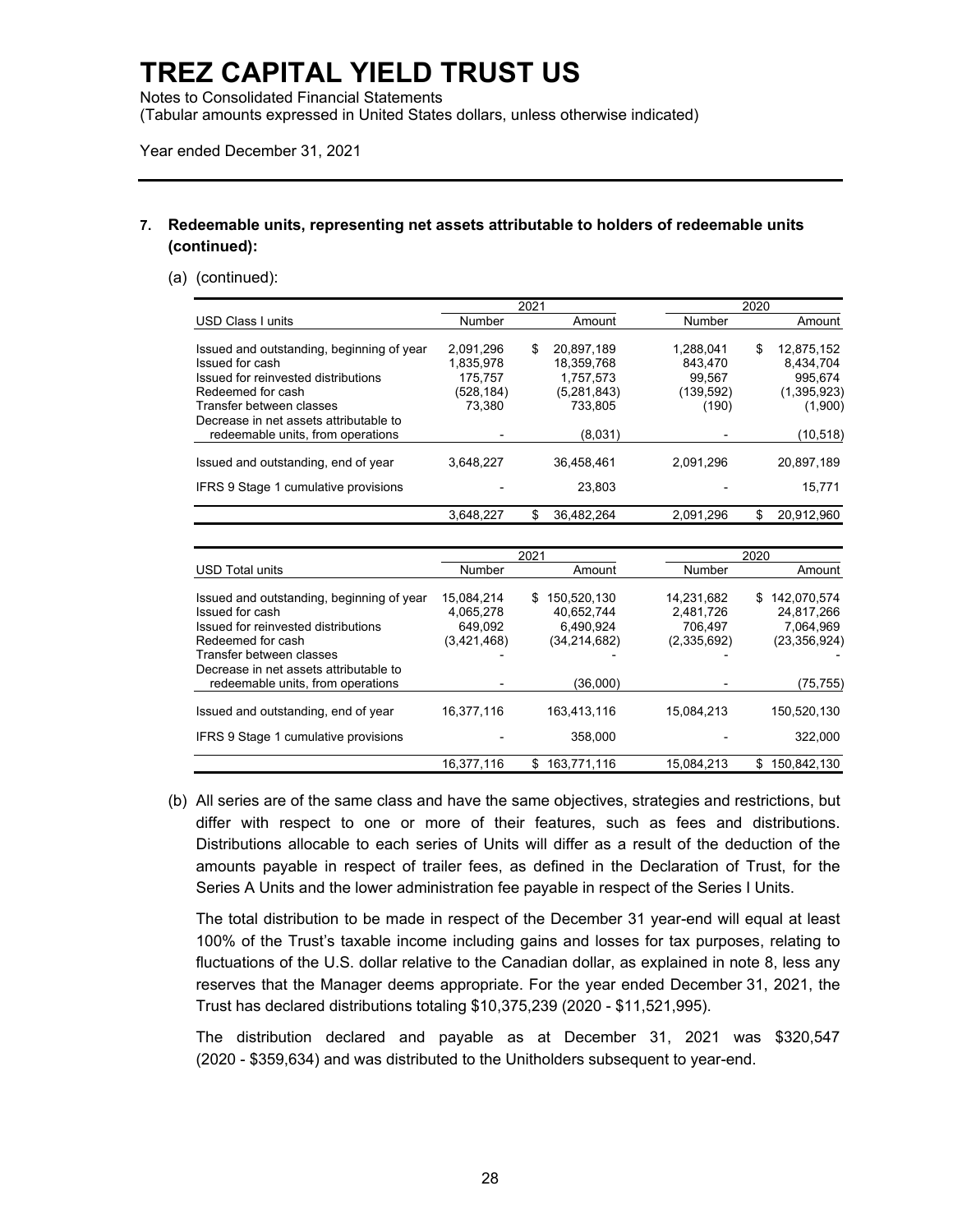Notes to Consolidated Financial Statements (Tabular amounts expressed in United States dollars, unless otherwise indicated)

Year ended December 31, 2021

#### **8. Promissory note receivable:**

During 2018, an affiliated company to the Trust foreclosed on the property that was in default in the previous year. The foreclosure occurred due to the borrower's missed mandatory principal payment and their failure to cure that default. The Property consists of 66 Lots that are complete and ready to have homes built on them. The Trust now holds an unsecured interest-free note from the affiliated Company in the amount \$299,605 (2020 - \$587,359).

#### **9. Income taxes:**

The Trust qualifies as a mutual fund trust under the *Income Tax Act (Canada)* (the "Tax Act").

The Trust allocates to its Unitholders taxable income including taxable capital gains that would otherwise attract tax in the Trust. Accordingly, no provision for Canadian income taxes is reflected in its consolidated financial statements.

For purposes of the Tax Act, the Trust is required to compute its Canadian tax results using Canadian currency. Where an amount that is relevant in computing the Trust's Canadian tax results is expressed in U.S. dollars, such amount must be converted to Canadian currency, generally using the rate of exchange on the day such amount arose. As a result, the Trust may realize gains and losses for tax purposes by virtue of the fluctuation of the value of the U.S. dollar relative to the Canadian dollar.

Any net gain accrued by the Trust for a particular taxation year may be made payable to Unitholders and is thus required to be included in computing Unitholders' income for Canadian tax purposes. The Trust intends to distribute at least 100% of the Trust's taxable income including capital gains for the 2021 fiscal tax period.

For the year ended December 31, 2021, the taxable income of the Trust was \$9,582,831 (2020 - \$7,736,640) and the Trust has declared distributions totaling \$10,375,239 (2020 - \$11,521,995). The difference between distributions declared and taxable income of \$792,408 (2020 - \$3,785,355) is considered a return of capital for tax purposes.

In general, it is anticipated that distributions of foreign exchange will be distributed in the form of additional units with immediate consolidation to preserve the NAV per unit. For the year ended December 31, 2021, a distribution of nil (2020 - nil).

### **10. Related party transactions and balances:**

The Trust invests in mortgages alone or on a participation basis with parties related to the Manager. Title to mortgages is held by nominee corporations as Trustee, on behalf of the beneficial owners of the mortgages. In addition, certain duties are performed by the Mortgage Broker.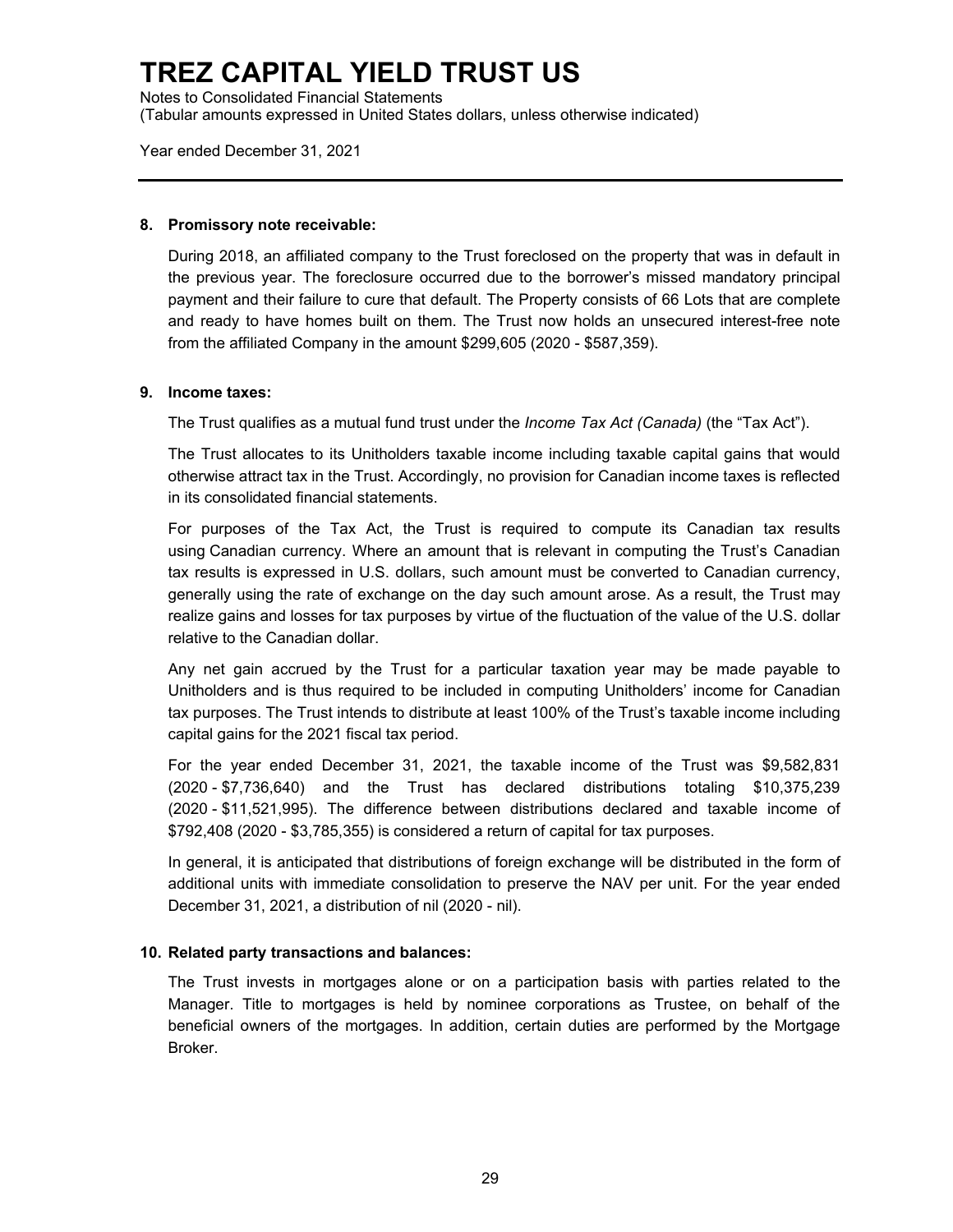Notes to Consolidated Financial Statements (Tabular amounts expressed in United States dollars, unless otherwise indicated)

Year ended December 31, 2021

#### **10. Related party transactions and balances (continued):**

The Manager and Mortgage Broker are related to the Trust through common control. In cases where mortgages are held on a participation basis:

- The Trust's rights are as outlined in the Declaration of Trust and a Mortgage Participation and Servicing Agreement with the Mortgage Broker;
- Pursuant to this agreement, the Mortgage Broker agrees to administer and service the mortgages on behalf of the Trustee and other investees. The Mortgage Broker acts as the Trust's underwriter, servicer and syndicator; and
- The Mortgage Broker performs certain duties including registering the mortgages, arranging for title searches, and holding all title papers and other security documentation related to the mortgages.
- (a) Management and incentive fees:

The Trust is managed by the Manager pursuant to the terms and conditions of the Declaration of Trust, a summary of which is set out in the most current Offering Memorandum. The Manager may, pursuant to the terms of the Declaration of Trust, delegate its power to third parties where it deems advisable.

Each series of units of the Trust is deemed to be entitled to its proportionate share of the average annual gross assets, as defined in the Declaration of Trust. The Manager will be entitled to receive an annual fee (the "Administration Fee") equal to 1.5% (2020 - 1.5%) of the proportionate share of the Series A Units and the Series F Units of the average annual gross assets and an annual fee equal to 1.15% (2020 - 1.15%) of the proportionate share of the Series I Units of the average annual gross assets (calculated by using a simple moving average of the month-end value of all assets, excluding mortgage syndications, of the Trust) plus applicable taxes, payable monthly.

For each series of Units of the Trust, the Manager also receives an additional fee (the "Incentive Fee") equal to 10% (2020 - 10%) of net earnings and capital gains plus applicable taxes, but prior to the deduction for the Incentive Fee payable annually.

During 2021, the Trust incurred Management and Incentive Fees in the amount of \$3,507,047 (2020 - \$4,055,642). For the year ended December 31, 2021, the Manager has agreed to waive any Incentive and Management Fees, which would cause distributions of cash to exceed net accounting income prior to distributions. Fees in the amount of \$1,905,704 were waived in 2021 (2020 - \$63,010). Any fees waived are no longer collectible in the current or future years. At December 31, 2021, \$310,579 was receivable from the Manager (2020 - payable of \$1,492,120).

The Manager is responsible for the expenses of the Initial Offering of Units, other than brokerage fees, as well as, employment expenses of its personnel, rent, and other office expenses. The Manager is not responsible for any taxes payable by the Trust or to which the Trust may be subject. The Trust will reimburse the Manager for all expenses incurred in the management of the Trust except as previously noted.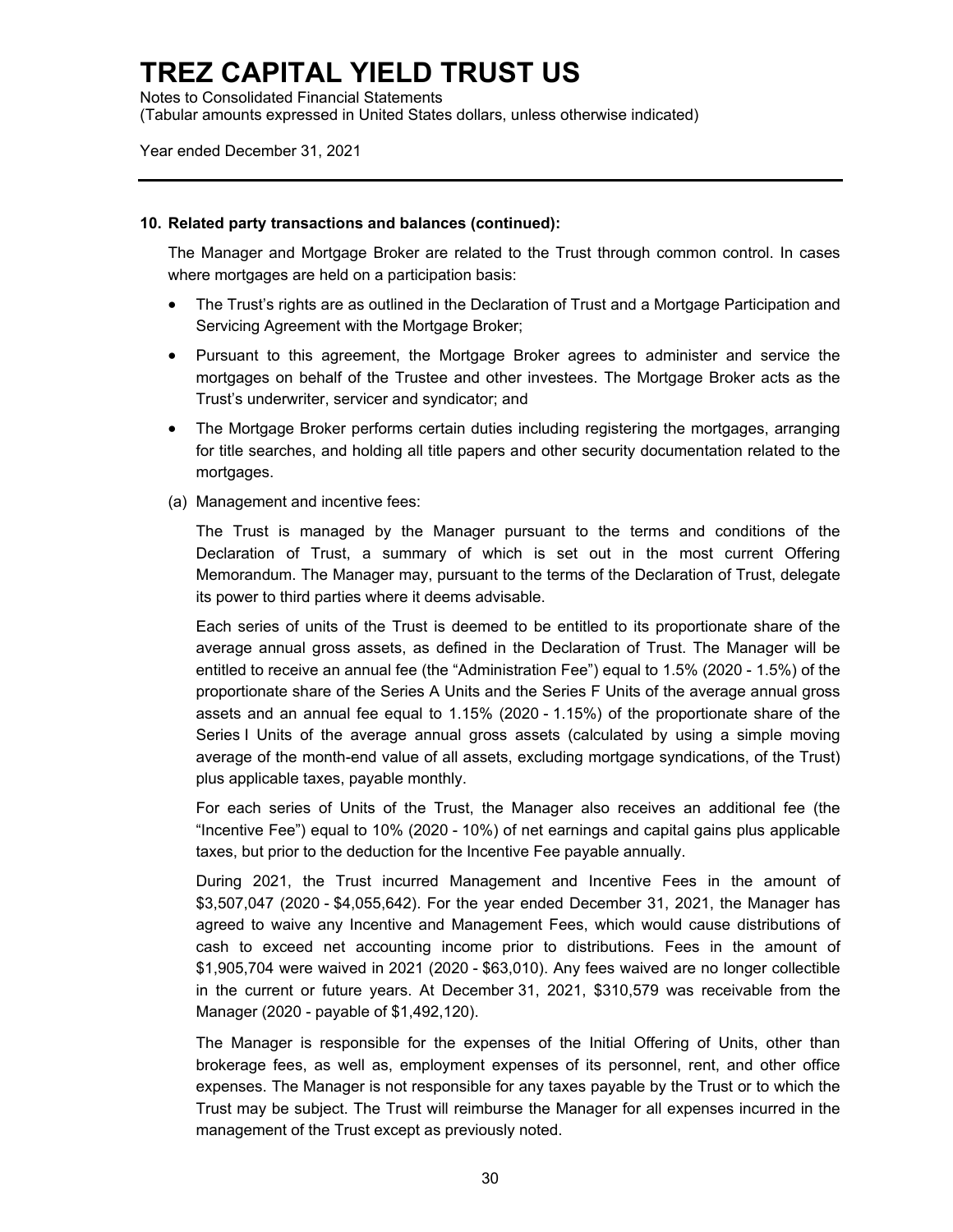Notes to Consolidated Financial Statements (Tabular amounts expressed in United States dollars, unless otherwise indicated)

Year ended December 31, 2021

#### **10. Related party transactions and balances (continued):**

(b) Other operating expenses:

The Trust will pay for all expenses incurred in connection with its operation and administration. The Trust also will be responsible for commissions and other costs of portfolio transactions, and all liabilities and any extraordinary expenses which it may incur from timeto-time.

(c) Transfer of investments in mortgages:

The Trust generally invests in an interest in a mortgage at the time the mortgage is funded. However, at any time during the term of the mortgage, it may acquire an interest from or sell its interest in a mortgage to parties related to the Manager, Trustee, and Mortgage Broker. Purchases from and sales to related parties are transacted at unpaid principal plus accrued interest due at the date of the transaction which, in the opinion of the Manager, represent the estimated fair values of the related mortgages.

During 2021, the Trust purchased investments in mortgages of \$6,817,576 (2020 - \$14,247,090) and sold investments in mortgages of \$58,772,444 (2020 - \$24,000,652), to entities under common management.

(d) Co-investment in mortgages and investments held at fair value:

The Trust has invested in a mortgage portfolio with a balance, at December 31, 2021, of \$84,269,117 (2020 - \$92,164,789), virtually all of which are made on a participation basis with related funds and parties.

The Trust has invested in investments held at fair value created to enable the Trust to enter into loan sharing arrangements with United States domiciled financial institutions, real estate development and lot banking. The balance at December 31, 2021 was \$43,938,853 (2020 - \$28,728,215), virtually all of which is made on a participation basis with related parties.

(e) Transfer of investments in associates:

During 2021, The Trust transferred an interest in three investments in associates to a related party. A gain on transfer of \$602,579 was realized.

### **11. Bank indebtedness:**

|                                                                                                                                                                                                                                                  | 2021 | 2020 |
|--------------------------------------------------------------------------------------------------------------------------------------------------------------------------------------------------------------------------------------------------|------|------|
| (a) U.S. dollar indebtedness from a bank with maximum indebtedness<br>of \$25,000,000 bearing interest at three month LIBOR, as determined<br>on the first day of each calendar month, plus 1.95% and with<br>maturity date of December 31, 2021 |      |      |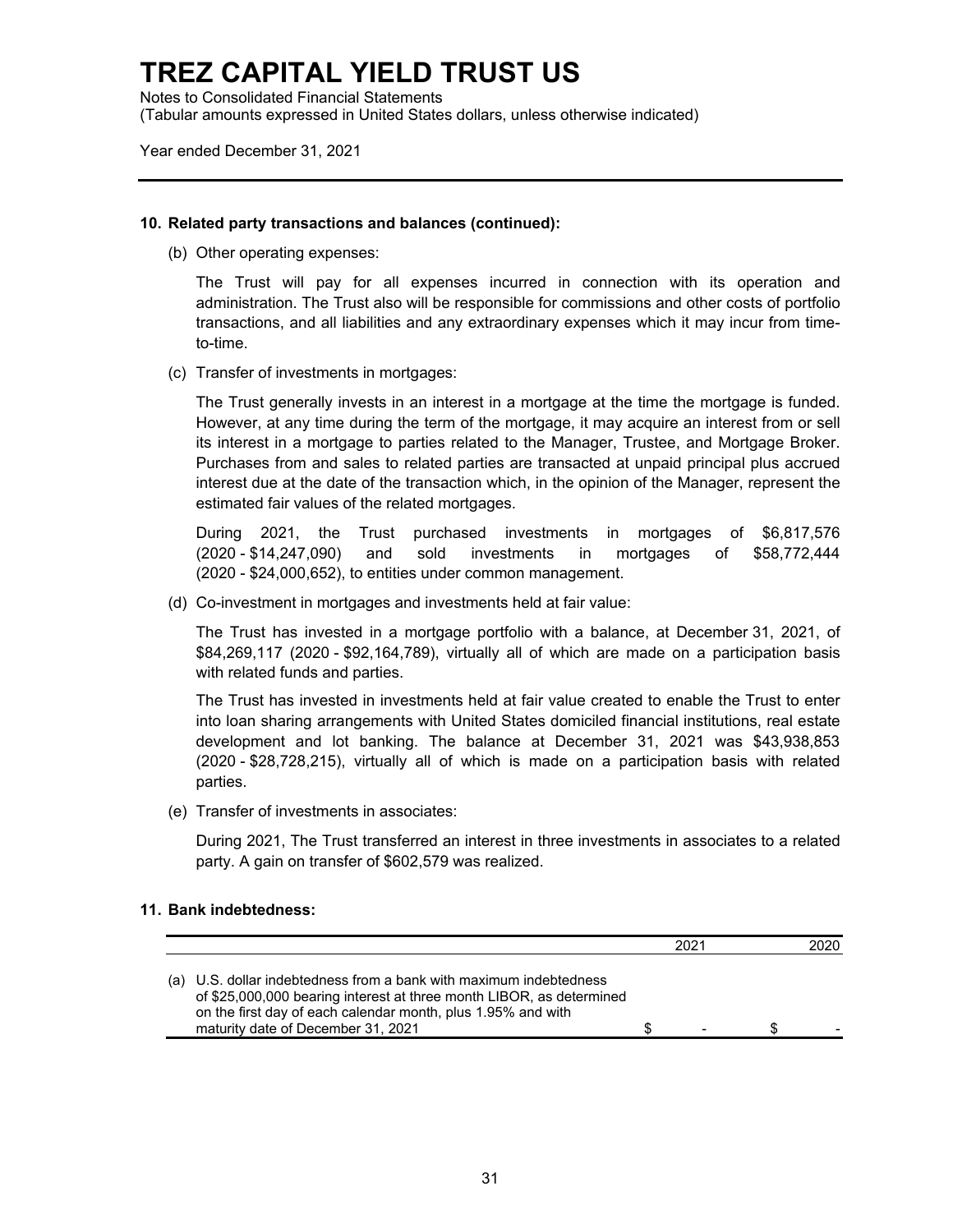Notes to Consolidated Financial Statements (Tabular amounts expressed in United States dollars, unless otherwise indicated)

Year ended December 31, 2021

#### **11. Bank indebtedness (continued):**

(a) In 2018, the Trust entered into a senior secured term loan facility, for available proceeds up to US\$25,000,000, bearing interest at three month LIBOR, as determined on the first day of each calendar month plus 1.95%, and maturing on December 31, 2021. As at December 31, 2021, the amount outstanding on the term loan is nil (2020 - nil). The loan is guaranteed by the Trust and other entities related to the Trust by virtue of common control.

The credit facility has financial tests and other covenants with which the Trust must comply. They are as follows:

As of the last day of each fiscal quarter, on a consolidated basis, the Trust shall maintain:

- Net worth 80% of net worth on the closing date;
- Debt to net worth ratio not more than 0.50 to 1.00; and
- Liquidity greater of 2% of net worth and \$2,000,000.

As at December 31, 2021, the Trust was in compliance with all such covenants.

### **12. Financial instruments and risk management:**

(a) Fair values:

The fair value of a financial instrument is the amount at which the instrument could be exchanged in a current transaction between willing parties, other than in a forced liquidation or sale. The carrying value of all of the Trust's financial instruments approximates their fair value.

The carrying values of the investments in mortgages and syndicated loans payable approximate their fair values because the Manager has determined there has been no significant changes in interest rates or credit risk.

The following table shows a hierarchy for disclosing fair value based on inputs used to value the Trust's assets or liabilities that are measured at fair value or for which fair value disclosure is required. The hierarchy gives the highest priority to unadjusted quoted prices in active markets for identical assets or liabilities ("Level 1 measurement") and the lowest priority to unobservable inputs ("Level 3 measurements").

The three levels of the fair value hierarchy are as follows:

- Quoted prices (unadjusted) in active markets for identical assets and liabilities ("Level 1");
- Inputs other than quoted prices in active markets included in Level 1 that are observable for the asset or liability, either directly (i.e., as prices) or indirectly (i.e., derived from prices) ("Level 2"); and
- Inputs for the asset or liability that are not based on observable market data (unobservable inputs) ("Level 3").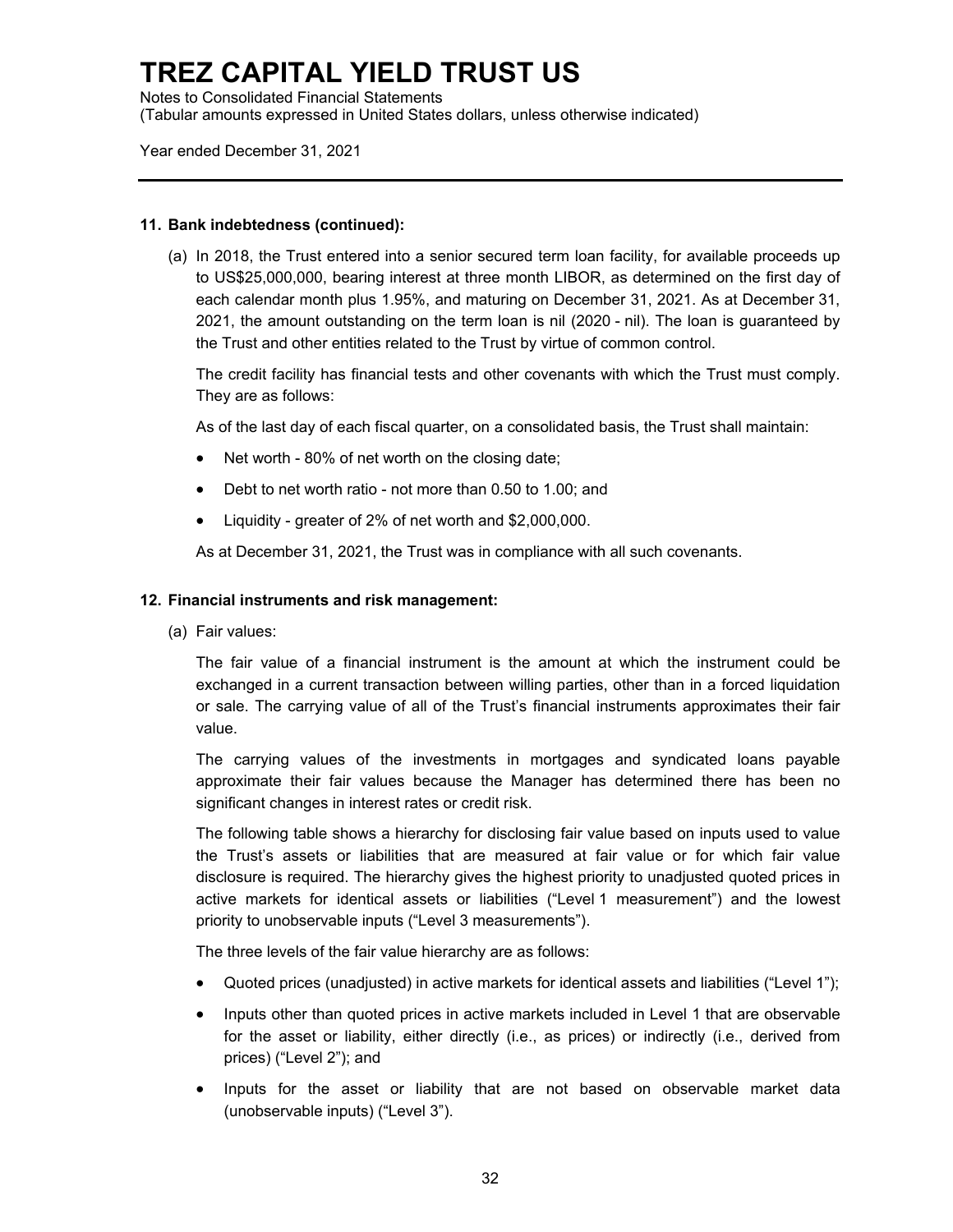Notes to Consolidated Financial Statements

(Tabular amounts expressed in United States dollars, unless otherwise indicated)

Year ended December 31, 2021

#### **12. Financial instruments and risk management (continued):**

(a) Fair values (continued):

|                                                      | Carrying value |                |    |              |            |            |
|------------------------------------------------------|----------------|----------------|----|--------------|------------|------------|
| December 31, 2021                                    |                | Amortized cost |    | <b>FVTPL</b> | Fair value |            |
| Assets not measured at fair value:                   |                |                |    |              |            |            |
| Investments in mortgages                             | \$             | 91,294,614     | \$ |              | S.         | 91,294,614 |
| Promissory notes receivable                          |                | 299,605        |    |              |            | 299.605    |
| Cash and cash equivalents                            |                | 32.732.063     |    |              |            | 32,732,063 |
| Due from related parties                             |                | 1.458.848      |    |              |            | 1.458.848  |
| Assets measured at fair value:                       |                |                |    |              |            |            |
| Investments held at fair value                       |                |                |    | 43,938,853   |            | 43.938.853 |
| Restricted cash                                      |                |                |    |              |            |            |
| Financial liabilities not measured at fair value:    |                |                |    |              |            |            |
| Mortgage syndication liabilities                     |                | 6.810.048      |    |              |            | 6,810,048  |
| Distributions payable to holders of redeemable units |                | 320.547        |    |              |            | 320,547    |
| Accounts payable and accrued liabilities             |                | 354.724        |    |              |            | 354.724    |

|                                                      | Carrying value   |    |              |    |             |  |
|------------------------------------------------------|------------------|----|--------------|----|-------------|--|
| December 31, 2020                                    | Amortized cost   |    | <b>FVTPL</b> |    | Fair value  |  |
| Assets not measured at fair value:                   |                  |    |              |    |             |  |
| Investments in mortgages                             | 100,603,374<br>S | \$ |              | S. | 100,603,374 |  |
| Promissory notes receivable                          | 587.359          |    |              |    | 587,359     |  |
| Cash and cash equivalents                            | 27,363,318       |    |              |    | 27,363,318  |  |
| Due from related parties                             | 792.560          |    |              |    | 792,560     |  |
| Other assets                                         | 3.327            |    |              |    | 3.327       |  |
| Assets measured at fair value:                       |                  |    |              |    |             |  |
| Investments held at fair value                       |                  |    | 28,728,215   |    | 28,728,215  |  |
| Restricted cash                                      |                  |    | 2,106,847    |    | 2,106,847   |  |
| Financial liabilities not measured at fair value:    |                  |    |              |    |             |  |
| Mortgage syndication liabilities                     | 7,730,164        |    |              |    | 7,730,164   |  |
| Management fees payable                              | 1.492.120        |    |              |    | 1,492,120   |  |
| Distributions payable to holders of redeemable units | 359,634          |    |              |    | 359,634     |  |
| Accounts payable and accrued liabilities             | 82.952           |    |              |    | 82.952      |  |

The valuation techniques and inputs used for the Trust's financial instruments are as follows:

(*i*) Investments in mortgages and mortgage syndication liabilities:

There is no quoted price in an active market for the mortgage investments or mortgage syndication. The Manager makes its determination of fair value based on its assessment of the current lending market for mortgage investments of same or similar terms. Typically, the fair value of these mortgage investments approximates their carrying value given the amounts consist of short-term loans that are repayable at the option of the borrower without yield maintenance or penalties. As a result, the fair value of mortgage investments is based on Level 3 inputs.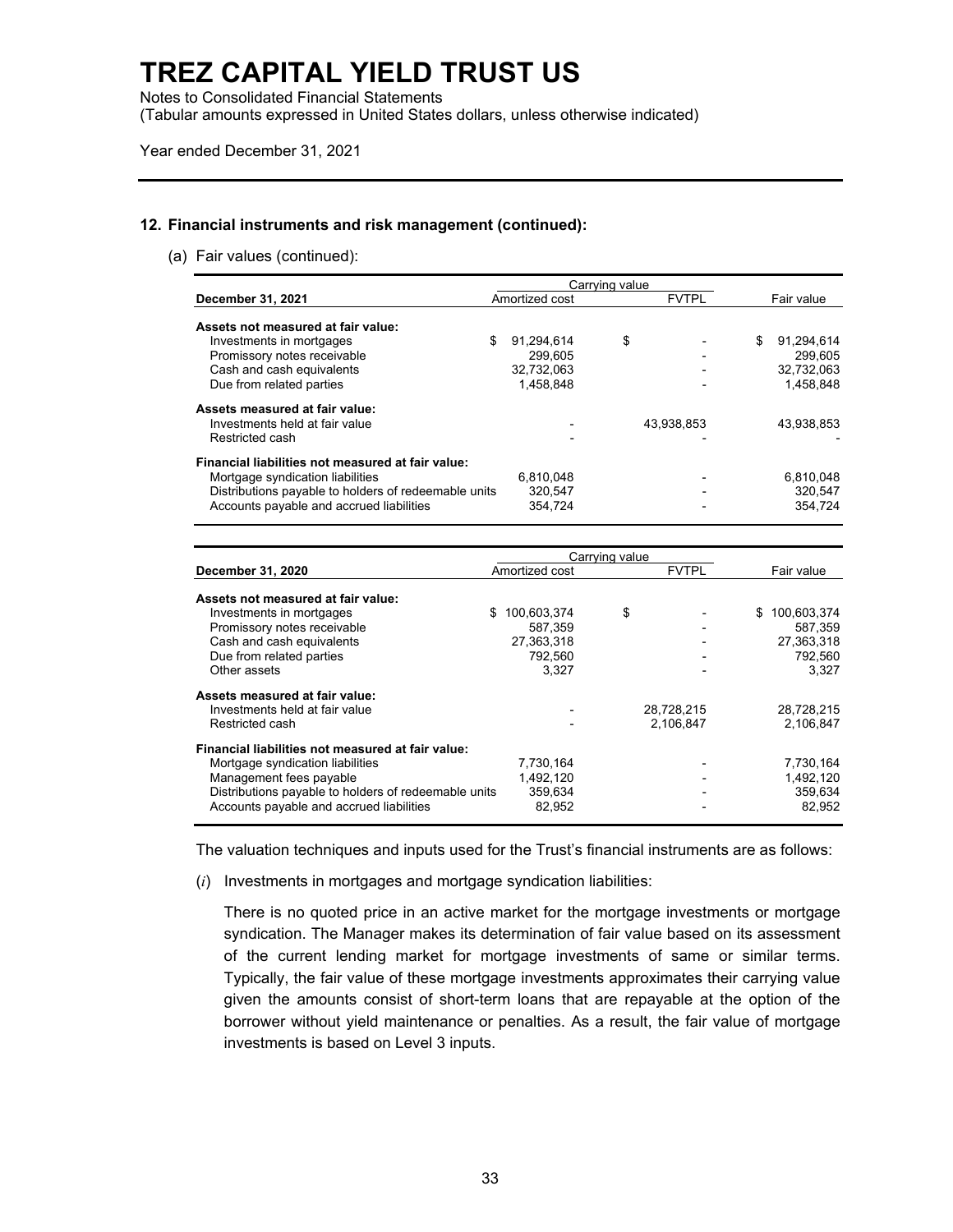Notes to Consolidated Financial Statements (Tabular amounts expressed in United States dollars, unless otherwise indicated)

Year ended December 31, 2021

#### **12. Financial instruments and risk management (continued):**

- (a) Fair values (continued):
	- (*ii*) Investments held at fair value:

The fair value of a financial instrument is the amount at which the instrument could be exchanged in a current transaction between willing parties, other than in a forced liquidation or sale. The Trust's investments in mortgages and mortgage syndication liabilities are carried at fair value in the consolidated financial statements.

There is no quoted price in an active market for the investments held at fair value. The investments held at fair value consists of a portion of mortgage loans in the United States. The Manager makes its determination of fair value based on its assessment of the current lending market and credit risk for mortgage investments of same or similar terms. The fair value of the portfolio of mortgage loans has been determined based on a cash flow model discount rates based on current market rates and adjusted for any change in the credit risk of the borrower.

Typically, the fair value of these investments approximates their carrying value given the investments consist of short-term mortgages and the mortgages have variable interest rates. At December 31, 2021, a 25-basis point increase in the discount rate used in the discounted cash flow would decrease the fair value by \$46,887 (2020 - 25-basis points increase - \$86,167) and a 25-basis point decrease in the discount rate would increase the fair value by \$203,949. (2020 - 25-basis points decrease - \$86,167).

The following table shows a hierarchy for disclosing fair value based on inputs used to value the Trust's investments. The hierarchy gives the highest priority to unadjusted quoted prices in active markets for identical assets or liabilities ("Level 1 measurement") and the lowest priority to unobservable inputs ("Level 3 measurements").

The three levels of the fair value hierarchy are as follows:

- Quoted prices (unadjusted) in active markets for identical assets and liabilities ("Level 1");
- Inputs other than quoted prices in active markets included in Level 1 that are observable for the asset or liability, either directly (i.e., as prices) or indirectly (i.e., derived from prices) ("Level 2"); and
- Inputs for the asset or liability that are not based on observable market data (unobservable inputs) ("Level 3").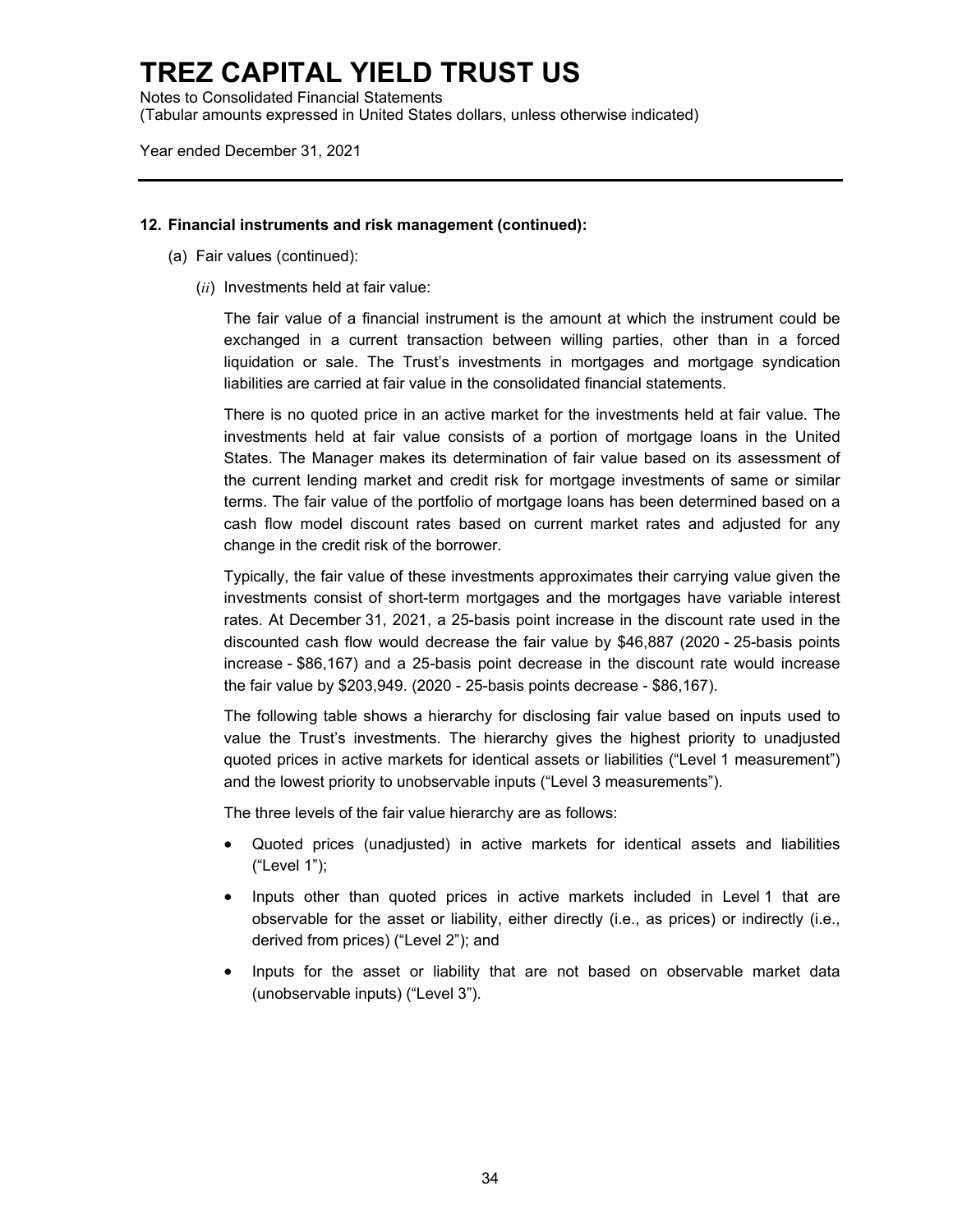Notes to Consolidated Financial Statements (Tabular amounts expressed in United States dollars, unless otherwise indicated)

Year ended December 31, 2021

#### **12. Financial instruments and risk management (continued):**

- (a) Fair values (continued):
	- (*ii*) Investments held at fair value (continued):

The Trust's assets and liabilities recorded at fair value have been categorized as follows:

| 2021                           | Level 1                        |    | Level 2                  |    | Level 3    | Total            |
|--------------------------------|--------------------------------|----|--------------------------|----|------------|------------------|
| Investments held at fair value | \$<br>۰                        | S. | $\overline{\phantom{a}}$ | S  | 43,938,853 | \$<br>43,938,853 |
| 2020                           | Level 1                        |    | Level 2                  |    | Level 3    | Total            |
| Investments held at fair value | \$<br>$\overline{\phantom{0}}$ | S. |                          | S. | 28,728,215 | \$<br>28,728,215 |

There were no transfers between levels during 2021 (2020 - nil).

A reconciliation of Level 3 assets at December 31, 2021 is as follows:

| Investments held at fair value, December 31, 2020<br>Additions to investments<br>Unrealized change in fair value<br>Distributions paid | S   | 28,728,215<br>94,272,695<br>3.667.796<br>(82, 729, 853) |
|----------------------------------------------------------------------------------------------------------------------------------------|-----|---------------------------------------------------------|
| Investments held at fair value, December 31, 2021                                                                                      | \$  | 43,938,853                                              |
| Investments held at fair value, December 31, 2019<br>Additions to investments<br>Unrealized change in fair value<br>Distributions paid | S   | 14.593.393<br>22,150,964<br>1.938.824<br>(9,954,966)    |
| Investments held at fair value, December 31, 2020                                                                                      | \$. | 28,728,215                                              |

The key valuation techniques used in measuring the fair values of investments in mortgages include:

|                      |                                                                 | Inter-relationship between<br>significant unobservable inputs                                            |
|----------------------|-----------------------------------------------------------------|----------------------------------------------------------------------------------------------------------|
| Valuation technique  | Significant unobservable inputs                                 | and fair value measurement                                                                               |
| Discounted cash flow | Future cash flows<br>Discount rate<br>Probability of cash flows | The estimated fair value would<br>increase (decrease) with changes<br>in significant unobservable inputs |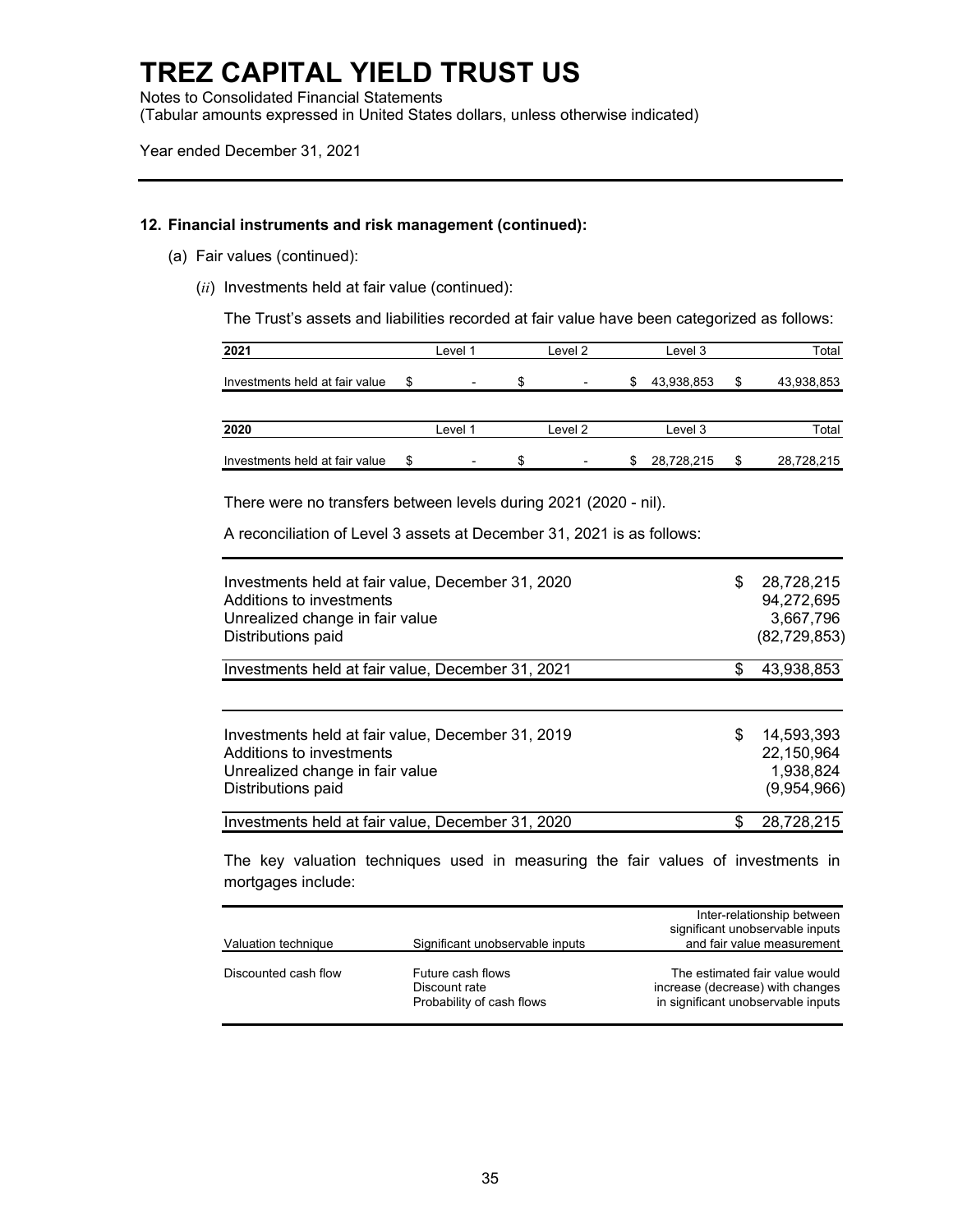Notes to Consolidated Financial Statements (Tabular amounts expressed in United States dollars, unless otherwise indicated)

Year ended December 31, 2021

#### **12. Financial instruments and risk management (continued):**

- (a) Fair values (continued):
	- (*iii*) Other financial assets and liabilities:

The carrying values of financial assets and financial liabilities not measured at fair value, such as cash and cash equivalents, other assets, due from related parties, promissory notes, accounts payable and accrued liabilities, syndicated mortgage liabilities, management fees payable, distribution payable to holders of redeemable units, and net assets attributable to holders of redeemable units approximate their fair values due to the relatively short periods to maturity of these or because they are receivable or payable on demand.

(*iv*) Net assets attributable to holders of redeemable units:

The Trust routinely redeems and issues redeemable units at the amount equal to the proportionate share of net assets of the Trust at the time of redemption, calculated on a basis consistent with that used in these consolidated financial statements. Accordingly, the carrying amount of the net assets attributable to the holders of redeemable units approximates their fair value and are based on Level 2 inputs.

(b) Financial risk management:

The Trust has exposure to the following risks from financial instruments:

- Credit risk;
- Liquidity risk; and
- Market risk.

The Manager's risk management policies are typically performed as a part of the overall management of the Trust's operations. Management is aware of risks related to these objectives through direct personal involvement with employees and outside parties. In the normal course of its business, the Trust may be exposed to a number of risks that could affect its operating performance. Management's close involvement in operations will help to identify risks and variations from expectations. The Trust has not designated any transactions as hedging transactions to manage risk.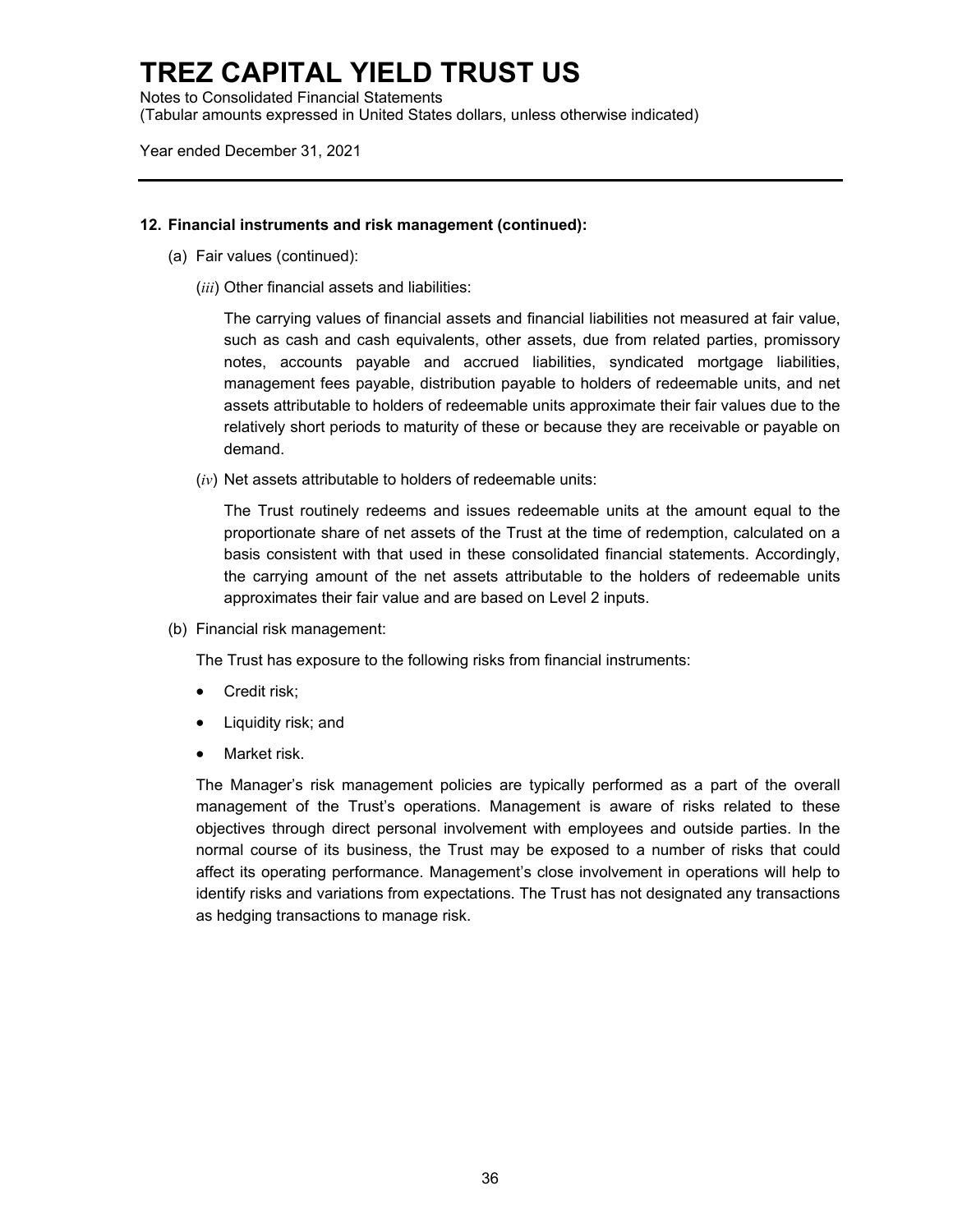Notes to Consolidated Financial Statements (Tabular amounts expressed in United States dollars, unless otherwise indicated)

Year ended December 31, 2021

#### **12. Financial instruments and risk management (continued):**

(b) Financial risk management (continued):

As a part of the overall operation of the Trust, management considers the avoidance of undue concentrations of risk. The risk and the actions taken to manage them include the following:

(*i*) Credit risk:

Credit risk is the risk that a counterparty to a financial instrument will fail to discharge an obligation that it has entered into with the Trust, resulting in a financial loss to the Trust. This risk arises principally from the investments in mortgages, promissory notes, and other receivables. For risk management reporting purposes the Trust considers and consolidates all elements of credit risk exposure (such as loan-to-value; sector risk; location risk; and individual obligor default risk). The Trust manages its credit risk through extensive initial due diligence and careful monitoring of its mortgage portfolio, active communications with borrowers and the institution of aggressive enforcement procedures on defaulting mortgages by its Mortgage Broker, and by matching the cash flow profile of the assets and liabilities. All mortgage investments are approved by the Credit Committee comprised of senior management of the Mortgage Broker. The Mortgage Broker's Credit Committee reviews its policies regarding its lending limits on an ongoing basis. Minimal credit risk also arises from cash deposits. This is mitigated by holding deposits in Canada with major financial institutions.

As at December 31, 2021, the largest mortgage investment in the Trust's mortgage portfolio was \$8,413,446 (2020 - \$8,622,110), which is 5.15% (2020 - 5.73%) of the Trust's net asset value and 9.98% (2020 - 9.36%) of its mortgage portfolio.

The Trust's maximum credit risk exposure (without taking into account collateral and other credit enhancements) at December 31, 2021 and 2020, is represented by the respective carrying amounts of the relevant financial assets in the consolidated statement of financial position.

(*ii*) Liquidity risk:

Liquidity risk is the risk of encountering difficulty in meeting obligations associated with financial liabilities that are settled by delivering cash or another financial asset.

The Trust's liquidity requirements relate to its obligations under its loans payable, accounts payable and accrued liabilities, syndicated loan liability, distributions payable to holders of redeemable units, redeemable units, loans payable and its obligations to make future advances under its existing mortgage portfolio. Liquidity risk is managed by ensuring that the sum of: (*i*) availability under the Trust's bank borrowing line; (*ii*) the sourcing of other borrowing facilities; and (*iii*) projected repayments under the existing mortgage portfolio, exceeds projected needs (including funding of further advances under existing and new mortgage investments).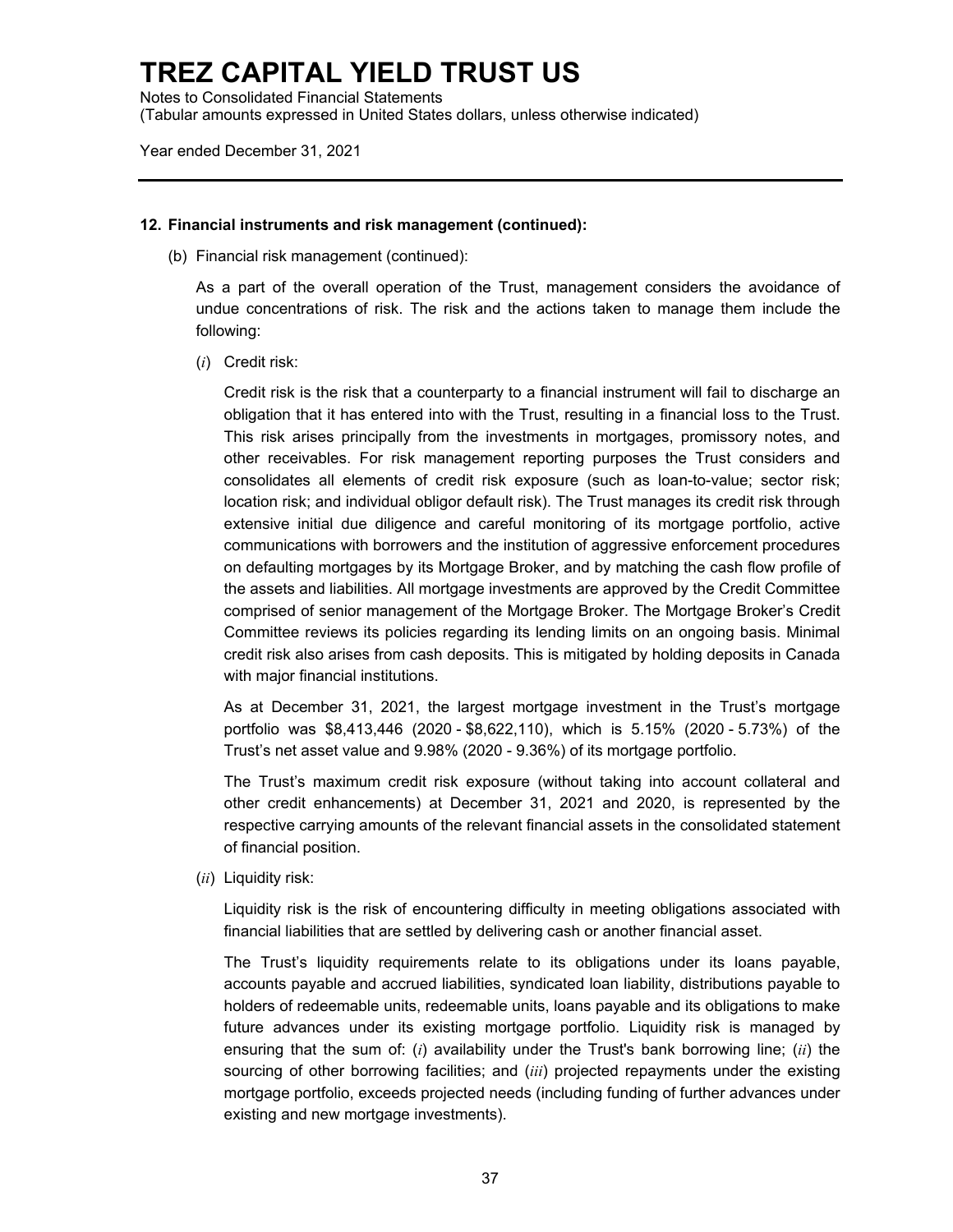Notes to Consolidated Financial Statements (Tabular amounts expressed in United States dollars, unless otherwise indicated)

Year ended December 31, 2021

#### **12. Financial instruments and risk management (continued):**

- (b) Financial risk management (continued):
	- (*ii*) Liquidity risk (continued):

As at December 31, 2021, 43.98% of the Trust's mortgage portfolio, being \$37,063,189, is due on or before December 31, 2022 (2020 - 64.20% or \$59,168,515 was due on or before December 31, 2021). The Trust had two mortgages that were overdue on December 31, 2021.

In Management's opinion, the Trust has sufficient resources to meet its current cash flow requirements.

(*iii*) Market risk:

Market risk is the risk that changes in market factors, such as interest rates, currency and other price risks will affect the Trust's income or the fair value of its holdings of financial instruments. The objective of market risk management is to manage and control market risk exposure within acceptable parameters, while optimizing the return.

The Trust's strategy for the management of market risk is driven by the Trust's investment objective which is to invest in a diversified portfolio of mortgages on real property located within the United States that preserves capital and generates returns in order to permit the Trust to pay quarterly distribution to its unit holders.

The Trust's market risk is managed on a regular basis by the Manager in accordance with policies and procedures in place.

(A) Interest rate risk:

Interest rate risk is the risk that the fair value or the future cash flows of a financial instrument will fluctuate because of changes in market interest rates.

The Trust's interest rate risk is primarily attributable to its return on investments in mortgages relative to its resources to fund the mortgages. As described in note 7, Units are redeemable by the unit holders upon 30-days' notice. A significant rise in interest rates may cause unit holders to redeem their Units and could cause a shortfall in funds available to meet such redemptions. The Trust charges a 1% prepayment penalty on redemptions made prior to the first anniversary from the Units' issuance.

As at December 31, 2021, a portion of the Trust's mortgage investments had a floating rate of return; therefore, an increase (decrease) in interest rates would have had an impact on the Trust' net income. A 0.25% (2020 - 0.25%) increase (decrease) in the interest rates with all other variables held constant would increase (decrease) the Trust's income by approximately \$267,086 (2020 - \$68,408) arising from income generated on the Trust's cash deposits and floating rate mortgages.